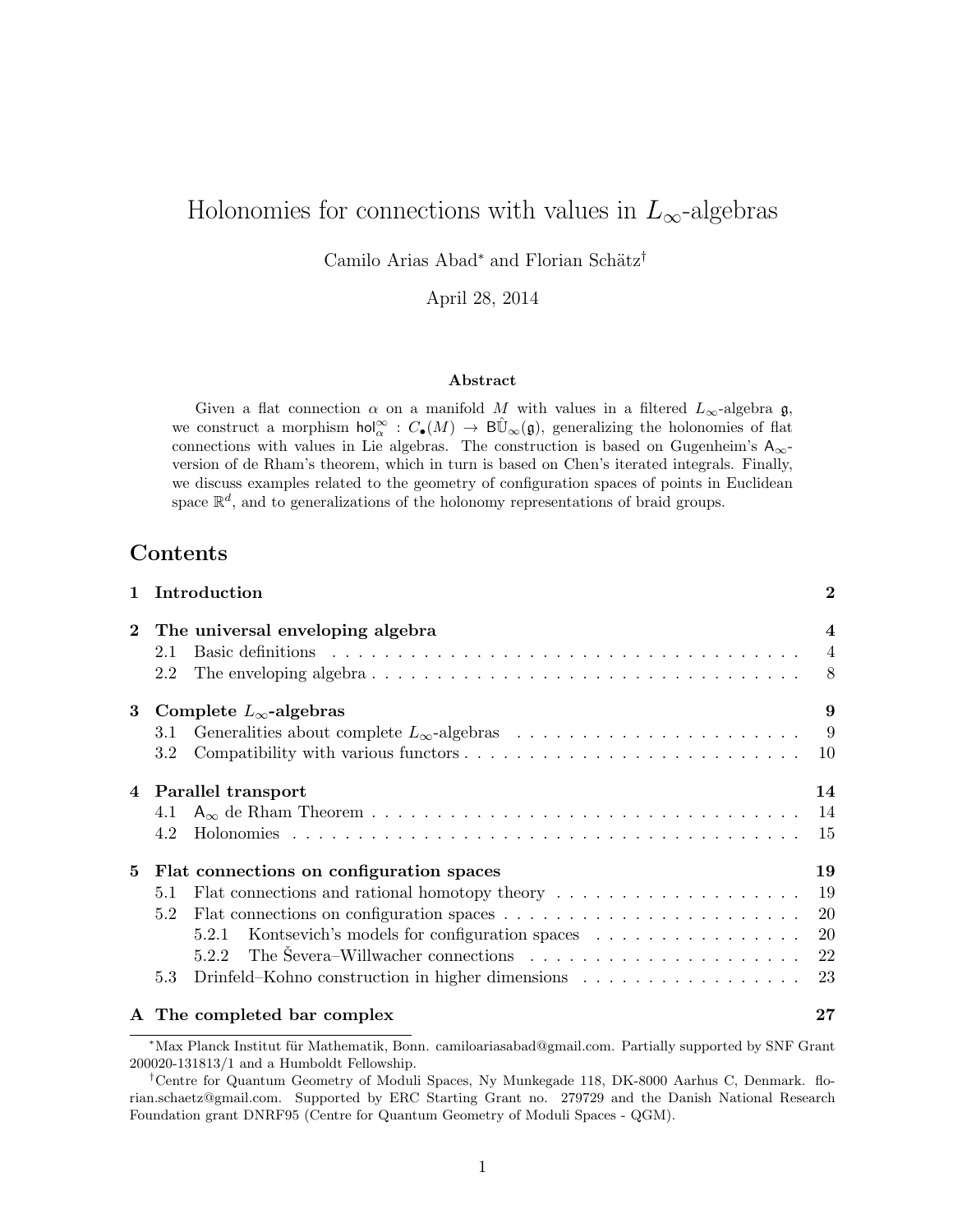# 1 Introduction

In this note we propose an answer to the following question: Assume that  $M$  is a smooth manifold,  $\mathfrak g$  an  $L_{\infty}$ -algebra and  $\alpha$  a flat connection on M with values in  $\mathfrak g$ , i.e., a Maurer–Cartan element of the  $L_{\infty}$ -algebra g⊗ $\Omega(M)$ ; what are the holonomies associated to the flat connection  $\alpha$ ? Our answer differs from those that have appeared in the literature, such as [24, 26, 27, 32, 34], where various notions of two-dimensional parallel transport are considered. In order to motivate our answer, let us first discuss the case where  $g = \text{End}V$  is the Lie algebra of endomorphisms of a finite-dimensional vector space. In this case,  $\alpha$  is just a flat connection on the trivial vector bundle  $V$ , and by solving the differential equation for parallel transport, one obtains the holonomy hol( $\sigma$ )  $\in$  EndV  $\subset$  U(EndV) associated to a path  $\sigma: I \to M$ . One can view this whole assignment as an element hol of  $End V \otimes C^{\bullet}(M)$ , the differential graded algebra of EndVvalued smooth singular cochains on M. The flatness of  $\alpha$  implies the homotopy invariance of the holonomy. This corresponds to the fact that hol is a Maurer–Cartan element. Indeed, an element  $\beta \in \text{End}V \otimes C^1(M)$  is a Maurer–Cartan element precisely if it is homotopy invariant in the sense that for any two-dimensional simplex one has

$$
\bigwedge \qquad \qquad -\bigwedge \qquad =\qquad 0.
$$

Here the bold edges represent holonomies associated to the corresponding paths, and concatenation of paths corresponds to multiplication in the algebra  $EndV$ . Observe that a Maurer–Cartan element of End $V \otimes C^{\bullet}(M)$  corresponds naturally to a morphism of differential graded coalgebras  $C_{\bullet}(M) \to B(\text{End}V)$ .

Using the explicit iterated integral formulas for the parallel transport, one can show that this morphism factors through the bar coalgebra of the (completed) universal enveloping algebra of  $EndV:$ 



This construction works for any filtered Lie algebra g, and we conclude that the holonomies of a flat connection with values in  $g$  can be interpreted as a morphism of differential graded coalgebras hol<sub>α</sub>:  $C_{\bullet}(M) \to B\bar{U}(\mathfrak{g})$ , where  $B\bar{U}(\mathfrak{g})$  denotes the bar construction of the completion of the universal enveloping algebra  $\mathbb{U}(\mathfrak{g})$ .

The case where the  $L_{\infty}$ -algebra g is the graded Lie algebra of endomorphisms of a graded vector space V corresponds to holonomies of flat  $\mathbb{Z}$ -graded connections. This has been studied recently by Igusa [16], Block and Smith  $[8]$ , and Arias Abad and Schätz [3], and ultimately relies on Gugenheim's [13]  $A_{\infty}$ -version of de Rham's theorem. In turn, Gugenheim's construction is based on Chen's theory of iterated integrals [9]. We extend this approach to flat connections with values in  $L_{\infty}$ -algebras. The holonomy of  $\alpha$  is a morphism of differential graded coalgebras  $\mathsf{hol}^\infty_\alpha\colon C_\bullet(M)\to \mathsf{B}\hat{\mathbb{U}}_\infty(\mathfrak{g}).^1$ 

<sup>&</sup>lt;sup>1</sup>Throughout the introduction, we gloss over the technical issue that one has to work with the completed bar complex  $\hat{\mathsf{B}}\hat{\mathbb{U}}_{\infty}(\mathfrak{g})$  of  $\hat{\mathbb{U}}_{\infty}(\mathfrak{g})$ , which is not a differential graded coalgebra, because its "comultiplication" does not map into the tensor product, but into the completion. See Appendix A for details.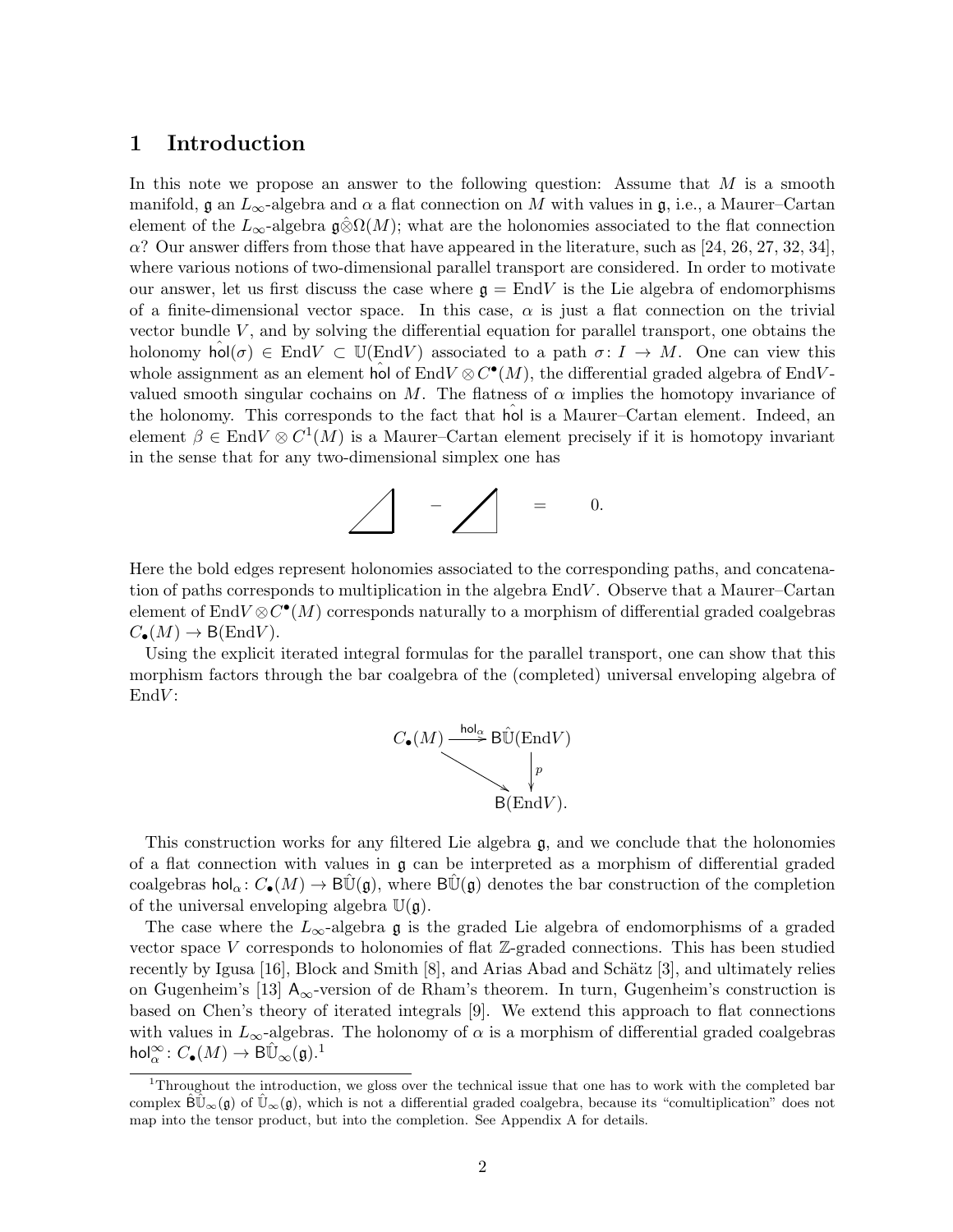We first need to explain what the universal enveloping algebra  $\mathbb{U}_{\infty}(\mathfrak{g})$  of an  $L_{\infty}$ -algebra g is. Several proposals for a definition of the enveloping algebra of an  $L_{\infty}$ -algebra exist in the literature, e.g., [2, 6, 20]. Following [6], we use the idea of defining the enveloping algebra via the strictification  $\mathbb{S}(\mathfrak{g})$  of the  $L_{\infty}$ -algebra  $\mathfrak{g}$ . The differential graded Lie algebra  $\mathbb{S}(\mathfrak{g})$  is naturally quasi-isomomorhic to g, and we define the enveloping algebra of g to be that of its strictification. Our main result is as follows:

**Theorem 4.11.** Suppose that  $\alpha$  is a flat connection on M with values in a filtered  $L_{\infty}$ -algebra g. Then there is a natural homomorphism of differential graded coalgebras

$$
\mathrm{hol}^\infty_\alpha\colon C_\bullet(M)\to \mathrm{B}\hat{\mathbb{U}}_\infty(\mathfrak{g}).
$$

In order for this notion of holonomy to be reasonable, it should be consistent with the standard definition in the case of Lie algebras. Indeed, in the case where  $\mathfrak g$  is a Lie algebra, the usual parallel transport provides a holonomy map:

$$
\text{hol} \colon C_{\bullet}(M) \to \mathrm{B}\hat{\mathbb{U}}(\mathfrak{g}).
$$

On the other hand, there is a natural map of differential graded coalgebras

$$
\mathrm{B}\hat{\mathbb{U}}(\rho)\colon \mathrm{B}\hat{\mathbb{U}}_\infty(\mathfrak{g})\to \mathrm{B}\hat{\mathbb{U}}(\mathfrak{g}),
$$

and the following diagram commutes:



The notion of holonomy on which Theorem 4.11 is based admits a rather visual description. Given any filtered differential graded algebra  $(A, \partial)$ , a morphism of differential graded coalgebras  $\phi\colon C_{\bullet}(M)\to \mathsf{B}\hat{A}$  corresponds to a Maurer–Cartan element  $\overline{\phi}$  in the algebra  $A\hat{\otimes}C^{\bullet}(M)$ , which is an element in the vector space  $\mathsf{Hom}(C_{\bullet}(M), A)$ . Thus,  $\phi$  can be interpreted as a rule that assigns to each simplex in M an element of the algebra  $\tilde{A}$ , which we think of as being the holonomy associated to that simplex.

Since the algebra  $A\hat{\otimes} C^{\bullet}(M)$  is bigraded, the condition for  $\overline{\phi}$  to be Maurer–Cartan decomposes into a sequence of equations. In degree 0, the condition is that  $\phi$  assigns to every point  $p \in M$  a Maurer–Cartan element of  $\tilde{A}$ . This implies that if we set  $\partial_p := \partial + [\phi(p), \phi]$ , then  $\partial_p \circ \partial_p = 0$ . Let us denote the complex  $(A, \partial_p)$  by  $A_p$ . Given a simplex  $\sigma : \Delta_k \to M$ , we denote the commutator between the operation of multiplying by  $\phi(\sigma)$  and of applying the differentials associated to the first and last vertex of  $\sigma$  by  $[\partial, \phi(\sigma)],$  i.e.,  $[\partial, \phi(\sigma)] := \partial_{v_k} \circ \phi(\sigma) - (-1)^{1+|\sigma|} \phi(\sigma) \circ \partial_{v_0}$ .

The Maurer–Cartan equation in degree 1 is

$$
\partial, \underbrace{\qquad \qquad }_{\qquad \qquad } \quad \, \Big] \qquad = \qquad 0,
$$

which says that multiplication by the holonomy associated to a path is an isomorphism between the complexes  $A_{v_0}$  and  $A_{v_1}$ . The equation in degree 2 reads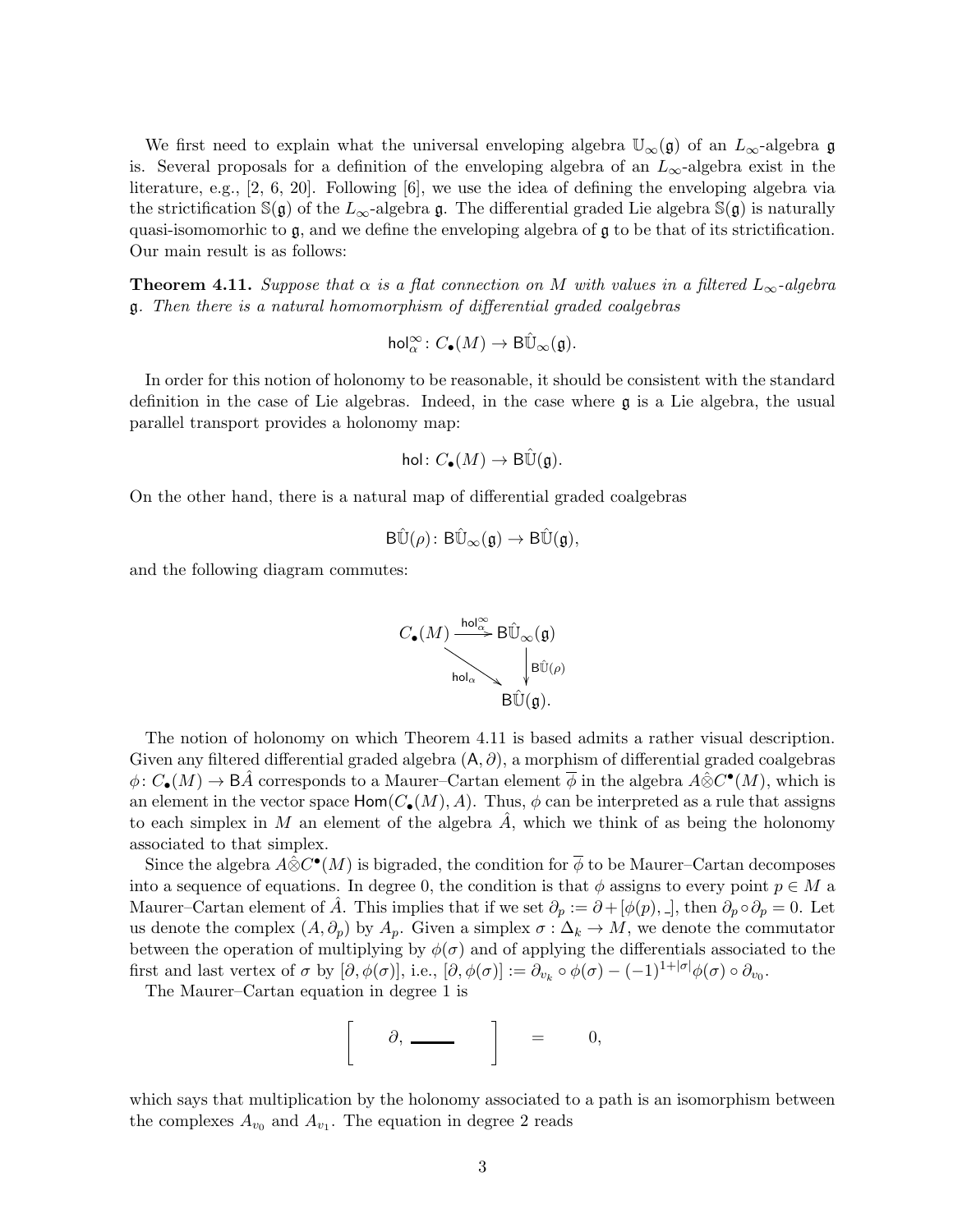$$
\left[\begin{array}{c} \circ \\ \circ \circ \end{array}\right] \quad = \quad \diagup \quad - \quad \diagup \quad ,
$$

requiring that the two isomorphisms between the complexes  $A_{v_0}$  and  $A_{v_2}$  are homotopic, with a specified homotopy given by the holonomy associated to the triangle.

Similarly, for the tetrahedron one obtains



Our main motivation to develop this version of parallel transport is the appearance of certain flat connections on configuration spaces  $\mathsf{Conf}_d(n)$  of n points in Euclidean space  $\mathbb{R}^d$ . In dimension  $d = 2$  these connections were introduced and studied by Severa and Willwacher in [28]. There, the flat connections mentioned above yield a homotopy between the formality maps for the little disks operad of Kontsevich [19] and Tamarkin [31], respectively, provided that in the second one the Alekseev–Torossian associator is used.

In Section 5, we discuss these connections on configuration spaces. We first explain a link between rational homotopy theory and the theory of flat connections with values in  $L_{\infty}$ -algebras. We then describe Kontsevich's model \* $\mathsf{Graphs}_d(n)$  of  $\mathsf{Conf}_d(n)$  and the corresponding flat connections  $\mathsf{SW}_d(n)$ , extending the construction of Severa and Willwacher to higher dimensions. Finally, we demonstrate how to use this machinery to construct actions of the  $\infty$ -groupoid of  $\text{Conf}_d(n)$  on representations of quadratic differential graded Lie algebras, generalizing the holonomy representations of the braid groups.

### Acknowledgements

We thank Alberto Cattaneo, Yaël Frégier, Pavol Ševera, and Thomas Willwacher for several helpful conversations related to this project. Moreover, we thank Carlo Rossi for making available his unpublished work with J. Alm [2]. We would also like to thank Utrecht University (C.A.A.) and the University Zurich (F.S.) for their hospitality. Finally, we are grateful to James D. Stasheff, the editor and the referees for their careful revisions and useful comments.

# 2 The universal enveloping algebra

### 2.1 Basic definitions

In order to fix notations and conventions, we review the definitions of some functors and collect relevant facts. We essentially follow [11].

**Definition 2.1.** Let V be a graded vector space. The suspension of V, denoted  $S$ V, is the graded vector space  $({\bf s}V)^k := V^{k+1}$ . The desuspension of V, denoted uV, is the graded vector space  $(uV)^k := V^{k-1}$ .

**Definition 2.2.** We will make use of the following categories:

• The category  $\mathsf{DGA}_{(a)}$  of (augmented) differential graded algebras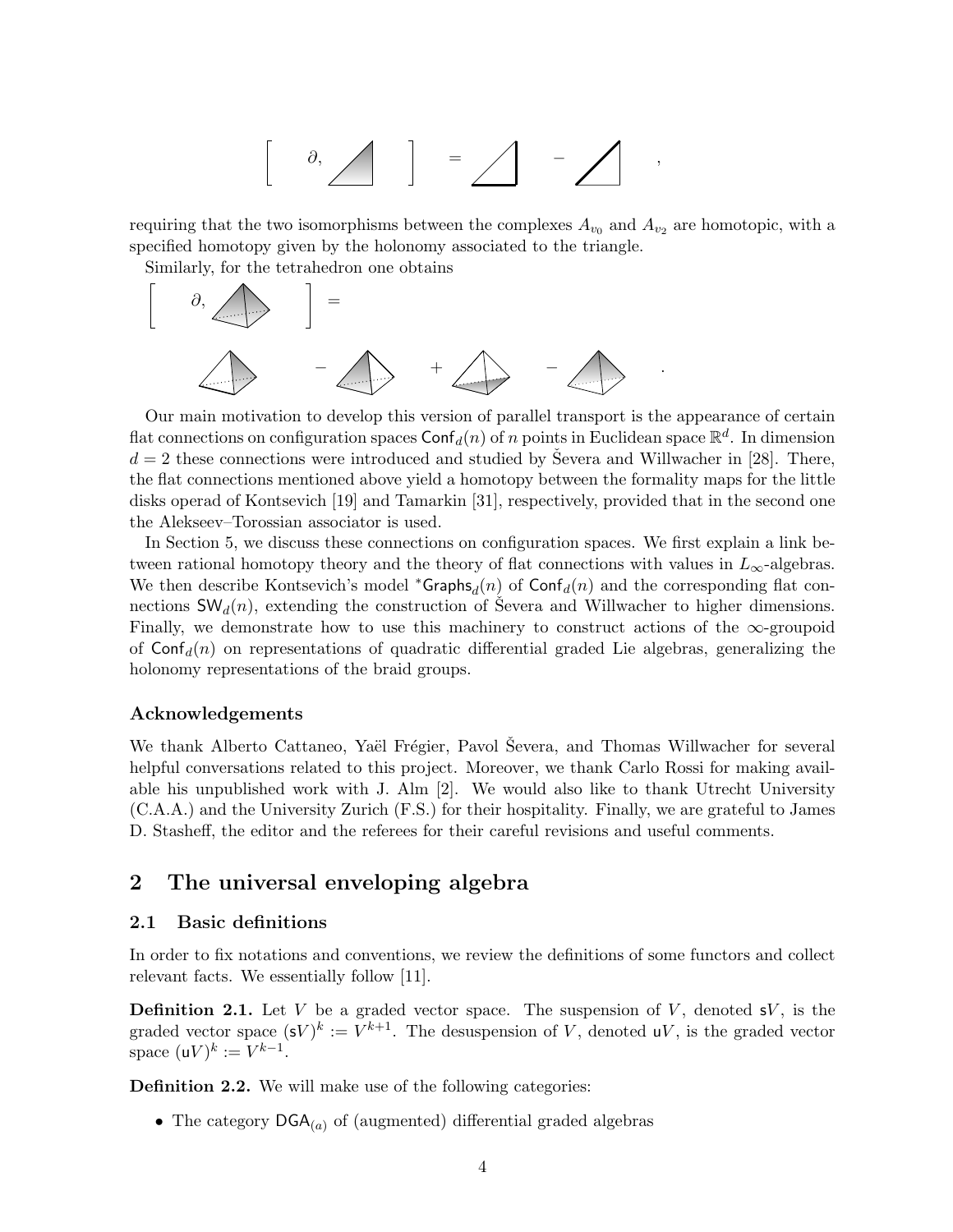- The category  $\text{DGC}_{(a)}$  of (co-augmented) differential graded coalgebras
- The category  $\text{DGCC}_{(a)}$  of (co-augmented) cocommutative differential graded coalgebras
- The category DGLA of differential graded Lie algebras
- The category  $\mathsf{L}_{\infty}$  of  $L_{\infty}$ -algebras

For the relevant definitions please see [20, 12].

Remark 2.3. We will assume that differential graded algebras and differential coalgebras are unital and co-unital, respectively.

**Definition 2.4.** The symmetric coalgebra  $S(V)$  of a graded vector space V is the subspace of elements in the tensor coalgebra TV that are invariant under the action by  $\Sigma_{\bullet}$ , i.e., the collection of actions of  $\Sigma_n$  on  $\mathsf{T}^n V$  defined by

$$
\Sigma_n \times \mathsf{T}^n V \to \mathsf{T}^n V, \quad \sigma \bullet (x_1 \otimes \cdots \otimes x_n) := (-1)^{|\sigma|} x_{\sigma(1)} \otimes \cdots \otimes x_{\sigma(n)},
$$

for  $x_1, \ldots, x_n \in V$  homogeneous. Here  $(-1)^{|\sigma|}$  refers to the Koszul sign, which is the character of the representation of  $\Sigma_n$  on  $\mathsf{T}^n V$  determined by

$$
(\cdots \otimes x_k \otimes x_{k+1} \otimes \cdots \mapsto \cdots \otimes x_{k+1} \otimes x_k \otimes \cdots) \rightarrow (-1)^{|x_k||x_{k+1}|}.
$$

There is a natural projection  $p: TV \rightarrow S(V)$  given by

$$
p(x_1 \otimes \cdots \otimes x_n) := \frac{1}{n!} \sum_{\sigma \in \Sigma_n} (-1)^{\sigma} x_{\sigma(1)} \otimes \cdots \otimes x_{\sigma(n)}.
$$

The coproduct  $\Delta : TV \rightarrow TV \otimes TV$ , defined via

$$
\Delta(x_1 \otimes \cdots \otimes x_n) := \sum_{k=0}^n (x_1 \otimes \cdots \otimes x_k) \otimes (x_{k+1} \otimes \cdots \otimes x_n),
$$

restricts to a graded commutative coproduct on  $S(V)$ , which we also denote by  $\Delta$ .

**Definition 2.5.** The Chevalley–Eilenberg functor  $CE : L_{\infty} \to DGCC_a$  is defined as follows:

- 1. To an  $L_{\infty}$ -algebra g, the functor CE associates the co-augmented differential graded cocommutative coalgebra  $(CE(g), \delta_g, \Delta)$ , where:
	- (a)  $CE(g)$  is the symmetric coalgebra  $S(sg)$  of the suspension sg of g. The co-unit and co-agumentation are given by the identification  $S^0(\mathfrak{sg}) \cong \mathbb{R}$ .
	- (b) The differential  $\delta_g$  on  $\mathsf{CE}(\mathfrak{g})$  is obtained from the  $L_{\infty}$ -structure on  $\mathfrak{g}$  via the identification  $\text{Coder}(S(\text{sg})) \cong \text{Hom}(S(\text{sg}), \text{sg}).$
- 2. A morphism of  $L_{\infty}$ -algebras  $f : \mathfrak{g} \to \mathfrak{h}$  is a morphism of differential graded coalgebras  $CE(f) : CE(g) \rightarrow CE(h).$

**Definition 2.6.** The universal enveloping algebra functor  $\mathbb{U}$ : DGLA  $\rightarrow$  DGA is defined as follows:

1. To a differential graded Lie algebra  $(\mathfrak{g}, d, [\cdot, \cdot])$ , the functor U associates the differential graded algebra  $(\mathbb{U}(\mathfrak{g}), d_{\mathbb{U}})$ , where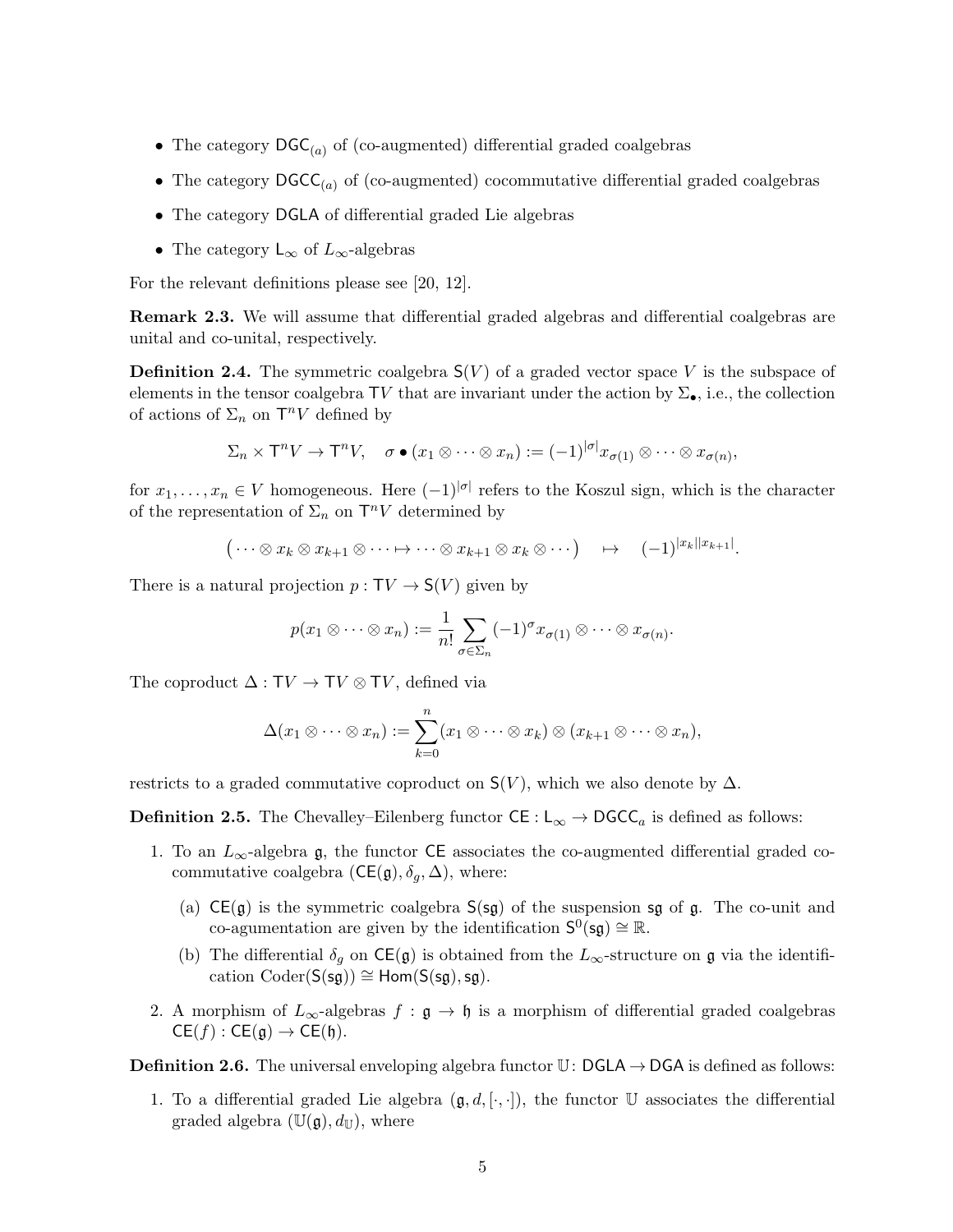- (a)  $\mathbb{U}(\mathfrak{g})$  is the quotient of the tensor algebra  $\mathsf{T}\mathfrak{g}$  by the two-sided ideal generated by elements of the form  $x \otimes y - (-1)^{|x||y|}y \otimes x - [x, y].$
- (b) The differential  $d_{\mathbb{U}}$  on  $\mathbb{U}(\mathfrak{g})$  is inherited from  $d_{\mathsf{T}} : \mathsf{Tg} \to \mathsf{Tg}$ , where

$$
d_{\mathsf{T}}(x_1 \otimes \cdots \otimes x_n) :=
$$
  

$$
\sum_{i=1}^n (-1)^{|x_1| + \cdots + |x_{i-1}|} x_1 \otimes \cdots \otimes x_{i-1} \otimes dx_i \otimes x_{i+1} \otimes \cdots \otimes x_n.
$$

2. To a morphism  $f : \mathfrak{g} \to \mathfrak{h}$  of differential graded Lie algebras, the functor U associates the morphism  $\mathbb{U}(f) : \mathbb{U}(\mathfrak{g}) \to \mathbb{U}(\mathfrak{h})$  induced by

$$
\mathsf{T}(f): \mathsf{T}\mathfrak{g} \to \mathsf{T}\mathfrak{h}, \quad \mathsf{T}(f)(x_1 \otimes \cdots \otimes x_n) := f(x_1) \otimes \cdots \otimes f(x_n).
$$

The (anti)symmetrization functor  $\Sigma : \mathsf{DGA} \to \mathsf{DGLA}$  maps  $(A, d, \cdot)$  to the differential graded Lie algebra  $\Sigma A$ , whose underlying complex is  $(A, d)$  and whose Lie bracket is defined by setting  $[x, y] := x \cdot y - (-1)^{|x||y|}y \cdot x$ . The functor  $\Sigma : \mathsf{DGA} \to \mathsf{DGLA}$  is right adjoint to  $\mathbb{U} : \mathsf{DGLA} \to \mathsf{DGA}$ and U preserves quasi-isomorphisms.

**Definition 2.7.** Let  $(C, d, \Delta)$  be a co-augmented differential graded coalgebra. The *reduced* coproduct  $\overline{\Delta}$  is defined on the kernel  $\overline{C}$  of the co-unit map via

$$
\overline{\Delta}(x) := \Delta(x) - x \otimes 1 - 1 \otimes x.
$$

**Definition 2.8.** The cobar functor  $\Omega : \text{DGC}_a \to \text{DGA}_a$  is defined as follows:

- 1. To a co-augmented differential graded coalgebra  $(C, d, \Delta)$ , the functor  $\Omega$  associates the augmented differential graded algebra  $(\Omega(C), \delta, \cdot)$ , where:
	- (a) The underlying augmented graded algebra is the tensor algebra  $\mathsf{T}(\mathsf{u}\overline{C})$  of the desuspension  $\mathsf{u}\overline{C}$ .
	- (b) The differential  $\delta$  of  $\Omega(C)$  is determined by  $\delta(ux) := u dx + \partial(ux)$ , where  $\partial(ux) =$  $-\sum_i(-1)^{|x_i|}\mathsf{u}x_i\otimes \mathsf{u}y_i$  if  $\overline{\Delta}(x)=\sum_ix_i\otimes y_i$ .
- 2. To a morphism  $f: C \to D$  of augmented differential graded cocommutative coalgebras, the functor  $\Omega$  associates the morphism  $\Omega(f) : \Omega(C) \to \Omega(D)$  induced by  $\mathsf{T}(uf)$ .

**Definition 2.9.** The bar functor  $B : DGA_a \to DGCA_a$  is defined as follows:

- 1. To an augmented differential graded algebra  $(A, d, \cdot)$ , the functor B associates the coaugmented differential graded coalgebra  $(B(A), \delta, \Delta)$ , where:
	- (a) The underlying augmented graded coalgebra is the tensor coalgebra  $T(sA)$  of the suspension  $s\underline{A}$  of the augmentation ideal  $\underline{A}$ .
	- (b) The differential  $\delta$  of  $B(A)$  is the coderivation given by

$$
\delta(\mathsf{s}x_1 \otimes \cdots \otimes \mathsf{s}x_k) \quad := \quad -\sum_{i=1}^k (-1)^{n_i} (\mathsf{s}x_1 \otimes \cdots \otimes \mathsf{s}dx_i \otimes \cdots \otimes \mathsf{s}x_k) \\
 + \sum_{i=2}^k (-1)^{n_i} \mathsf{s}x_1 \otimes \cdots \otimes \mathsf{s}(a_{i-1}a_i) \otimes \cdots \otimes \mathsf{s}x_k,
$$

where  $n_i := |\mathbf{s}x_1| + \cdots + |\mathbf{s}x_{i-1}|$  on homogeneous elements of  $\underline{A}$ .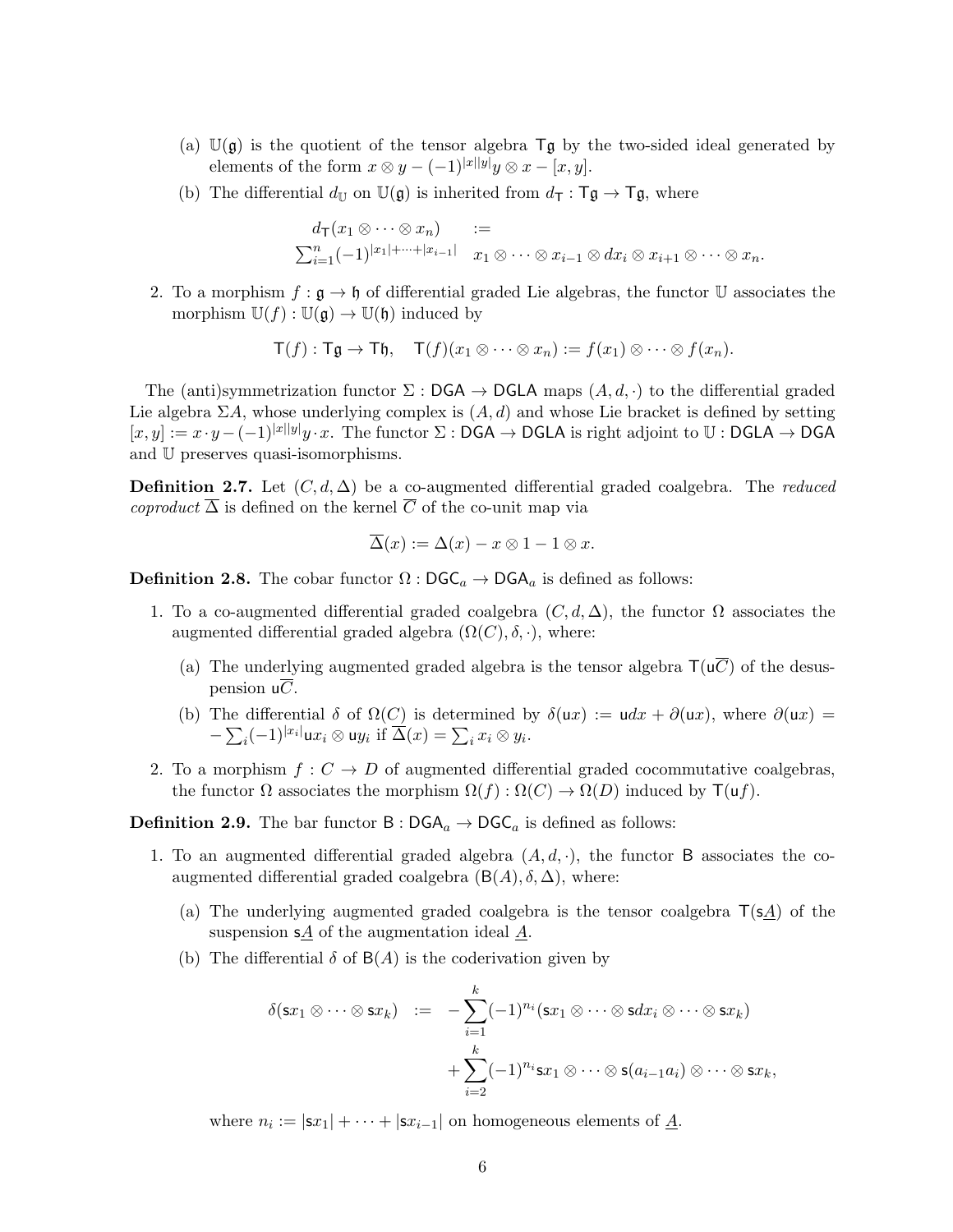2. To a morphism  $f : A \rightarrow A'$  of augmented differential graded algebras, the functor B associates the morphism  $Bf : BA \to BA'$  induced by  $T(sf)$ .

**Remark 2.10.** In applications the bar complex is not sufficient and it has to be replaced by the completed bar complex; see Appendix A for details.

**Definition 2.11.** The Lie functor  $L : DGCC_a \rightarrow DGLA$  is defined as follows:

- 1. To a co-augmented differential graded cocommutative coalgebra  $(C, d, \Delta)$ , the functor L associates the differential graded algebra  $(L(C), \delta, ],]$ , where:
	- (a) The underlying graded Lie algebra is the free graded Lie algebra on the desuspension  $\mu \overline{C}$  of  $\overline{C}$ .
	- (b) The differential  $\delta$  on  $\mathsf{L}(C)$  is the Lie derivation determined by

$$
\delta(\mathsf{u}x) := \mathsf{u}dx + \partial(\mathsf{u}x) \in \mathsf{L}(C) \subset \mathsf{T}(\overline{C}),
$$

on homogeneous elements of  $\overline{C}$ , where  $\partial(\mathsf{u}x) = -\sum_i (-1)^{|x_i|} \mathsf{u}x_i \otimes \mathsf{u}y_i$  if  $\overline{\Delta}(x) =$  $\sum_i x_i \otimes y_i$ . Note that the cocommutativity of the coproduct guarantees that the right hand side belongs to  $\mathsf{L}(C)$ .

The following theorem will be essential for our construction.

**Theorem 2.12** (Quillen [25], Hinich [15]). The functor L:  $\text{DGCC}_a \rightarrow \text{DGLA}$  is left adjoint to CE:  $DGLA \to DGCC_a$ . Moreover, the adjunction maps  $X \to CE(L(X))$  and  $L(CE(g)) \to g$  are quasi-isomorphisms.

**Remark 2.13.** The above theorem works under the hidden assumption that we restrict to the subcategory of *connected* differential graded cocommutative coalgebras; see Appendix B of [25]. All the coalgebras to which we will apply the Theorem are of this kind.<sup>2</sup>

**Definition 2.14.** The strictification functor  $\mathbb{S}: L_{\infty} \to \mathsf{DGLA}$  is  $\mathbb{S} := L \circ \mathsf{CE}.$ 

Corollary 2.15. Let  $\mathfrak g$  be an  $L_{\infty}$ -algebra. Then the unit of the adjunction between L and CE, applied to  $CE(g)$  gives a map

 $\eta \in \mathsf{Hom}_{\mathsf{DGCC}_a}(\mathsf{CE}(\mathfrak{g}),\mathsf{CE}(\mathbb{S}(\mathfrak{g}))) \cong \mathsf{Hom}_{\mathsf{L}_{\infty}}(\mathfrak{g},\mathbb{S}(\mathfrak{g})),$ 

which is a quasi-isomorphism of  $L_{\infty}$ -algebras.

**Remark 2.16.** In case  $\mathfrak{g}$  is a differential graded Lie algebra, there is also a morphism  $\rho : \mathbb{S}(\mathfrak{g}) \to \mathfrak{g}$ of differential graded Lie algebras obtained by the adjunction

$$
\mathsf {Hom}_{\mathsf{DGLA}}(\mathbb S(\mathfrak g),\mathfrak g)=\mathsf {Hom}_{\mathsf{DGLA}}(\mathsf L(\mathsf{CE}(\mathfrak g)),\mathfrak g)\cong \mathsf {Hom}_{\mathsf{DGC}_\alpha}(\mathsf{CE}(\mathfrak g),\mathsf{CE}(\mathfrak g))
$$

from  $id_{CE(g)}$ . Moreover,  $\rho \circ \eta = id$  holds, hence  $\rho$  is a quasi-isomorphism.

<sup>&</sup>lt;sup>2</sup>In contrast, the coalgebra  $C_{\bullet}(M)$  is not connected. This is what forces us to introduce the completed bar complex; see Appendix A.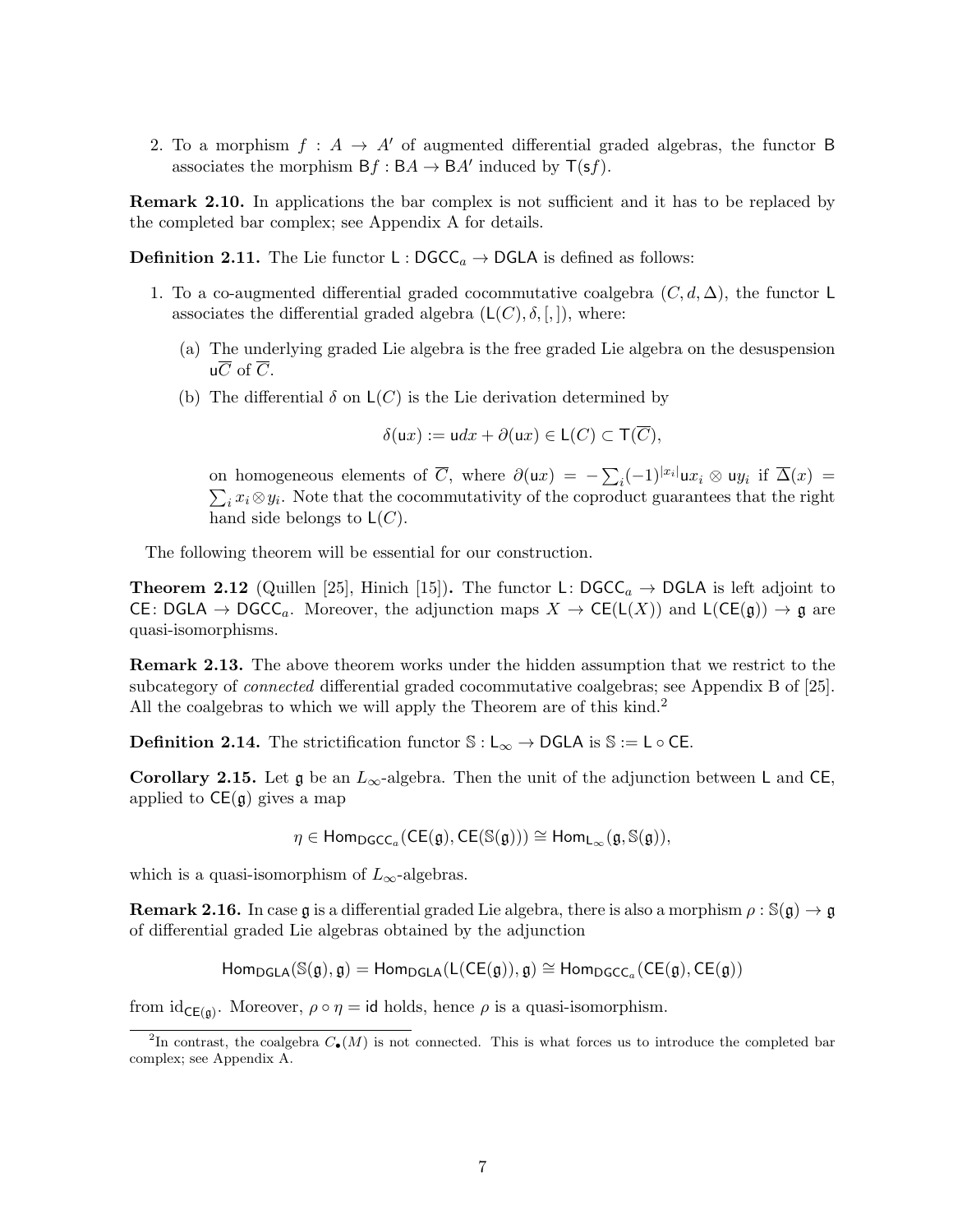**Remark 2.17.** Let  $\iota$  denote the inclusion functor  $\mathsf{DGC}_a \to \mathsf{DGC}_a$ . One can check that the functors  $\Omega \circ \iota$  and  $\mathbb{U} \circ \mathsf{L}$  are isomorphic.

We sum up this subsection in the diagram



Observe that the triangle on the left commutes, while the triangle on the right side commutes up to a natural isomorphism.

### 2.2 The enveloping algebra

Following [6], we now define the universal enveloping algebra of an  $L_{\infty}$ -algebra. The idea is to use the strictification functor.

**Definition 2.18.** The universal enveloping functor  $\mathbb{U}_{\infty}$ : L<sub>∞</sub>  $\rightarrow$  DGA is given by  $\mathbb{U}_{\infty} := \mathbb{U} \circ \mathbb{S}$ . We call  $\mathbb{U}_{\infty}(\mathfrak{g})$  the universal enveloping algebra of  $\mathfrak{g}$ .

The universal enveloping algebra  $\mathbb{U}_{\infty}(\mathfrak{g})$  of a differential graded Lie algebra  $\mathfrak{g}$ , seen as an  $L_{\infty}$ algebra, is not the same as the usual enveloping algebra  $\mathbb{U}(\mathfrak{g})$  of  $\mathfrak{g}$ . However, these two algebras are naturally quasi-isomorphic:

**Proposition 2.19.** Let g be a differential graded Lie algebra. The map  $\mathbb{U}(\rho)$ :  $\mathbb{U}_{\infty}(\mathfrak{g}) \to \mathbb{U}(\mathfrak{g})$  induced from  $\rho : \mathbb{S}(\mathfrak{g}) \to \mathfrak{g}$  is a quasi-isomorphism of differential graded algebras.

*Proof.* This is immediate from the fact that  $\rho$  is a quasi-isomorphism and that the functor U preserves quasi-isomorphisms.  $\Box$ 

As in the usual case of differential graded Lie algebras, the functor  $\mathbb{U}_{\infty}$  can be characterized as a left adjoint to a forgetful functor:

**Proposition 2.20.** The functor  $\mathbb{U}_{\infty} : L_{\infty} \to \mathsf{DGA}$  is left adjoint to the forgetful functor  $\Sigma_{\infty} :=$  $\iota \circ \Sigma: \mathsf{DGA} \to \mathsf{L}_{\infty}$ , where  $\iota: \mathsf{DGLA} \to \mathsf{L}_{\infty}$  is the inclusion functor.

Proof. This is a formal consequence of the adjunctions discussed above:

$$
\begin{array}{rcl}\n\mathsf{Hom}_{\mathsf{DGA}}(\mathbb{U}_{\infty}(\mathfrak{g}),A) & \cong & \mathsf{Hom}_{\mathsf{DGA}}(\mathbb{U}(\mathbb{S}(\mathfrak{g})),A) \cong \mathsf{Hom}_{\mathsf{DGLA}}(\mathbb{S}(\mathfrak{g}),\Sigma(A)) \\
\\ & \cong & \mathsf{Hom}_{\mathsf{DGCC}_a}(\mathsf{CE}(\mathfrak{g}),\mathsf{CE}(\Sigma(A))) = \mathsf{Hom}_{\mathsf{L}_{\infty}}(\mathfrak{g},\Sigma_{\infty}(A)).\n\end{array}
$$

 $\Box$ 

The proof of the following lemma will be omitted for brevity.

**Lemma 2.21.** The functor  $\mathbb{U}_{\infty}$ :  $\mathsf{L}_{\infty} \to \mathsf{DGA}$  preserves quasi-isomorphisms.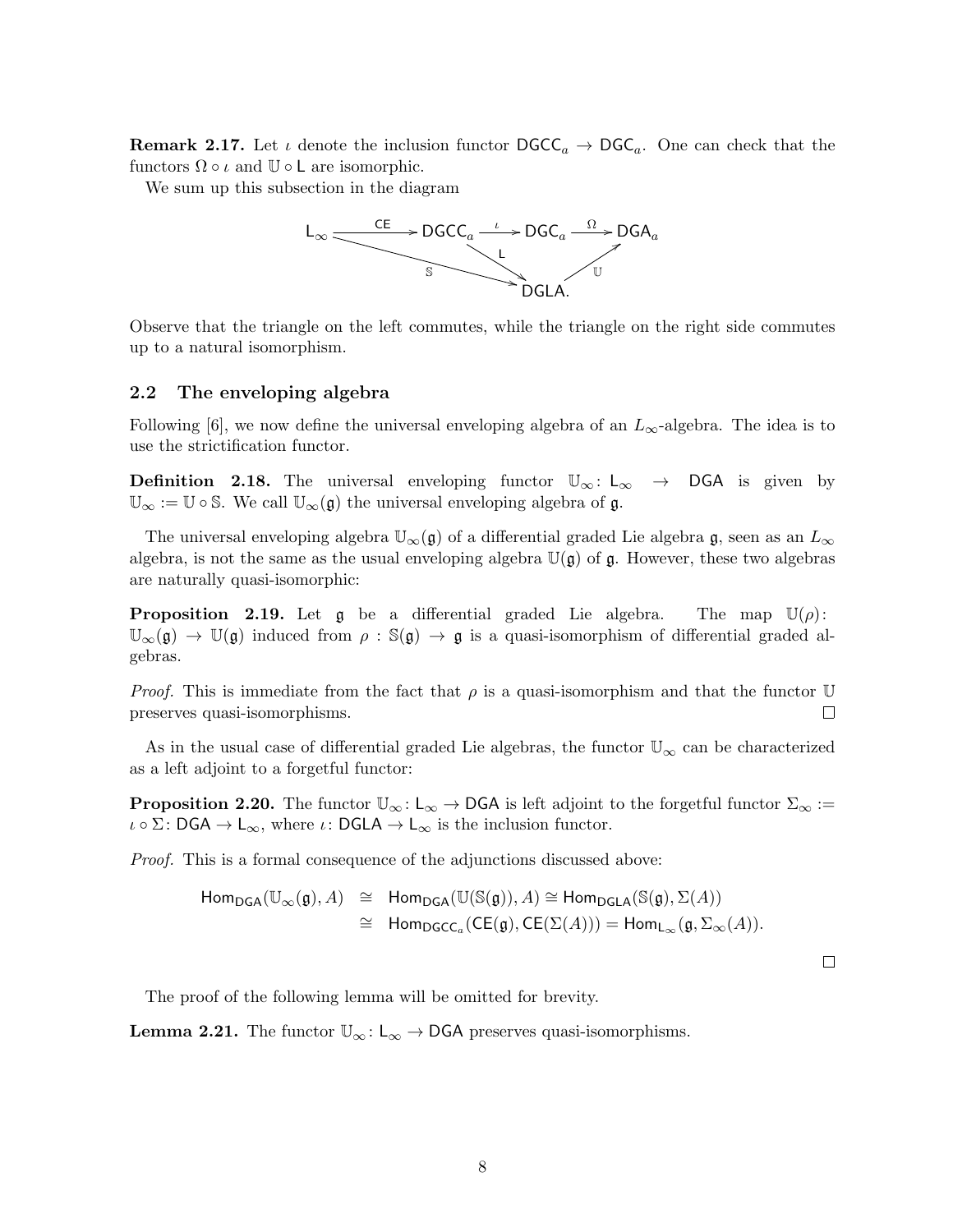# 3 Complete  $L_{\infty}$ -algebras

# 3.1 Generalities about complete  $L_{\infty}$ -algebras

The computation of holonomies is an operation that involves infinite sums. For this reason, we have to consider  $L_{\infty}$ -algebras where infinite sums can be treated.

**Definition 3.1.** An ideal of an  $L_{\infty}$ -algebra g is a graded subspace  $I \subset \mathfrak{g}$  such that

 $[x_1, \ldots, x_k] \in I$ , if one of the  $x_i$  belongs to I.

A filtration F on  $\mathfrak g$  is a decreasing sequence of ideals  $F_1(\mathfrak g) = \mathfrak g \supseteq F_2(\mathfrak g) \supseteq F_3(\mathfrak g) \supseteq \cdots$ , such that:

- 1.  $\bigcap_k F_k(\mathfrak{g}) = 0.$
- 2. If  $x_i \in F_{l_i}(\mathfrak{g})$ , then  $[x_1, \ldots, x_k] \in F_{l_1 + \cdots + l_k}(\mathfrak{g})$ .

**Definition 3.2.** A filtered  $L_{\infty}$ -algebra is an  $L_{\infty}$ -algebra together with a filtration.

If  $\mathfrak{g}, \mathfrak{h}$  are filtered  $L_{\infty}$ -algebras, a filtered morphism is a morphism  $\phi$  such that if  $x_i \in F_{l_i}(\mathfrak{g})$ then  $\phi_k(x_1,...,x_k) \in F_{l_1+...+l_k}(\mathfrak{h}).$ 

# Remark 3.3.

- 1. If I is an ideal of g, then the quotient space  $\mathfrak{g}/I$  inherits the structure of an  $L_{\infty}$ -algebra.
- 2. Given a filtered  $L_{\infty}$ -algebra g, there is a diagram

$$
0 \leftarrow \mathfrak{g}/F_2(\mathfrak{g}) \leftarrow \mathfrak{g}/F_3(\mathfrak{g}) \leftarrow \cdots.
$$

The completion of  $\mathfrak{g}$ , denoted  $\hat{\mathfrak{g}}$ , is the limit

$$
\hat{\mathfrak{g}} := \varprojlim \mathfrak{g}/F_k(\mathfrak{g}).
$$

The natural map  $\iota: \mathfrak{g} \to \hat{\mathfrak{g}}$  given by  $x \mapsto (\overline{x}, \overline{x}, \overline{x}, \dots)$  is an injection in view of the first property of the definition of a filtration.

For the sake of brevity, we will omit the proof of the following lemma.

**Lemma 3.4.** The completion  $\mathfrak{g} \mapsto \hat{\mathfrak{g}}$  defines a functor on the category of filtered  $L_{\infty}$ -algebras and filtered morphisms. Moreover, for a filtered morphism  $\phi: \mathfrak{g} \to \mathfrak{h}$ , the following holds:  $\iota \circ \phi = \hat{\phi} \circ \iota.$ 

**Definition 3.5.** A filtered  $L_{\infty}$ -algebra g is complete if the canonical injection  $\mathfrak{g} \to \hat{\mathfrak{g}}$  is an isomorphism.

#### Remark 3.6.

1. A filtered  $L_{\infty}$ -algebra g has the structure of a topological vector space where the sequence  $F_k(\mathfrak{g})$  is a local basis for  $0 \in \mathfrak{g}$ . This topology is Hausdorff, since it is induced by the metric:  $d(x, y) := \inf\{\frac{1}{k}\}$  $\frac{1}{k}: x-y \in F_k(\mathfrak{g})\}.$ 

In particular, any sequence of elements in a filtered  $L_{\infty}$ -algebra g has at most one limit. In case  $\mathfrak g$  is complete in the sense of Definition 3.5, it is also complete as a topological vector space.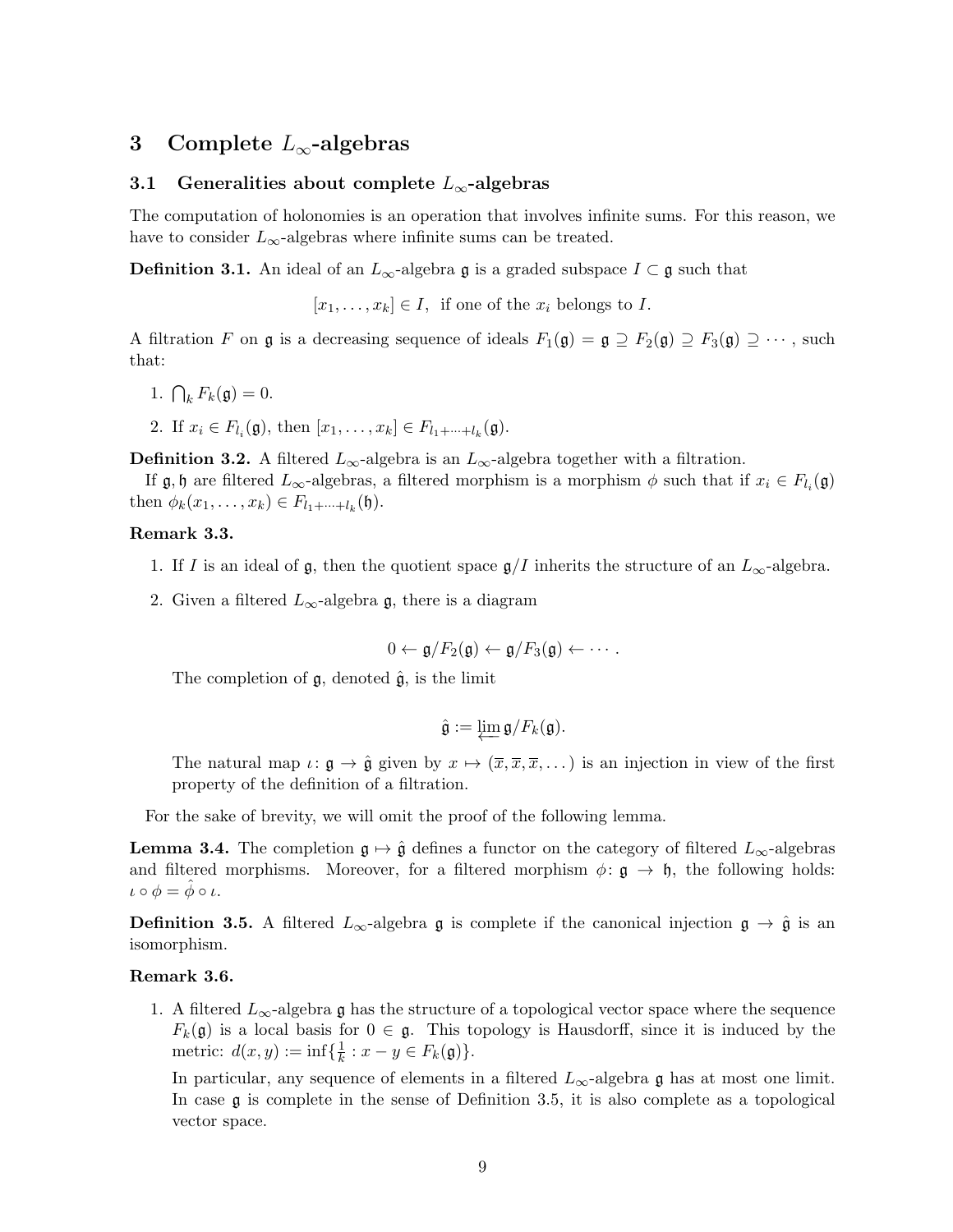2. Following [12], we observe that there is a natural decreasing sequence of ideals on any  $L_{\infty}$ -algebra g, defined recursively as follows:  $F_1(\mathfrak{g}) := \mathfrak{g}$  and

$$
F_k(\mathfrak{g}) := \sum_{l_1 + \cdots + l_i = k} [F_{l_1}(\mathfrak{g}), \ldots, F_{l_i}(\mathfrak{g})].
$$

In  $[12]$  this filtration is called the lower central filtration of g. Since it might fail to be a filtration in our sense, because the intersection of the  $F_k(\mathfrak{g})$  might not be zero, we refer to the collection  $F_k(\mathfrak{g})$  as the lower central series of  $\mathfrak{g}$ .

Given any filtration  $F'$  on  $\mathfrak{g}$ , it is clear that  $F_k(\mathfrak{g}) \subseteq F'_k(\mathfrak{g})$ , and therefore

$$
\bigcap_k F_k(\mathfrak{g}) \subseteq \bigcap_k F'_k(\mathfrak{g}) = 0.
$$

Thus, if g admits a filtration at all, then the lower central series is a filtration, and it is the minimal one.

**Definition 3.7.** A Maurer–Cartan element of a complete  $L_{\infty}$ -algebra is an element  $\alpha \in \mathfrak{g}^1$  such that  $\sum$  $k\geq 1$ 1  $\frac{1}{k!} [\alpha \otimes \cdots \otimes \alpha]$  $\overline{k}$  times  $]=0.$  We denote by  $MC(\mathfrak{g})$  the set of all Maurer–Cartan elements of  $\mathfrak{g}$ .

**Lemma 3.8.** Let  $\phi: \mathfrak{g} \to \mathfrak{h}$  be a filtered morphism between complete  $L_{\infty}$ -algebras. There is a map of sets  $\phi_* \colon \mathfrak{g} \to \mathfrak{h}$ , given by the formula  $\phi_*(\alpha) := \sum_{k \geq 1} \phi_k(\alpha^{\otimes k})$ . This map is continuous at zero and preserves Maurer–Cartan elements.

*Proof.* Since  $\phi$  is a filtered morphism, we know that  $\phi_k(\alpha^{\otimes k}) \in F_k(\mathfrak{h})$  and therefore the sum converges. It is clear that if  $\alpha \in F_k(\mathfrak{g})$  then  $\phi_*(\alpha) \in F_k(\mathfrak{h})$ , so that the map is continuous at zero. Let us now prove that  $\phi_*(\alpha)$  is a Maurer–Cartan element whenever  $\alpha$  is as follows:

$$
\sum_{k\geq 1} \frac{1}{k!} [\phi_*(\alpha) \otimes \cdots \otimes \phi_*(\alpha)] = \sum_{k\geq 1} \frac{1}{k!} \sum_{l_1,\ldots,l_k} [\phi_{l_1}(\alpha^{\otimes l_1}) \otimes \cdots \otimes \phi_{l_k}(\alpha^{\otimes l_k})]
$$
  

$$
= \sum_{p\geq 1} \sum_{l_1+\cdots+l_k=p} \frac{1}{k!} [\phi_{l_1}(\alpha^{\otimes l_1}) \otimes \cdots \otimes \phi_{l_k}(\alpha^{\otimes l_k})]
$$
  

$$
= \phi_* \left( \sum_{k\geq 1} \frac{1}{k!} [\alpha \otimes \cdots \otimes \alpha] \right) = \phi_*(0) = 0.
$$

 $\Box$ 

Remark 3.9. Similarly, for A a differential graded algebra, one defines the set of Maurer–Cartan elements to be  $MC(A) := \{ \alpha \in A^1 : d\alpha + \alpha \cdot \alpha = 0 \}.$ 

### 3.2 Compatibility with various functors

The proof of the following lemma will be omitted for brevity.

**Lemma 3.10.** Suppose that  $V$  is a filtered graded vector space. Then we have the following: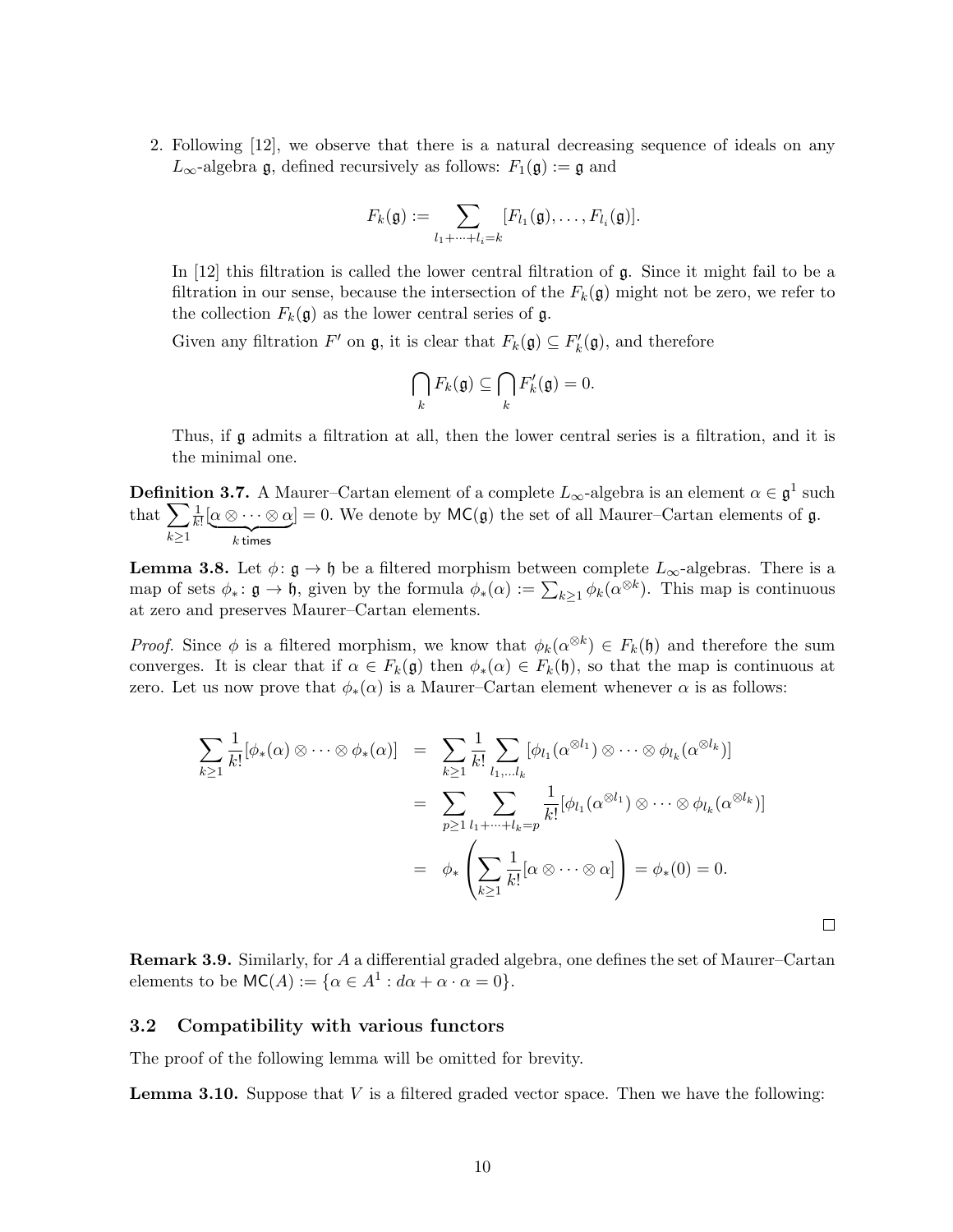• The reduced tensor algebra  $\overline{T}V$  is a filtered algebra with filtration:

$$
F_k(\overline{\mathsf{T}}V) = \sum_{l_1 + \dots + l_r \geq k} F_{l_1}(V) \otimes \dots \otimes F_{l_r}(V).
$$

• The vector space  $\overline{S}(V)$  is also a filtered graded vector space with filtration:

$$
F_k(\overline{S}(V)) := \langle \{x_1 \otimes \cdots \otimes x_r \in \overline{S}(V) : \exists l_1 + \cdots + l_r \ge k \text{ with } x_i \in F_{l_i}(V) \} \rangle
$$

• The free graded Lie algebra  $L(V)$  is a filtered Lie algebra with filtration:

$$
F_k(\mathsf{L}(V)) := \langle \{ P(x_1, \ldots x_r) \in \mathsf{L}(V) : \exists l_1 + \cdots + l_r \geq k \text{ with } x_i \in F_{l_i}(V) \} \rangle.
$$

Here  $P(x_1, \ldots, x_r)$  denotes a Lie monomial of length k on  $x_1, \ldots, x_r$  where all the  $x_i$ appear.

We now prove that the strictification of  $L_{\infty}$ -algebras is compatible with filtrations.

**Lemma 3.11.** Let  $\mathfrak{g}$  be a filtered  $L_{\infty}$ -algebra. Then the differential graded algebra  $\mathbb{S}(\mathfrak{g})$  has an induced filtration and the natural morphism  $\eta: \mathfrak{g} \to \mathbb{S}(\mathfrak{g})$  is a filtered morphism.

*Proof.* Recall that the Lie algebra  $\mathbb{S}(\mathfrak{g})$  is the free Lie algebra on the vector space  $V = u\overline{\mathsf{S}}(\mathsf{sg})$ . In view of Lemma 3.10, we know that there is a filtration on  $\mathbb{S}(\mathfrak{g})$  seen as a Lie algebra. We need to prove that this filtration is compatible with the differential, i.e., that  $\delta(F_k(\mathbb{S}(\mathfrak{g}))) \subset F_k(\mathbb{S}(\mathfrak{g}))$ . Since  $\delta$  is a derivation with respect to the Lie bracket, it suffices to prove the claim for elements of V. The differential  $\delta$  is the sum of two coboundary operators: one induced from that of g and one induced from the coproduct. The claim is clearly true for the first differential. Let us prove it for the differential that comes from the coproduct, given by

$$
\mathsf{u}(\mathsf{s} x_1 \otimes \cdots \otimes \mathsf{s} x_n) \mapsto -\sum_i (-1)^{|x_1| + \cdots + |x_i| + i} \mathsf{u}(\mathsf{s} x_1 \otimes \cdots \otimes \mathsf{s} x_i) \otimes \mathsf{u}(\mathsf{s} x_{i+1} \otimes \cdots \otimes \mathsf{s} x_n).
$$

Since the right-hand side is the sum of Lie monomials on the same elements, we conclude that if the left-hand side belongs to  $F_k(\mathbb{S}(\mathfrak{g}))$ , so does the right-hand side.

So far, we have seen that the differential graded Lie algebra  $\mathbb{S}(\mathfrak{g})$  inherits a filtration; it remains to show that the map  $\eta: \mathfrak{g} \to \mathbb{S}(\mathfrak{g})$  is a filtered map. The components of this map are given by the formula

$$
\eta_k(-x_1 \otimes \cdots \otimes x_k) = \pm \mathrm{su}(\mathrm{s}x_1 \otimes \cdots \otimes \mathrm{s}x_k) + \sum_{k_1+k_2=k} \sum_{\sigma \in (k_1,k_2)} \pm \mathrm{su}(\mathrm{s}x_{\sigma(1)} \otimes \cdots \otimes \mathrm{s}x_{\sigma(k_1)}) \otimes \mathrm{su}(\mathrm{s}x_{\sigma(k_1+1)} \otimes \cdots \otimes \mathrm{s}x_{\sigma(k)}) + \cdots,
$$

and therefore if  $x_i \in F_{l_i}(\mathfrak{g})$  then  $\eta_k(x_1 \otimes \cdots \otimes x_k) \in F_{l_1+\cdots+l_k}(\mathbb{S}(\mathfrak{g}))$ , and we conclude that  $\eta$  is a filtered map.  $\Box$ 

**Definition 3.12.** A filtration of an augmented differential graded algebra A is a filtration of its augmentation ideal. A filtered augmented differential graded algebra A is an augmented differential graded algebra with a filtration.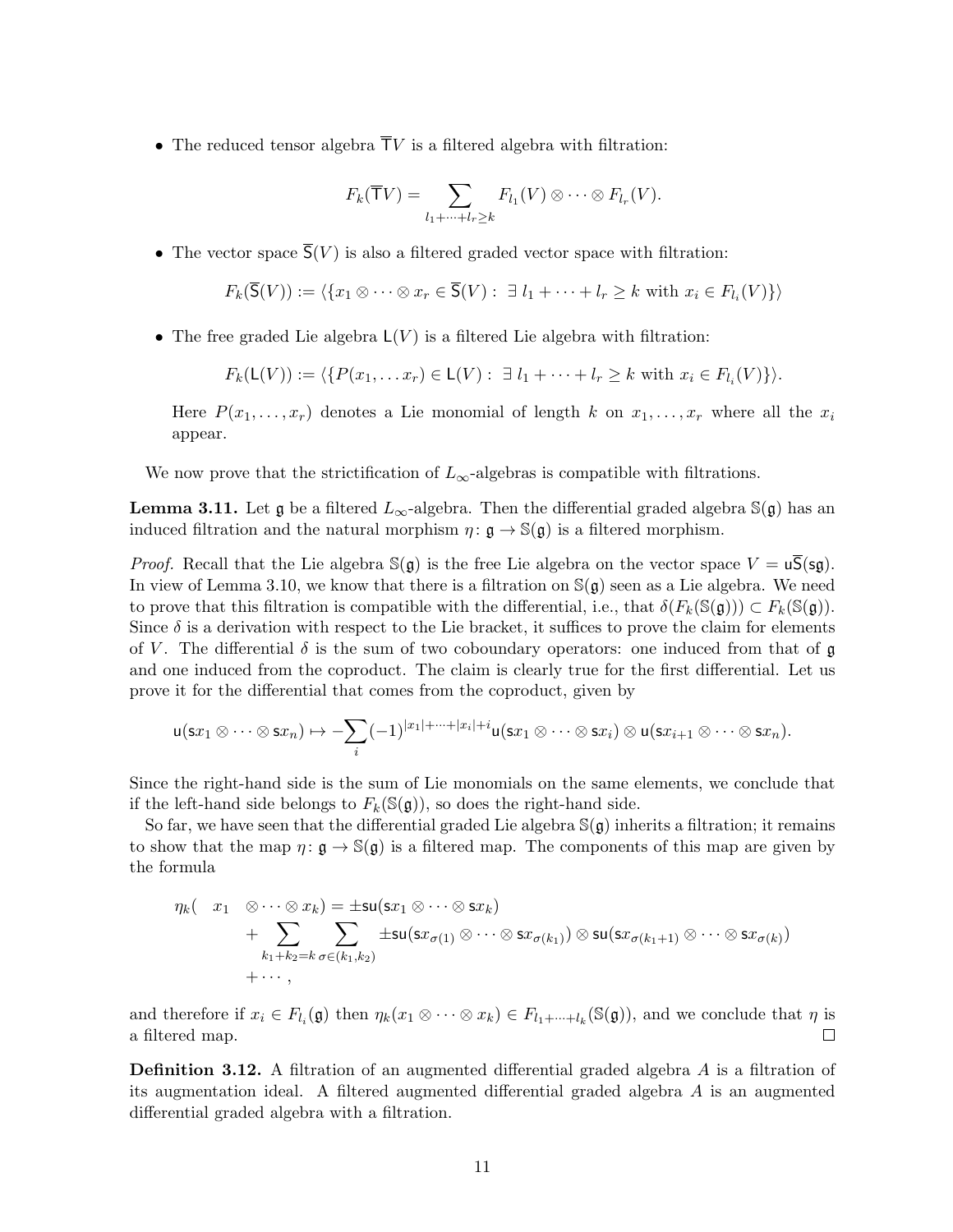**Lemma 3.13.** The universal enveloping functor  $\mathbb{U}$  : DGLA  $\rightarrow$  DGA extends to a functor from the category of filtered differential graded Lie algebras to the category of filtered differential graded algebras as follows:

- 1. For  $\mathfrak g$  a filtered differential graded Lie algebra, the augmentation ideal of  $\mathbb U(\mathfrak g)$  carries the filtration inherited from Tg.
- 2. For  $f : \mathfrak{g} \to \mathfrak{h}$  a filtered morphism of differential graded Lie algebras algebras, the morphism  $\mathbb{U}(f): \mathbb{U}(\mathfrak{g}) \to \mathbb{U}(\mathfrak{h})$  is a filtered morphism.

*Proof.* This follows from the definitions and the fact that the expression  $x \otimes y - (-1)^{|x||y|}y \otimes$  $x - [x, y]$  lies in  $F_{k+l}(\overline{T}\mathfrak{g})$  for  $x \in F_k(\mathfrak{g})$  and  $y \in F_l(\mathfrak{g})$ .  $\Box$ 

**Corollary 3.14.** The universal enveloping algebra  $\mathbb{U}_{\infty}(\mathfrak{g})$  of a filtered  $L_{\infty}$ -algebra g is naturally a filtered augemented differential graded algebra.

Proof. This is a direct consequence of Lemmas 3.11 and 3.13.

### Remark 3.15.

1. Recall from [12] that if  $\mathfrak g$  is an  $L_{\infty}$ -algebra and A is a differential graded commutative algebra then the tensor product  $\mathfrak{g} \otimes A$  is an  $L_{\infty}$ -algebra with brackets:

 $\Box$ 

$$
\begin{cases}\n[x \otimes a] = [x] \otimes a + (-1)^{|x|+1} x \otimes da, \\
[x_1 \otimes a_1, \ldots, x_k \otimes a_k] = (-1)^{\sum_{i < j} |a_i|(|x_j|+1)} [x_1, \ldots, x_k] \otimes a_1 \ldots a_k, \quad k \neq 1.\n\end{cases}
$$

Observe that  $-\otimes A$  extends to a functor: given a morphism  $\gamma$  of  $L_{\infty}$ -algebras, one defines  $\gamma \otimes id_A : \mathfrak{g} \otimes A \to \mathfrak{h} \otimes A$  to be given by the structure maps

$$
(\gamma \otimes id_A)_k((sx_1 \otimes a_1) \otimes \cdots \otimes (sx_k \otimes a_k)) :=
$$
  

$$
(-1)^{\sum_{i < j} |a_i|(|x_j|+1)} \gamma_k(sx_1 \otimes \cdots sx_k) \otimes (a_1 \cdots a_k),
$$

where we see an element  $sx \otimes a$  in  $s(g \otimes A)$  via the map

$$
\mathsf{s}(\mathfrak{g}\otimes A)\cong \mathsf{s}\mathfrak{g}\otimes A,\quad \mathsf{s}(x\otimes a)\mapsto \mathsf{s} x\otimes a.
$$

2. If g is filtered,  $\mathfrak{g} \otimes A$  is a filtered  $L_{\infty}$ -algebra with filtration:  $F_k(\mathfrak{g} \otimes A) := F_k(\mathfrak{g}) \otimes A$ . Moreover, if  $\gamma : \mathfrak{g} \to \mathfrak{h}$  is a morphism of filtered  $L_{\infty}$ -algebras, so is  $\gamma \otimes id_A$ .

The operation  $-\otimes A$  is functorial and so—see Lemma 3.4—we have a commutative diagram:

$$
\mathfrak{g} \otimes A \xrightarrow{\iota \otimes A} \mathfrak{g} \otimes A
$$
  

$$
\iota \downarrow \qquad \qquad \downarrow \qquad \qquad \downarrow
$$
  

$$
(\mathfrak{g} \otimes A) \xrightarrow{\iota \otimes A} (\mathfrak{g} \otimes A).
$$

3. Similar statements apply if one replaces g by a (filtered) differential graded algebra and drops the commutativity of A.

The following lemma is straightforward to check: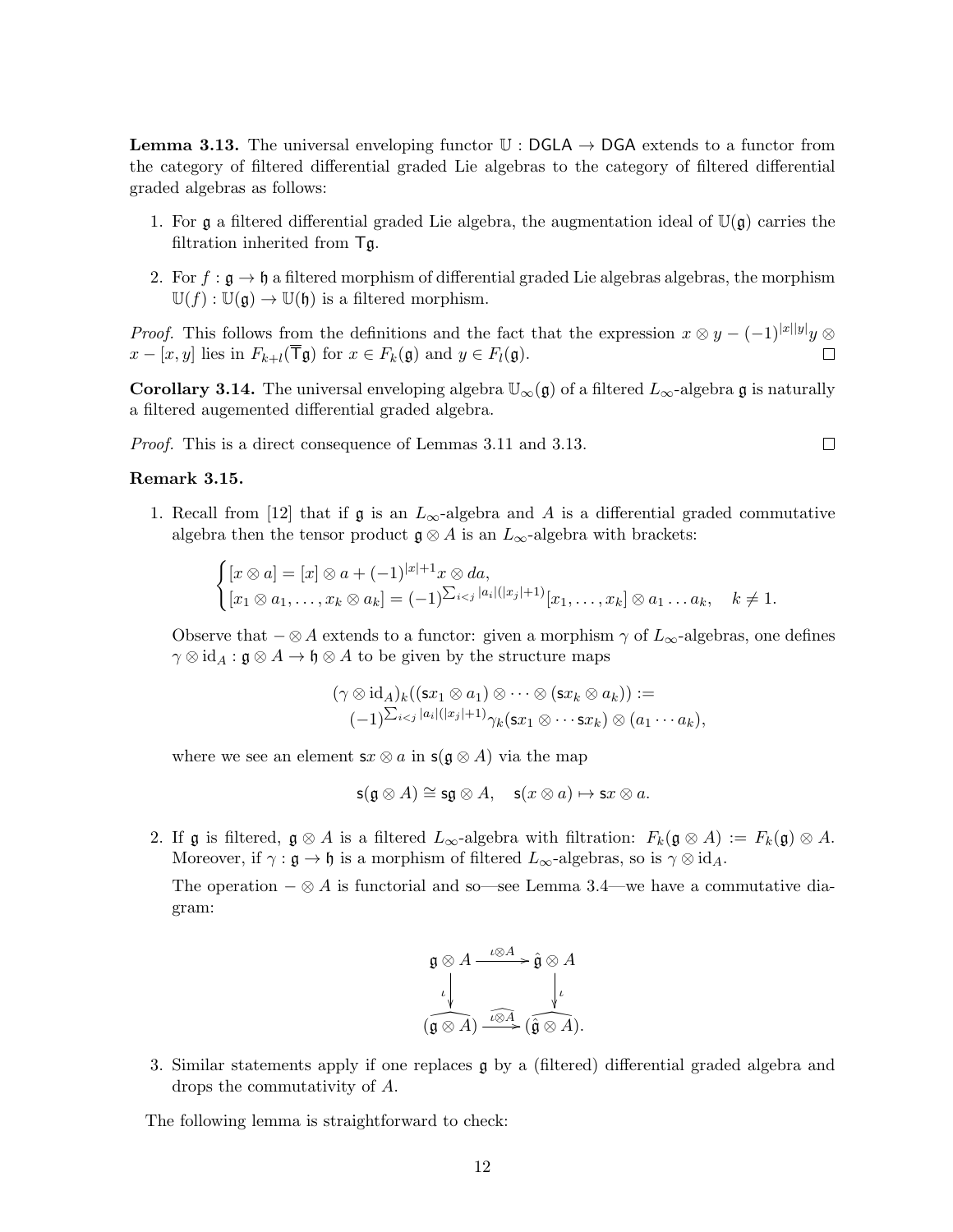### Lemma 3.16.

- Let V be a filtered graded vector space. Then TV is dense in  $T\hat{V}$ .
- Let g be a filtered differential graded Lie algebra. Then  $\mathbb{U}(\mathfrak{g})$  is dense in  $\mathbb{U}(\hat{\mathfrak{g}})$ .
- Let g be a filtered  $L_{\infty}$ -algebra. Then  $\mathbb{S}(\mathfrak{g})$  is dense in  $\mathbb{S}(\hat{\mathfrak{g}})$ . Moreover, if A is a commutative differential graded algebra, then  $\mathfrak{g} \otimes A$  is dense in  $\hat{\mathfrak{g}} \otimes A$ .

## Corollary 3.17.

- Let V be a filtered graded vector space. Then  $\widehat{TV}$  is naturally isomorphic to  $\widehat{TV}$ .
- Let g be a filtered differential graded Lie algebra. Then  $\widehat{U(g)}$  is naturally isomorphic to  $\mathbb{U}(\hat{\mathfrak{g}}).$
- Let g be a filtered  $L_{\infty}$ -algebra. Then  $\widehat{\mathbb{S}(\mathfrak{g})}$  is naturally isomorphic to  $\widehat{\mathbb{S}(\mathfrak{g})}$ . Moreover, if A is a commutative differential graded algebra, then  $\widehat{\mathfrak{g}} \otimes \widehat{A}$  is naturally isomorphic to  $\widehat{\mathfrak{g}} \otimes \widehat{A}$ .

*Proof.* This follows from Lemma 3.16 and the fact that all the maps  $TV \to \hat{TV}$ ,  $\mathbb{U}(\mathfrak{g}) \to \mathbb{U}(\hat{\mathfrak{g}})$ ,  $\mathbb{S}(\mathfrak{g}) \to \mathbb{S}(\hat{\mathfrak{g}})$ , and  $\mathfrak{g} \otimes A \to \hat{\mathfrak{g}} \otimes A$  are inclusions. This is obvious except for  $\mathbb{U}(\mathfrak{g}) \to \mathbb{U}(\hat{\mathfrak{g}})$ . We are done if we can prove that for any graded Lie subalgebra  $i : \mathfrak{h} \to \mathfrak{g}$ , the induced map  $\mathbb{U}(i) : \mathbb{U}(\mathfrak{h}) \to \mathbb{U}(\mathfrak{g})$  is injective. But this is the case if

$$
\mathrm{gr}\mathbb{U}(i):\mathrm{gr}\mathbb{U}(\mathfrak{h})\to\mathrm{gr}\mathbb{U}(\mathfrak{g})
$$

is injective. Here gr denotes the functor that maps a filtered vector space to its associated graded and  $\mathbb{U}(\mathfrak{g})$  is seens as a filtered vector space with the filtration whose members  $\mathfrak{F}_k \mathbb{U}(\mathfrak{g})$ are the images of  $T^{\leq k}(\mathfrak{g})$  under the quotient map.<sup>3</sup> However,  $gr\mathbb{U}(\mathfrak{g})$  is canonically isomorphic to  $S(g)$ , the graded symmetric algebra of g, and gr $\mathbb{U}(i)$  corresponds to  $S(i)$ . It is clear that  $S(i)$ is injective.  $\Box$ 

**Definition 3.18.** Given a filtered  $L_{\infty}$ -algebra g and a commutative differential graded algebra A, we denote the completion of the  $L_{\infty}$ -algebra  $\mathfrak{g} \otimes A$  by  $\mathfrak{g} \hat{\otimes} A$ .

Given a filtered  $L_{\infty}$ -algebra g, we denote the completion of the universal enveloping algebra  $\mathbb{U}_{\infty}(\mathfrak{g})$  by  $\mathbb{U}_{\infty}(\mathfrak{g})$ .

**Definition 3.19.** Let  $V$  be a graded vector space and  $W$  be a filtered vector space.

The graded vector space  $\text{Hom}(V, W)$  carries a filtration defined by

$$
\phi \in F_k \mathsf{Hom}(V, W) \quad :\Leftrightarrow \quad \mathrm{im}(\phi) \subset F_k W.
$$

**Lemma 3.20.** Let V be a graded vector space and W a complete vector space. Then  $\text{Hom}(V, W)$ is complete.

*Proof.* Given a Cauchy sequence  $\phi_i$  in  $\text{Hom}(V, W)$ , we define  $\phi: V \to W$  via

$$
\phi(x) := \lim_{i \to \infty} \phi_i(x).
$$

By definition of the filtration on  $\text{Hom}(V, W)$ , the sequence  $\phi_i(x)$  will be Cauchy and since W is complete,  $\phi(x)$  is well-defined. Because W is a topological vector space with respect to the topology induced from the filtration, the map  $\phi$  is a linear map.  $\Box$ 

<sup>&</sup>lt;sup>3</sup>Strictly speaking, this kind of filtration is opposite to the way we defined them.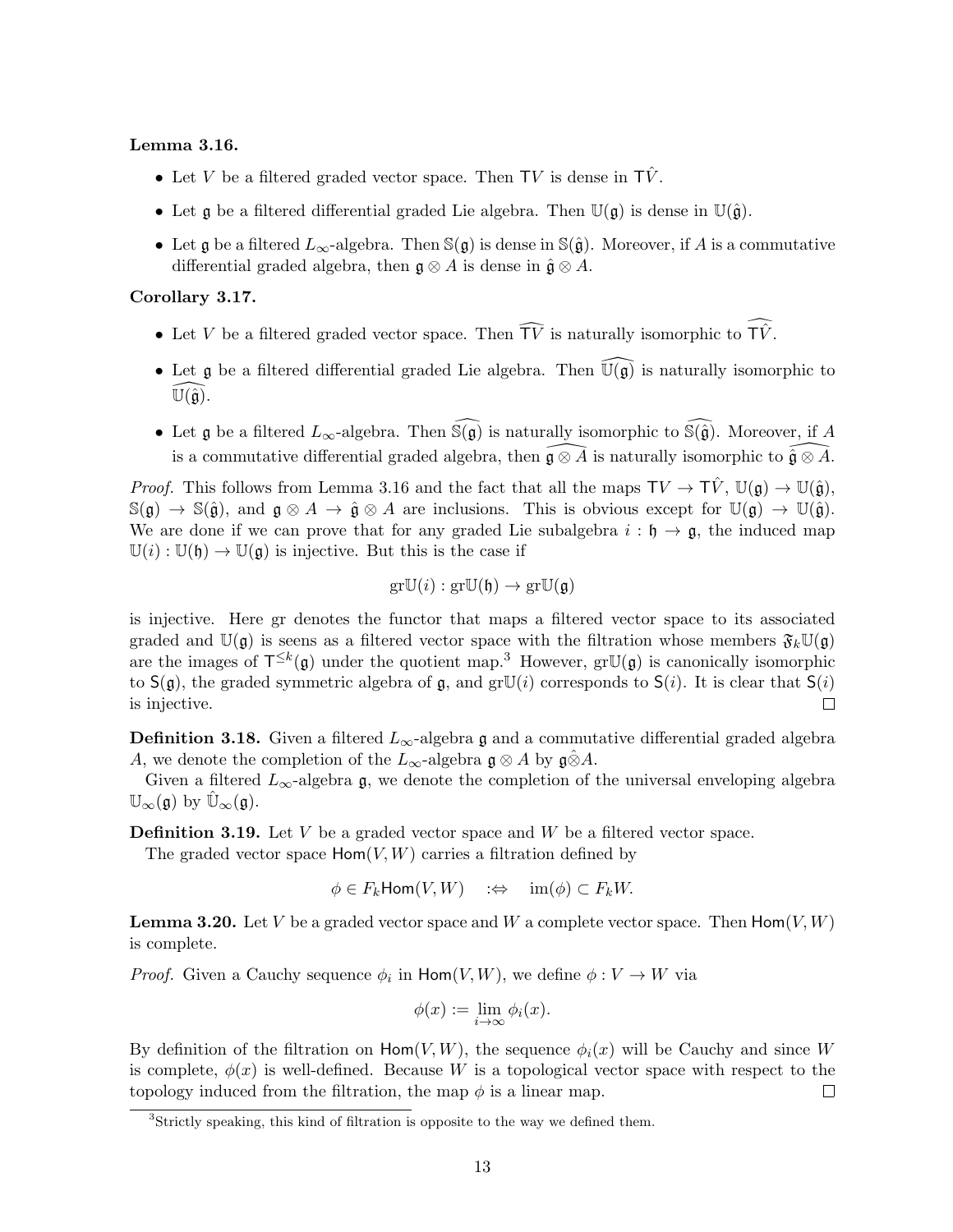**Remark 3.21.** Given a graded vector space W and a filtered graded vector space  $V$ , there is a natural inclusion of filtered graded vector spaces  $W^* \otimes V \to \text{Hom}(V, W)$ . The above lemma implies that the completion  $\widehat{W^* \otimes V}$  can be naturally identified with a subspace of Hom(V,  $\hat{W}$ ).

# 4 Parallel transport

### 4.1  $A_{\infty}$  de Rham Theorem

We briefly describe an  $A_{\infty}$  version of de Rham's theorem that is due to Gugenheim [13]. It is the key ingredient in the definition of higher holonomies in the next subsection. The construction involves a family of maps from cubes to simplices introduced by Chen [9]. We use the maps given by Igusa in [16]. Let us now recall Gugenheim's morphism from [13], following the conventions of [3], where the interested reader can find more details.

Let  $M$  be a smooth manifold, and denote by P $M$  the path space of  $M$ . The first ingredient for the  $A_{\infty}$  de Rham theorem is Chen's map

$$
C: \overline{\mathsf{B}\Omega(M)} = \bigoplus_{k \ge 1} (\mathsf{s}\Omega(M))^{\otimes k} \to \Omega(\mathsf{P} M).
$$

It is a linear map of degree 0 and constructed as follows: We denote the evaluation map

$$
PM \times \Delta_k \rightarrow M^k,
$$
  

$$
(\gamma, (t_1, \ldots, t_k)) \rightarrow (\gamma(t_1), \ldots, \gamma(t_k))
$$

by ev and the natural projections  $PM \times \Delta_k \to \Delta_k$  and  $M^k \to M$  by  $\pi$  and  $p_i$ , respectively. Chen's map is

$$
\mathsf{C}(\mathsf{s}a_1\otimes\cdots\otimes\mathsf{s}a_k):=(-1)^{\sum_{i=1}^n [a_i](k-i)}\pi_*(\mathrm{ev})^*(p_1^*a_1\wedge\cdots\wedge p_n^*a_k),
$$

where  $[a_i]$  is the degree of  $sa_i \in s\Omega(M)$ .

The next step in the construction of the  $A_{\infty}$  de Rham theorem is a special sequence of maps from the cubes to the simplices. We follow a construction due to Igusa [16] and make use of the following definition of the  $k$ -simplex

$$
\Delta_k := \{(t_1,\ldots,t_k) \in \mathbb{R}^k : 1 \ge t_1 \ge t_2 \ge \cdots \ge t_k \ge 0\} \subset \mathbb{R}^k.
$$

**Definition 4.1** (Igusa). For each  $k \geq 1$ , the map

$$
\Theta_{(k)}\colon I^{k-1}\to P\Delta_k,
$$

is defined to be the composition

$$
I^{k-1} \xrightarrow{\lambda_{(k)}} \mathsf{P} I^k \xrightarrow{\mathsf{P} \pi_k} \mathsf{P} \Delta_k.
$$

Here  $\pi_k: I^k \to \Delta_k$  is given by  $\pi_k(x_1,\ldots,x_k) := (t_1,\ldots,t_k)$ , with components

$$
t_i := \max\{x_i, \ldots, x_k\}.
$$

The map  $\lambda_{(k)}: I^{k-1} \to \mathsf{P} I^k$  is defined by sending a point  $(x_1, \ldots, x_{k-1})$  to the path which goes backwards through the following  $k + 1$  points:

 $0 \leftarrow x_1e_1 \leftarrow \cdots \leftarrow (x_1e_1 + \cdots + x_{k-1}e_{k-1}) \leftarrow (x_1e_1 + \cdots + x_{k-1}e_{k-1} + e_k),$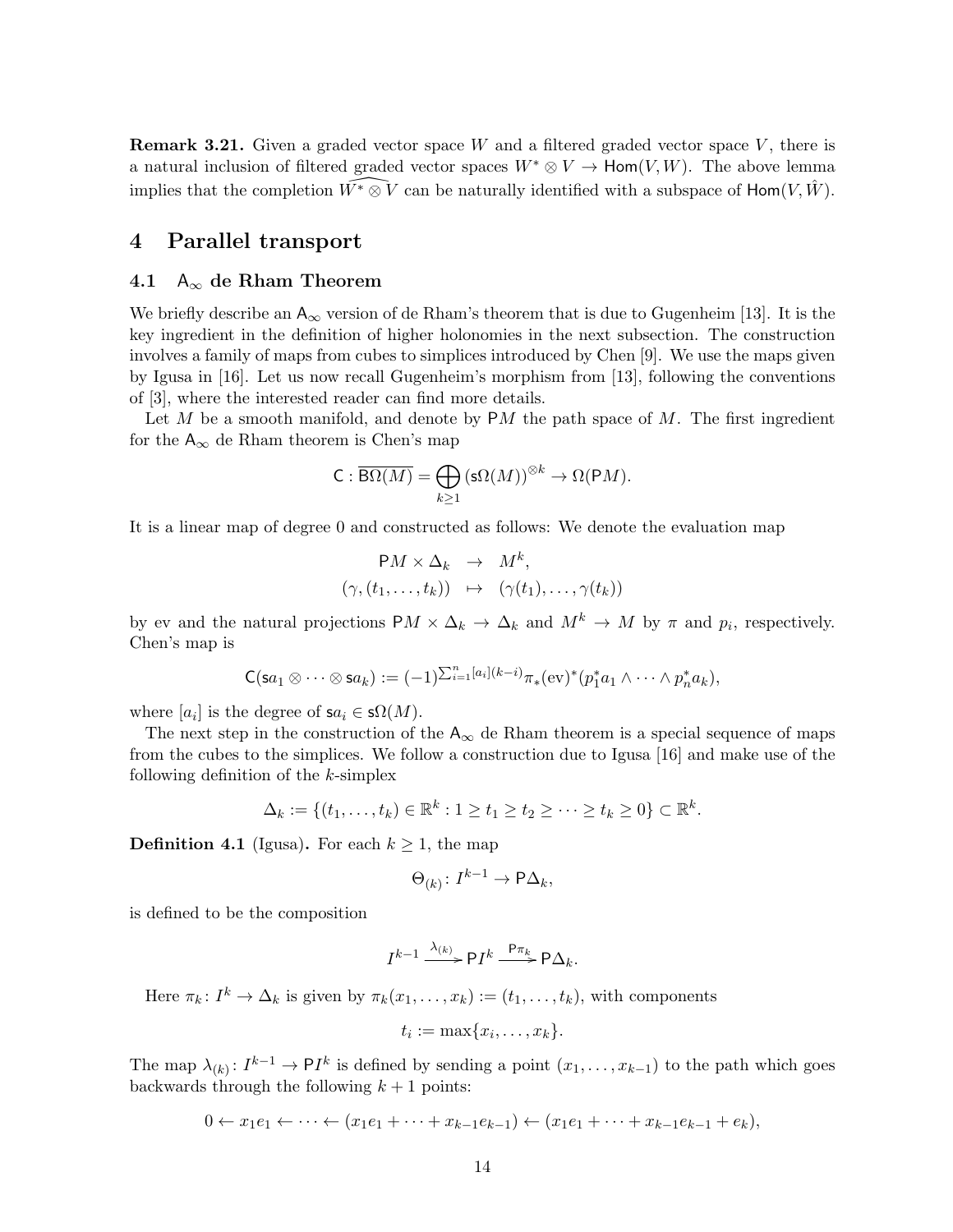where  $(e_1, \dots, e_k)$  denotes the standard basis of  $\mathbb{R}^k$ . In other words, for  $j = 0, \dots, k$  we set

$$
\lambda_{(k)}(x_1,\ldots,x_{k-1})(\frac{k-j}{k}) = x_1e_1 + \cdots + x_je_j,
$$

where  $x_k = 1$ , and interpolate linearly.

By convention,  $\Theta_{(0)}$  is the map from a point to a point.

We denote the map adjoint to  $\Theta_{(k)}$  by  $\Theta_k: I^k \to \Delta_k$ .

**Definition 4.2.** The map  $S : \Omega(PM) \to \mathbf{s}C^{\bullet}(M)$  is the composition of

$$
\Omega(\mathsf{P}M) \rightarrow C^{\bullet}(M),
$$
  

$$
\alpha \mapsto \left(\sigma \mapsto \int_{I^{k-1}} (\Theta_{(k)})^* \mathsf{P} \sigma^* \alpha\right).
$$

**Definition 4.3.** Given a smooth manifold M and an integer  $n \geq 1$ , we define the map  $\psi_n$ :  $({\sf s}\Omega(M))^{\otimes n} \to {\sf s}C^{\bullet}(M)$ , as follows:

- 1. For  $n = 1$ , we set:  $(\psi_1(\mathsf{sa})) (\sigma : \Delta_k \to M) := (-1)^k \left( \int_{\Delta^k} \sigma^* a \right)$ .
- 2. For  $n > 1$ , we set  $\psi_n(\mathsf{sa}_1 \otimes \cdots \otimes \mathsf{sa}_n) := (\mathsf{S} \circ \mathsf{C})(\mathsf{sa}_1 \otimes \cdots \otimes \mathsf{sa}_n).$

**Remark 4.4.** Observe that  $\psi_1(\mathbf{s}a)$  coincides with  $(\mathbf{S} \circ \mathbf{C})(\mathbf{s}a)$ , except for the case when a is of degree 0, i.e., a function. In that case,  $(\mathsf{S} \circ \mathsf{C})(\mathsf{s} a) = 0$ , while

$$
(\psi_1(\mathsf{s}a))(\sigma : \{*\} \to M) := a(\sigma(0)).
$$

**Theorem 4.5** (Gugenheim). The sequence of maps  $\psi_n: (\mathsf{s}\Omega(M))^{\otimes n} \to \mathsf{s}C^{\bullet}(M)$ defines an  $A_{\infty}$ -morphism from  $(\Omega(M), -d, \wedge)$  to differential graded algebra of smooth singular cochains  $(C^{\bullet}(M), \delta, \cup)$ . Moreover, this morphism is a quasi-isomorphism and the construction is natural with respect to pull backs along smooth maps.

### 4.2 Holonomies

Using the constructions given above, it is now a simple task to define holonomies for connections with values in  $L_{\infty}$ -algebras.

**Lemma 4.6.** Let  $\mathfrak{g}$  be an  $L_{\infty}$ -algebra and A a commutative differential graded algebra. Then there is a natural map of differential graded algebras

$$
\tau\colon \mathbb{U}_{\infty}(\mathfrak{g}\otimes A)\to \mathbb{U}_{\infty}(\mathfrak{g})\otimes A.
$$

This map is given on generators of the free algebra  $\mathbb{U}_{\infty}(\mathfrak{g} \otimes A)$  by the formula

$$
\begin{aligned}\n\mathsf{u}\Big(\mathsf{s}(x_1 \otimes a_1) \otimes \cdots \otimes \mathsf{s}(x_k \otimes a_k)\Big) &\mapsto \\
(-1)^{\sum_{i < j} |a_i|(|x_j|+1)} \mathsf{u}\Big((\mathsf{s}x_1 \otimes \cdots \otimes \mathsf{s}x_k) \otimes (a_1 \ldots a_k)\Big).\n\end{aligned}
$$

Moreover, if  $\mathfrak g$  is filtered then  $\tau$  is a filtered map.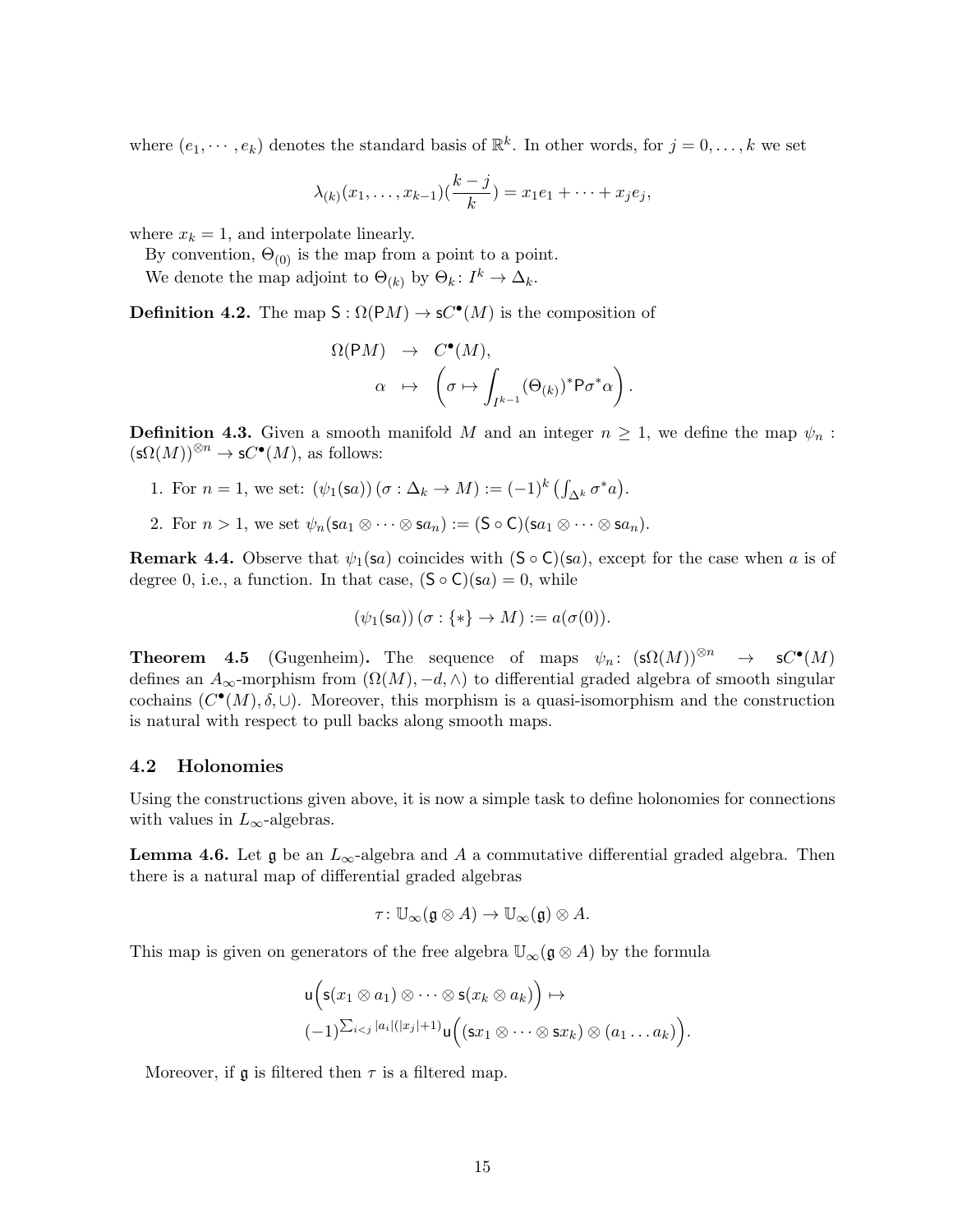*Proof.* First recall that there is a natural morphism of  $L_{\infty}$ -algebras  $\eta$  from g to its strictification  $\mathbb{S}(\mathfrak{g})$ . The adjunction property of  $\mathbb{U}_{\infty}$  yields a morphism

$$
\gamma \in \mathsf{Hom}_{\mathsf{DGLA}}(\mathbb{S}(\mathfrak{g}), \Sigma(\mathbb{U}_{\infty}(\mathfrak{g}))) \cong \mathsf{Hom}_{\mathsf{DGA}}(\mathbb{U}_{\infty}(\mathfrak{g}), \mathbb{U}_{\infty}(\mathfrak{g}))
$$

corresponding to the identity of  $\mathbb{U}_{\infty}(\mathfrak{g})$ .

The composition of  $\eta$  and  $\gamma$  is an  $L_{\infty}$ -morphism from  $\mathfrak{g}$  to  $\Sigma(\mathbb{U}_{\infty}(\mathfrak{g}))$ . Tensoring with  $\mathrm{id}_A$ yields an  $L_{\infty}$ -morphism

$$
(\gamma \circ \eta) \otimes id_A : \mathfrak{g} \otimes A \to \Sigma(\mathbb{U}_{\infty}(\mathfrak{g})) \otimes A.
$$

Using the adjunction properties, as well as the natural isomorphism  $\Sigma(C \otimes A) \cong \Sigma(C) \otimes A$  for C any differential graded algebra, one obtains natural isomorphisms

$$
\begin{array}{rcl}\n\mathsf{Hom}_{\mathsf{L}_{\infty}}(\mathfrak{g}\otimes A,\Sigma(\mathbb{U}_{\infty}(\mathfrak{g}))\otimes A) & \cong & \mathsf{Hom}_{\mathsf{L}_{\infty}}(\mathfrak{g}\otimes A,\Sigma(\mathbb{U}_{\infty}(\mathfrak{g})\otimes A)) \\
 & = & \mathsf{Hom}_{\mathsf{DGC}_a}(\mathsf{CE}(\mathfrak{g}\otimes A),\mathsf{CE}(\Sigma(\mathbb{U}_{\infty}(\mathfrak{g})\otimes A))) \\
 & = & \mathsf{Hom}_{\mathsf{DGLA}}(\mathbb{S}(\mathfrak{g}\otimes A),\Sigma(\mathbb{U}_{\infty}(\mathfrak{g})\otimes A)) \\
 & = & \mathsf{Hom}_{\mathsf{DGA}}(\mathbb{U}_{\infty}(\mathfrak{g}\otimes A),\mathbb{U}_{\infty}(\mathfrak{g})\otimes A).\n\end{array}
$$

We define  $\tau$  to be the image of  $(\gamma \circ \eta) \otimes id_A$  under this sequence of natural isomorphisms.

**Definition 4.7.** Let M be a smooth manifold and  $\mathfrak{g}$  an  $L_{\infty}$ -algebra. A connection on M with values in g is a degree 1 element  $\alpha$  in  $\mathfrak{g} \hat{\otimes} \Omega(M)$ .

 $\Box$ 

**Definition 4.8.** A connection  $\alpha$  on M with values in a filtered  $L_{\infty}$ -algebra g is called flat if  $\alpha \in \mathsf{MC}(\mathfrak{g} \hat{\otimes} \Omega(M)).$ 

**Definition 4.9.** Suppose that  $\alpha$  is a connection on M with values in a filtered  $L_{\infty}$ -algebra g. The holonomy  $hol_{\alpha}^{\infty} \in \mathbb{U}_{\infty}(\mathfrak{g}) \hat{\otimes} C^{\bullet}(M)$  of  $\alpha$  is the image of  $\alpha$  under the composition

$$
\mathfrak{g} \hat{\otimes} \Omega(M) \xrightarrow{\left(\widehat{\eta \otimes id}\right) *} S(\mathfrak{g}) \hat{\otimes} \Omega(M) \xrightarrow{\hat{\iota}} \widehat{\mathbb{U}}(S(\mathfrak{g}) \otimes \Omega(M)) \xrightarrow{\hat{\tau}} \cdots
$$
  

$$
\cdots \longrightarrow \mathbb{U}(S(\mathfrak{g})) \hat{\otimes} \Omega(M) \xrightarrow{\left(\widehat{id \otimes \psi}\right) *} \mathbb{U}(S(\mathfrak{g})) \hat{\otimes} C^{\bullet}(M).
$$

By definition, the last space equals  $\mathbb{U}_{\infty}(\mathfrak{g}) \hat{\otimes} C^{\bullet}(M)$ . The maps above are as follows:

- $\eta$  is the map from g to its strictification  $\mathbb{S}(\mathfrak{g})$ .
- $\iota$  is the inclusion of  $\mathfrak g$  into its universal enveloping algebra.
- $\tau$  is the map defined in Lemma 4.6.
- $\psi$  is Gugenheim's A<sub>∞</sub> quasi-isomorphism between  $\Omega(M)$  and  $C^{\bullet}(M)$ .

**Proposition 4.10.** Suppose that  $\alpha$  is a flat connection on M with values in a filtered  $L_{\infty}$ -algebra **g**. Then  $\text{hol}_{\alpha}^{\infty}$  is a Maurer-Cartan element of  $\mathbb{U}_{\infty}(\mathfrak{g})\hat{\otimes}C^{\bullet}(M)$ .

*Proof.* All of the maps involved in the definition of  $\text{hol}_{\alpha}^{\infty}$  preserve Maurer–Cartan elements.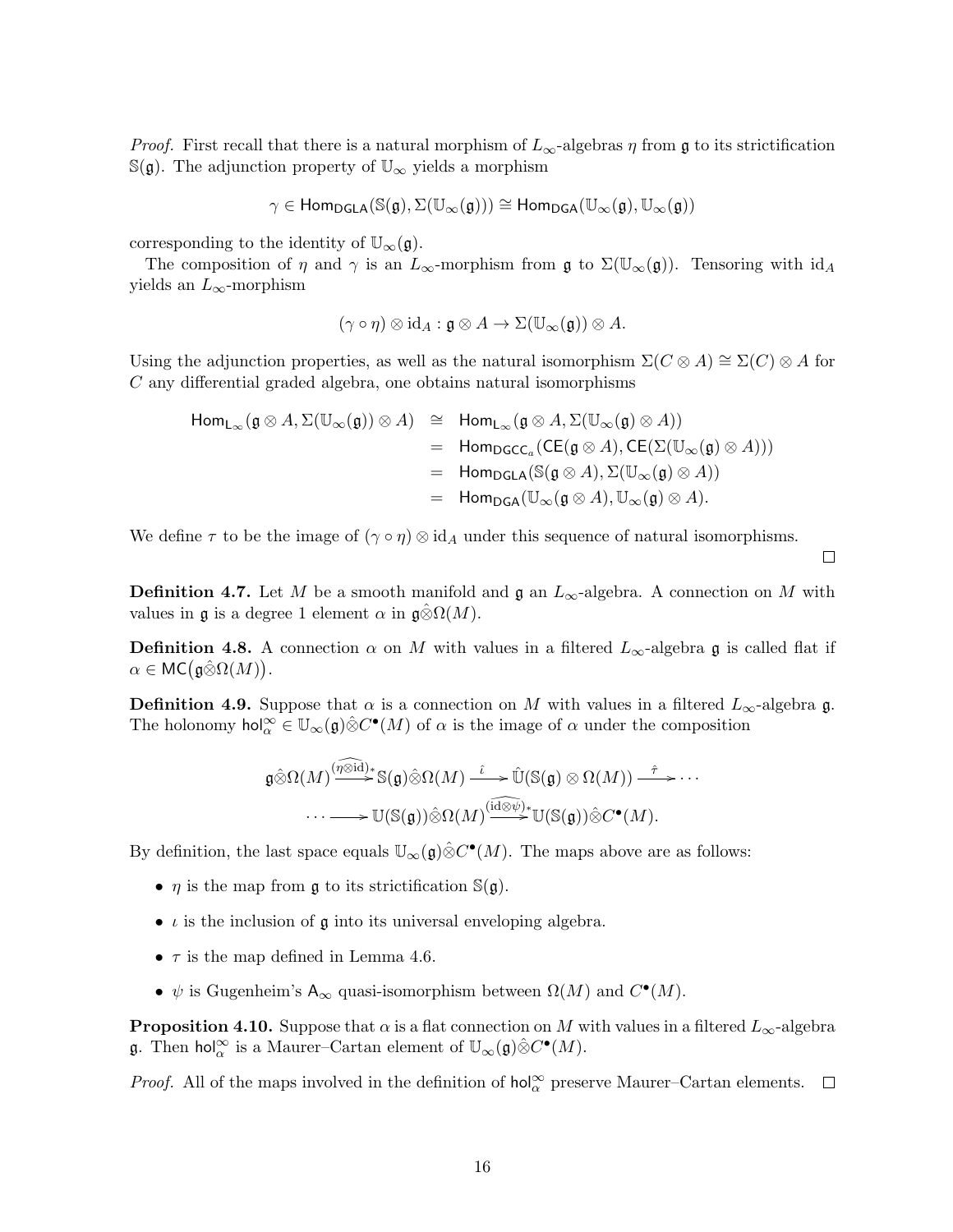Recall that there is a natural inclusion  $\mathbb{U}_{\infty}(\mathfrak{g}) \otimes C^{\bullet}(M) \hookrightarrow \text{Hom}(C_{\bullet}(M), \mathbb{U}_{\infty}(\mathfrak{g}))$  of filtered diffential graded algebras. Completing yields a map

$$
\mathbb{U}_\infty(\mathfrak{g})\hat{\otimes} C^\bullet(M)\to \text{Hom}(C_\bullet(M),\hat{\mathbb{U}}_\infty(\mathfrak{g})),
$$

which allows us to view hol<sup>∞</sup> as a map from  $C_{\bullet}(M)$  to  $\hat{\mathbb{U}}_{\infty}(\mathfrak{g})$ . It is not hard to see that the image of this map lies in the kernel K of the augmentation map  $\mathbb{U}_{\infty}(\mathfrak{g}) \to \mathbb{R}$ . Hence if  $\alpha$  is flat, this map corresponds to a twisting cochain on  $C_{\bullet}(M)$  with values in K; see Appendix A. Such a twisting cochain is equivalent to a morphism of differential graded coalgebras from  $C_{\bullet}(M)$  to  $\overline{\text{B}}\mathbb{U}_{\infty}(\mathfrak{g})$ , where  $\overline{\text{B}}\mathbb{U}_{\infty}(\mathfrak{g})$  denotes the completed bar complex of  $\mathbb{U}_{\infty}(\mathfrak{g})$ . Hence a flat connection  $\alpha$  on M with values in a filtered  $L_{\infty}$ -algebra g gives rise to a morphism of differential graded coalgebras  $C_{\bullet}(M) \to \widetilde{\mathsf{B}}\widetilde{\mathbb{U}}_{\infty}(\mathfrak{g})$ . We have proved our main result:

**Theorem 4.11.** Suppose that  $\alpha$  is a flat connection on M with values in a filtered  $L_{\infty}$ -algebra g. Then there is a natural homomorphism of differential graded coalgebras

$$
\mathrm{hol}^\infty_\alpha\colon C_\bullet(M)\to\hat{\mathrm{B}}\hat{\mathbb{U}}_\infty(\mathfrak{g}).
$$

For a flat connection  $\alpha$  with values in a filtered differential graded Lie algebra g, one could also define the holonomy  $\text{hol}_{\alpha}$  as the image of  $\alpha$  under

$$
\mathfrak{g}\otimes \Omega(M)\overset{\hat{\iota}}{\longrightarrow} \hat{\mathbb{U}}(\mathfrak{g}\otimes \Omega(M))\overset{\hat{\tau}}{\longrightarrow} {\mathbb{U}}(\mathfrak{g})\hat{\otimes} \Omega(M)\overset{(\widehat{\mathrm{id}\otimes \psi})_*}{\longrightarrow}{\mathbb{U}}(\mathfrak{g})\hat{\otimes} C^\bullet(M).
$$

Hence, if  $\alpha$  is flat, one obtains a morphism of differential graded coalgebras

$$
\mathsf{hol}_\alpha : C_\bullet(M) \to \hat{\mathsf{B}}\hat{\mathbb{U}}(\mathfrak{g}).
$$

**Proposition 4.12.** Let  $\alpha$  be a flat connection on M with values in a filtered differential graded Lie algebra g. Then the following diagram is commutative:



*Proof.* This follows from the fact that the Maurer–Cartan elements  $\text{hol}_{\alpha}^{\infty} \in$  $\mathbb{U}_{\infty}(\mathfrak{g})\hat{\otimes} C^{\bullet}(M)$  and hol<sub> $\alpha \in \mathbb{U}(\mathfrak{g})\hat{\otimes} C^{\bullet}(M)$  are related by the map  $\mathbb{U}(\rho)\hat{\otimes}$ id. To establish this, let  $\mathfrak g$ </sub> be an arbitrary filtered differential graded Lie algebra and  $\phi: A \rightarrow B$  morphism of commutative differential graded algebras. Then the diagrams

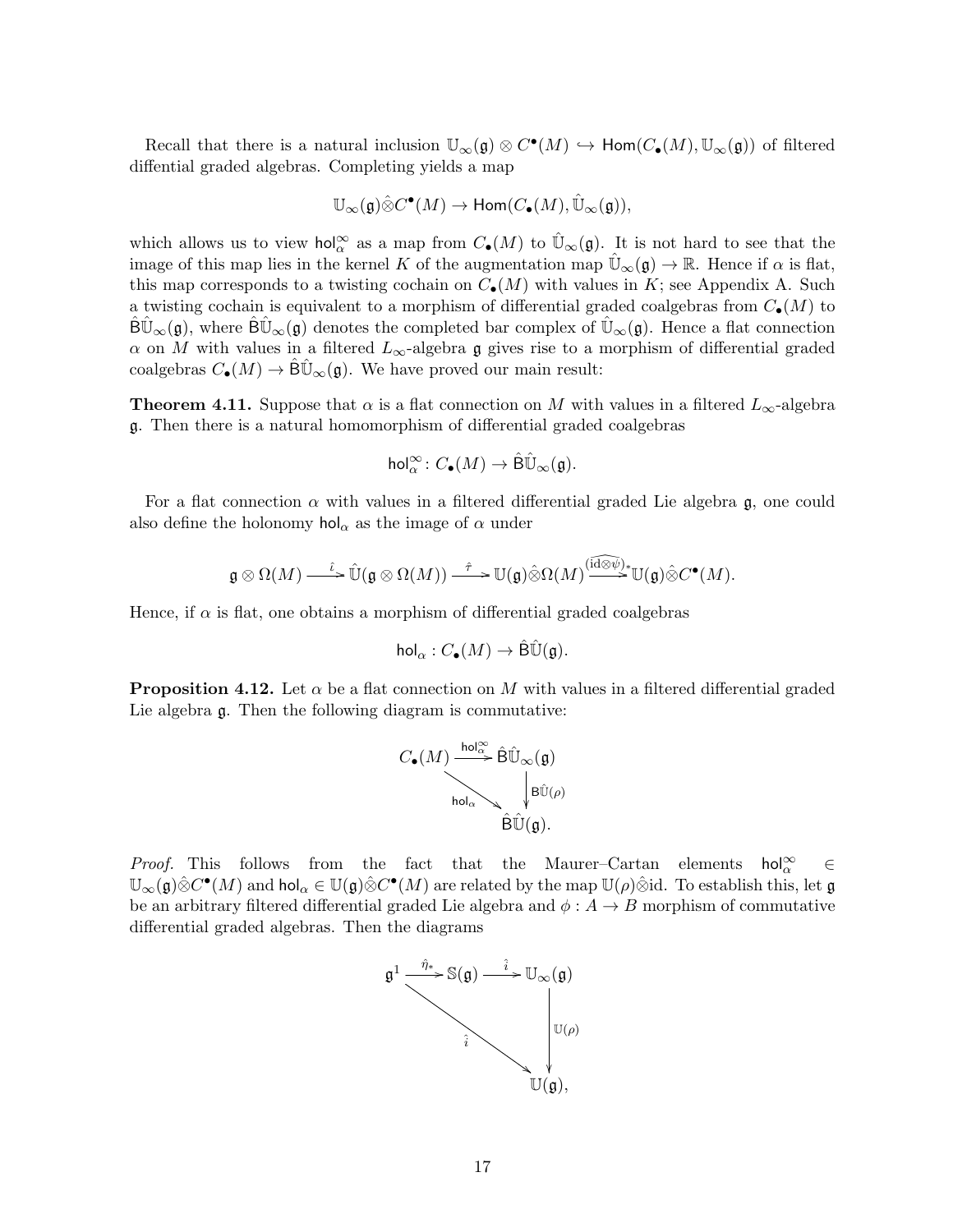and

$$
\mathbb{U}_{\infty}(\mathfrak{g}\otimes A)\xrightarrow{\tau} \mathbb{U}_{\infty}(\mathfrak{g})\otimes A\xrightarrow{\mathrm{id}\otimes\phi} \mathbb{U}_{\infty}(\mathfrak{g})\otimes B
$$

$$
\downarrow \mathbb{U}(\rho)
$$

$$
\downarrow \mathbb{U}(\rho)\otimes \mathrm{id}
$$

$$
\mathbb{U}(\mathfrak{g}\otimes A)\xrightarrow{\tau} \mathbb{U}(\mathfrak{g})\otimes A\xrightarrow{\mathrm{id}\otimes\phi} \mathbb{U}(\mathfrak{g})\otimes B.
$$

are commutative.

We saw that in the case of differential graded Lie algebras, the two possible notions of holonomy hol and hol<sup>∞</sup> are related by the quasi-isomorphism  $\mathbb{U}(\rho)$ :  $\mathbb{U}_{\infty}(\mathfrak{g}) \to \mathbb{U}(\mathfrak{g})$ . The following lemma shows that, futhermore, both definitions are consistent with the usual notion of holonomy in the case that g is a Lie algebra.

**Lemma 4.13.** Let  $\alpha$  be a connection on M with values in a filtered Lie algebra g. Then  $\mathsf{hol}_{\alpha} \in \mathbb{U}(\mathfrak{g}) \hat{\otimes} C^{\bullet}(M)$  yields the usual parallel transport of  $\alpha$ .

*Proof.* By degree reasons,  $\alpha$  is an element of  $\mathfrak{g} \hat{\otimes} \Omega^1(M)$  and  $\mathsf{hol}_{\alpha}$  is an element of  $\mathbb{U}(\mathfrak{g}) \hat{\otimes} C^1(M)$ . Let  $\gamma : [0,1] \to M$  be a path in M. The pullback of  $\alpha$  along  $\gamma$  gives an element of  $\mathfrak{g} \hat{\otimes} \Omega^1([0,1]),$ which can be written as

$$
\gamma^* \alpha = \sum_{i=1}^{\infty} \xi^i \otimes a_i(t) dt,
$$

where  $\deg(\xi^i) \to \infty$ . The degree of an element in a filtered graded vector space V is the integer k such that the element is contained in  $F_kV$ , but not in  $F_{k+1}V$ .

We consider hol<sub>α</sub>  $\in \mathbb{U}(\mathfrak{g}) \hat{\otimes} C^1(M)$  as a map from  $C_1(M)$  to  $\hat{\mathbb{U}}(\mathfrak{g})$ . By definition, the evaluation of this map on the path  $\gamma$  yields

$$
\sum_{k\geq 1}\sum_{i_1\geq 1,\cdots,i_k\geq 1}(\xi^{i_1}\cdots \xi^{i_k})\left(\int_{1\geq t_1\geq \cdots \geq t_k\geq 0}a_{i_1}(1-t_1)\cdots a_{i_k}(1-t_k)dt_1\cdots dt_k\right).
$$

Up to a shift by  $1 \in \mathbb{U}(\mathfrak{g})$ , this is the unique solution to the ordinary differential equation

$$
H_0 = 1, \qquad \frac{d}{dt} H_t = \left(\sum_{i=1}^{\infty} \xi^i \otimes a_i (1-t)\right) \cdot H_t
$$

in  $\mathbb{U}(\mathfrak{g})\hat{\otimes}\mathcal{C}^{\infty}([0,1])$ . Hence, hol<sub>α</sub>( $\gamma$ ) encodes parallel transport of  $\alpha$  along  $\gamma$  (with reversed orientation).  $\Box$ 

The holonomies defined in Theorem 4.11 satisfy the following naturality conditions:

**Lemma 4.14.** Suppose that  $\alpha$  is a flat connection on M with values in the filtered  $L_{\infty}$ -algebra g.

- 1. If  $f: N \to M$  is a smooth map, then  $\text{hol}_{f^*(\alpha)}^{\infty} = \text{hol}_{\alpha}^{\infty} \circ f_*$ .
- 2. If  $\gamma: \mathfrak{g} \to \mathfrak{h}$  is a filtered morphism, then  $\text{hol}_{\gamma_*(\alpha)}^{\infty} = \hat{\mathsf{B}} \hat{\mathbb{U}}_{\infty}(\gamma) \circ \text{hol}_{\alpha}^{\infty}$ .

*Proof.* The first claim follows directly from the naturality of Gugenheim's  $A_{\infty}$ -morphism with respect to the pullback along smooth maps. The second claim is clear since the whole construction is functorial with respect to the coefficient system g.  $\Box$ 

 $\Box$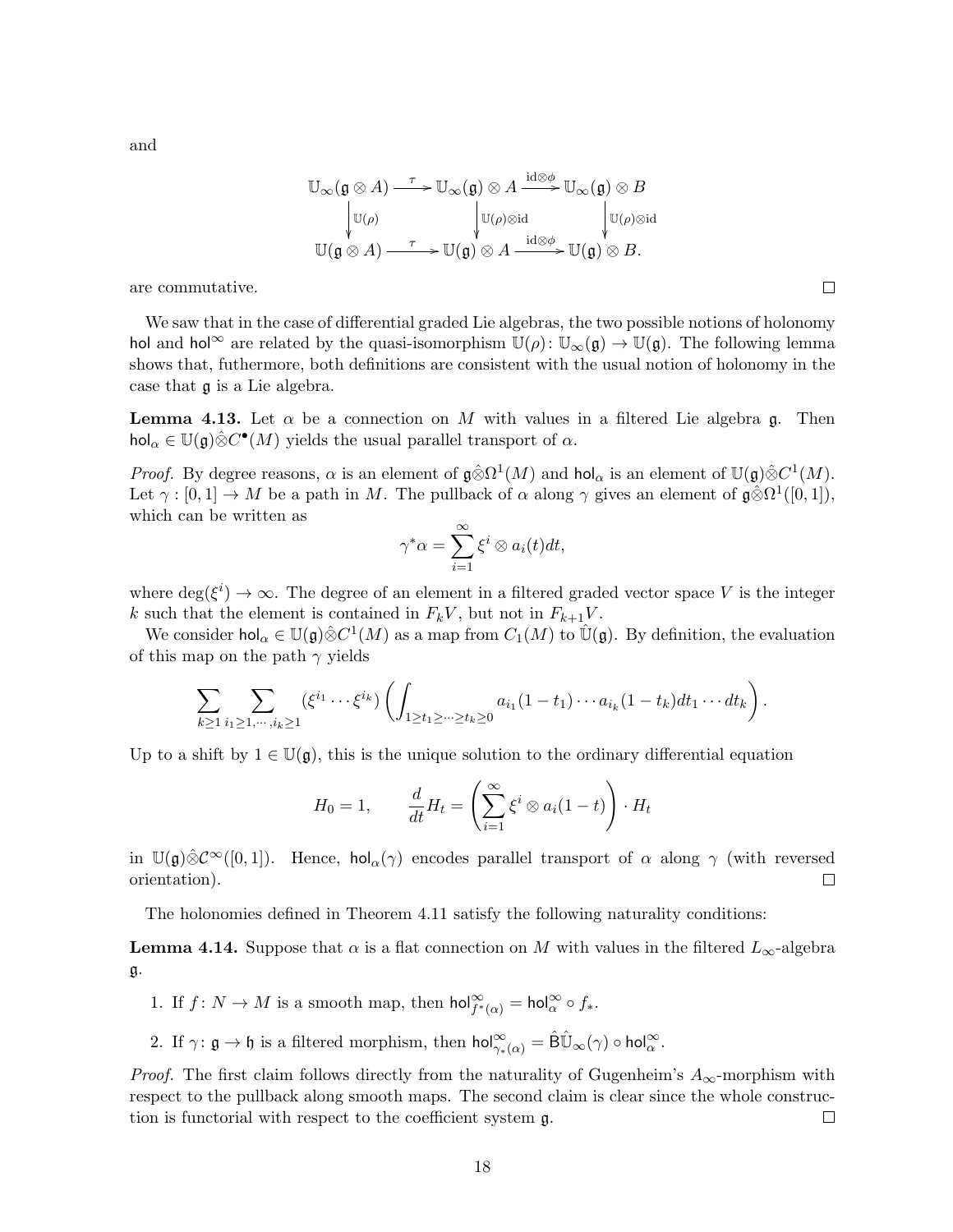# 5 Flat connections on configuration spaces

So far, we constructed an extension of Igusa's higher holonomies [16] to the framework of flat connection with values in  $L_{\infty}$ -algebras. In this section, we explain how rational homotopy theory provides a vast amount of such connections. We then turn to a specific family of examples, the configuration spaces  $\textsf{Conf}_d(n)$  of n points in  $\mathbb{R}^d$  ( $d \geq 2$ ). In [19], Kontsevich constructed explicit models for these spaces and used them to establish formality of the chains of the little d-disks operad. We consider the corresponding flat connections, extending considerations of Severa and Willwacher [28] to the higher-dimensional situation. Finally, we explain how one can use these flat connections to construct representations of the  $\infty$ -groupoid of Conf<sub>d</sub> $(n)$ , generalizing the holonomy representations of braid groups.

### 5.1 Flat connections and rational homotopy theory

A Sullivan minimal model of a manifold  $M$  is a differential graded algebra  $(A_M, d)$  that is homotopy equivalent to  $\Omega(M)$  and is isomorphic, as a graded algebra, to the free graded commutative algebra  $\wedge V$  on a graded vector space V. For more details on the definition, we refer the reader to [30, 11]. For simplicity, we will assume that the homogeneous components of V are finite dimensional. Such a model exists, for instance, if  $M$  has vanishing first cohomology and finite Betti numbers.

As was observed in [12], the information of a Sullivan model can be encoded by a flat connection on M that takes values in an  $L_{\infty}$ -algebra: Let  $\mathfrak g$  be the graded vector space with  $\mathfrak g^k = (V^{-k+1})^*;$ i.e.,  $\mathfrak g$  is the desuspension of the graded dual  $V^*$  of V. Observe that since V is concentrated in strictly positive degrees,  $\mathfrak g$  is concentrated in non-positive degrees. Recall that  $S(\mathfrak g)$  denotes the symmetric coalgebra on  $\mathsf{sg},$  the suspension of  $\mathfrak g$ . We equip  $\mathfrak g$  with structure maps  $\mu_n : \mathsf S^n(\mathsf{sg}) \to \mathsf{sg}$ of degree  $+1$  given by

$$
\mathsf{S}(\mathsf{sg}) = \mathsf{S}(V^*) \hookrightarrow (\mathsf{S}(V))^* \to (\mathsf{u}V)^* \cong \mathsf{s}(\mathsf{sg}).
$$

Here the arrow in the middle that goes from  $(S(V))^*$  to  $(uV)^*$  is the map dual of the restriction of the differential d of  $\wedge V$  to V. The fact that d squares to zero implies that the maps  $(\mu_n)_{n\geq 1}$ equip sg with the structure of an  $L_{\infty}$ -algebra. The next step is to consider the morphism  $\varphi$ . Since  $\wedge V$  is free as a commutative graded algebra, it suffices to know its restriction to V. If we choose a homogeneous basis  $(v_i)_{i\in I}$  of V, we obtain an element

$$
\alpha_\varphi:=\sum_i\varphi(v_i)\otimes v_i
$$

of  $\Omega(M) \otimes V^*$ . We now consider  $\alpha$  as an element of  $\Omega(M) \otimes \mathfrak{g}$ . As such,  $\alpha_{\varphi}$  has degree +1, and the fact that  $\varphi$  is a morphism of commutative differential graded algebras implies that  $\alpha_{\varphi}$  is a Maurer–Cartan element of the differential graded Lie algebra  $\Omega(M) \otimes \mathfrak{g}$ . It is clear that one can reconstruct the Sullivan model ( $\wedge V, d$ ) from g and  $\alpha_{\varphi}$ . To sum up our discussion, we record the following:

**Lemma 5.1.** Every finite type Sullivan model of a manifold  $M$  corresponds in a natural way to a flat connection on M with values in an  $L_{\infty}$ -algebra.

Let  $\alpha_{\varphi}$  be a flat connection on M associated to a Sullivan model  $\varphi : \wedge V \to \Omega(M)$ . In order for the holonomy map  $\text{hol}_{\alpha_{\varphi}}^{\infty}$  from Theorem 4.11 to be well defined, we need the series which define it to converge. In Theorem 4.11, this is guaranteed by the assumption that  $\mathfrak g$  is filtered. For flat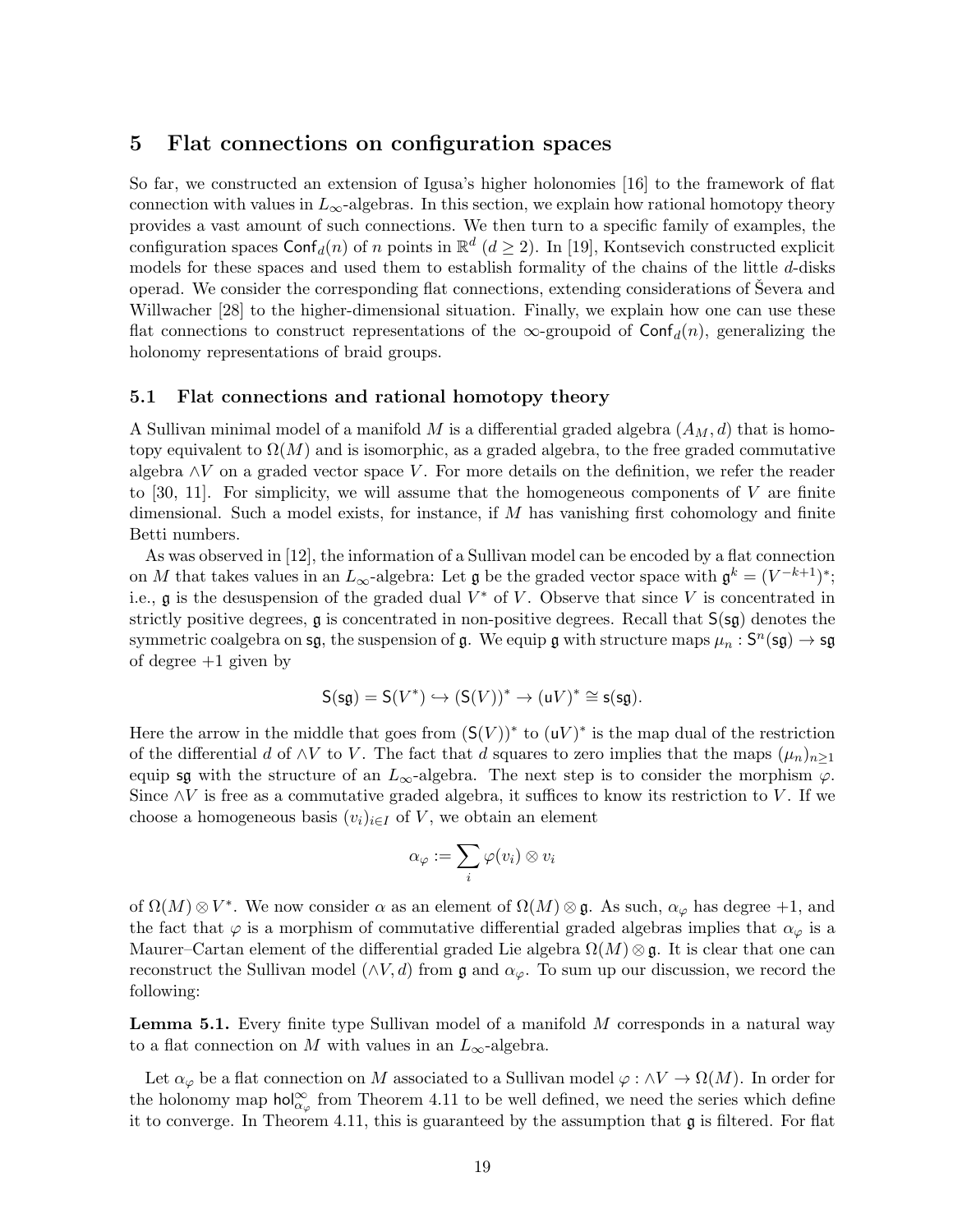connections associated to Sullivan models, we will circumvent this problem by assuming that M is simply connected. This allows us to assume that  $V$  is concentrated in degrees strictly larger than  $+1$ , which in turn implies that  $\mathfrak g$  is concentrated in strictly negative degrees. Consequently, the components of  $\alpha_{\varphi}$  of form degree 0 and 1 are zero and no divergent sums appear in the definition of the holonomy map  $\text{hol}_{\alpha_{\varphi}}^{\infty}$ .

**Theorem 5.2.** Let  $\varphi: \land V \to \Omega(M)$  be a Sullivan model of a manifold M, and assume that  $\land V$ is of finite type and  $V^1 = 0$ . Then the holonomy map associated to the flat connection  $\alpha_{\varphi}$  on M with values in  $\mathfrak g$  yields a morphism of differential graded coalgebras  $\text{hol}_{\alpha_{\varphi}}^{\infty}: C_{\bullet}(M) \to \text{B}\overline{\mathbb U}_{\infty}(\mathfrak g)$ .

**Remark 5.3.** If one composes hol<sup>∞</sup><sub> $\alpha_{\varphi}$ </sub> with the projection map  $B\mathbb{U}_{\infty}(\mathfrak{g}) \cong B\Omega \mathsf{CE}(\mathfrak{g}) \to \mathsf{CE}(\mathfrak{g})$ , one obtains essentially the dual to

$$
\wedge V \xrightarrow{\varphi} \Omega(M) \xrightarrow{\int} C^{\bullet}(M),
$$

where the last map is the usual integration map. Hence, under mild assumptions (e.g., compactness of M) the holonomy map  $\text{hol}_{\alpha_{\varphi}}^{\infty}$  will be a quasi-isomorphism of differential graded coalgebras. Since the adjunction morphism  $CE(g) \rightarrow B\Omega CE(g)$  is a quasi-isomorphism, we obtain that  $CE(g)$  and  $C_{\bullet}(M)$  are quasi-isomorphic dg coalgebras. Notice that the Baues–Lemaire conjecture [7], which was proven by Majewski [22, 23], asserts that the strictification  $\mathbb{S}(\mathfrak{g})$  of **g** is quasi-isomorphic to Quillen's Lie algebra model  $L_M$  of M ([25]). Hence  $CE(g)$  is quasiisomorphic—as a differential graded coalgebra—to Quillen's coalgebra model  $CE(L_X)$ .

#### 5.2 Flat connections on configuration spaces

We now turn to a family of specific examples, the configuration spaces of  $n$  (numbered) points in  $\mathbb{R}^d$ , i.e.,

$$
\mathsf{Conf}_d(n) := \{x_1, \dots, x_n \in \mathbb{R}^d : x_i \neq x_j \text{ for } i \neq j\}.
$$

It turns out to be convenient to consider a natural compactification of  $\text{Conf}_d(n)$  to a semialgebraic manifold with corners, the Fulton–MacPherson space  $FM_d(n)$ . To obtain these compactifications, one first mods out the action of  $\mathbb{R}^d \rtimes \mathbb{R}_{>0}$  by translations and scalings on  $\mathsf{Conf}_d(n)$ and then embeds the quotient into

$$
(S^{d-1})^{\binom{n}{2}} \times ([0,\infty])^{\binom{n}{3}}
$$

via all relative angles and cross-ratios. The closure of this embedding naturally admits the structure of a semi-algebraic manifold with corners. We refer the reader to [21, 29] for the details of this construction.

The cohomology ring of  $\text{Conf}_2(n)$  was determined by Arnold [5] and in higher dimensions by Cohen [10]:  $H^*(\text{Conf}_d(n))$  is the graded commutative algebra with a set of generators  $(\omega_{ij})_{1\leq i\neq j\leq n}$  of degree  $(d-1)$  and the following relations:

$$
\omega_{ij} = (-1)^d \omega_{ji}, \quad \omega_{ij} \omega_{jk} + \omega_{jk} \omega_{ki} + \omega_{ki} \omega_{ij} = 0.
$$

#### 5.2.1 Kontsevich's models for configuration spaces

In [19], Kontsevich constructed a family of graph complexes  $*Graphs_d(n)$ , together with integration maps

$$
I: \ ^*{\mathsf{Graphs}}_d(n) \to \Omega(\mathsf{FM}_d(n)),
$$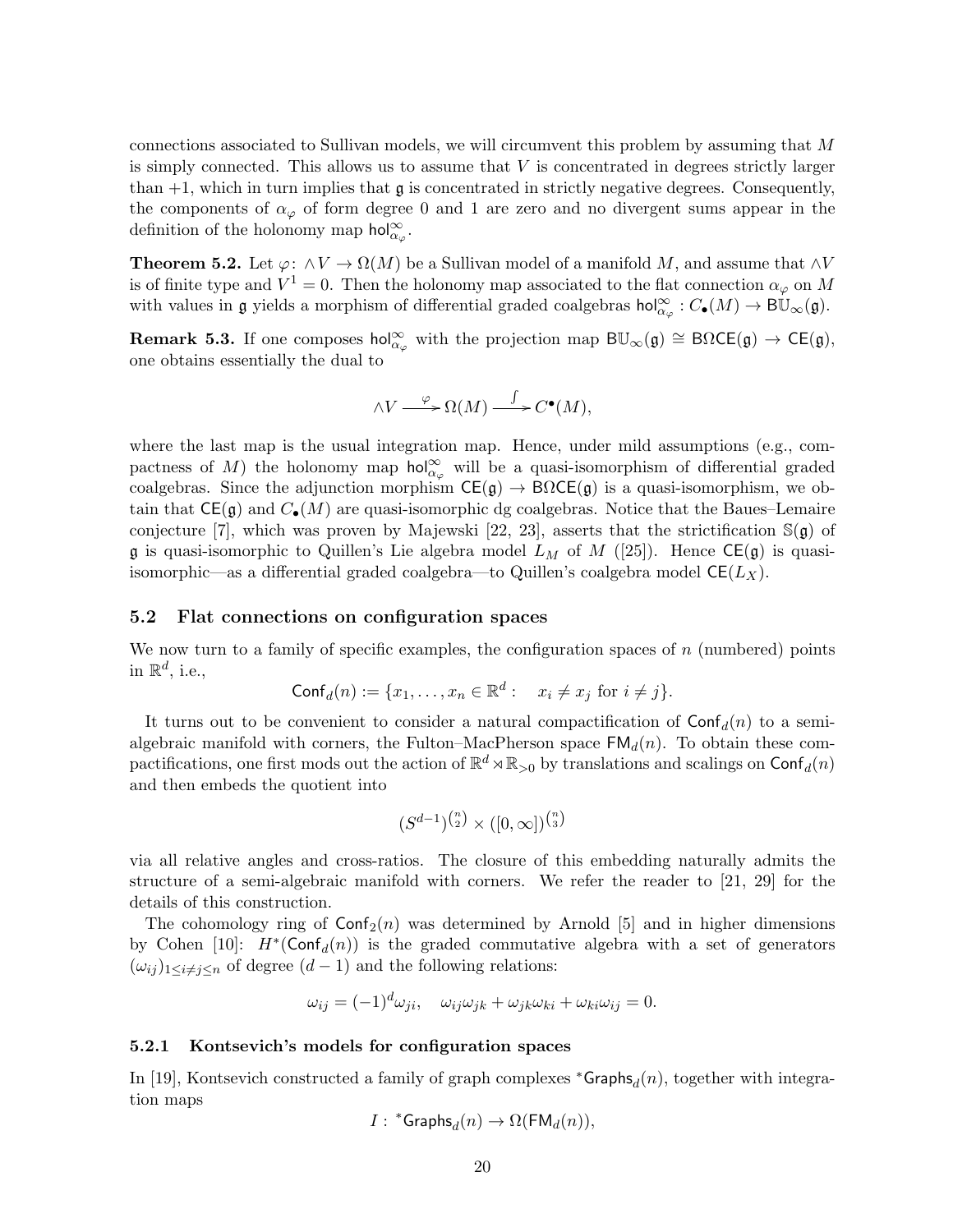which are quasi-isomorphisms of commutative differential graded algebras. In dimension  $d > 2$ , the commutative differential graded algebras  ${}^*$ Graphs $_d(n)$ , together with the integration map I, define Sullivan models for  $FM<sub>d</sub>(n).<sup>4</sup>$ 

Let us recall the definition of  ${}^*{\mathsf{Graphs}}_d(n)$ , following [19] and [21]:

**Definition 5.4.** An admissible graph with parameters  $(n, m, k)$ , where  $n \geq 1, m \geq 0$ , is a finite graph Γ such that:

- 1. Γ has no simple loops.
- 2. Γ contains *n* external vertices, numbered from 1 to *n*, and *m* internal vertices numbered from 1 to m.
- 3. Γ contains  $k$  edges, numbered from 1 to  $k$ .
- 4. Any vertex in  $\Gamma$  can be connected by a path to an external vertex.
- 5. All internal vertices have valency at least 3.
- 6. The edges of  $\Gamma$  are oriented.

For  $n = 0$ , there is just one graph with parameters  $(0, 0, 0)$ , the empty graph  $\emptyset$ .

**Definition 5.5.** For every  $n \geq 0$  and  $d \geq 2$  define \*Graphs<sub>d</sub> $(n)$  to be the Z-graded vector space over R generated by equivalence classes of isomorphism classes of admissible graphs with parameters  $(m, n, k)$ . The equivalence relation is generated by the following three conditions:

- $\Gamma \equiv (-1)^{(d-1)}\Gamma'$ , if  $\Gamma$  differs from  $\Gamma'$  by a transposition in the labelling of the edges.
- $\Gamma \equiv (-1)^d \Gamma'$ , if  $\Gamma$  differs from  $\Gamma'$  by a transposition in the numbering of the internal vertices.
- $\Gamma \equiv (-1)^d \Gamma'$ , if  $\Gamma'$  is obtained from  $\Gamma$  by reversing the orientation of one of the edges.

We define the degree of a class  $[\Gamma]$  with parameters  $(n, m, k)$  to be

$$
|[\Gamma]| := (d-1)k - dm.
$$

Thus  $*Graphs_d(n)$  is the direct sum of homogenous components:

$$
{^*\mathsf{Graphs}}_d(n) = \bigoplus_{i \in \mathbb{Z}} {^*\mathsf{Graphs}}_d(n)^i.
$$

**Remark 5.6.** In view of the equivalence relation, we may assume that, for even d, graphs have no multiple edges, are unoriented, and internal vertices are not ordered. Similarly, for odd  $d$ , one may assume that the edges are not ordered.

<sup>&</sup>lt;sup>4</sup>For dimension equal to 2, the problem is that  ${}^*$ Graphs<sub>2</sub> $(n)$  is not concentrated in positive degrees. Moreover, I does not take values in smooth differential forms, but in piecewise semialgebraic forms; see [14] and [21] for the technical details.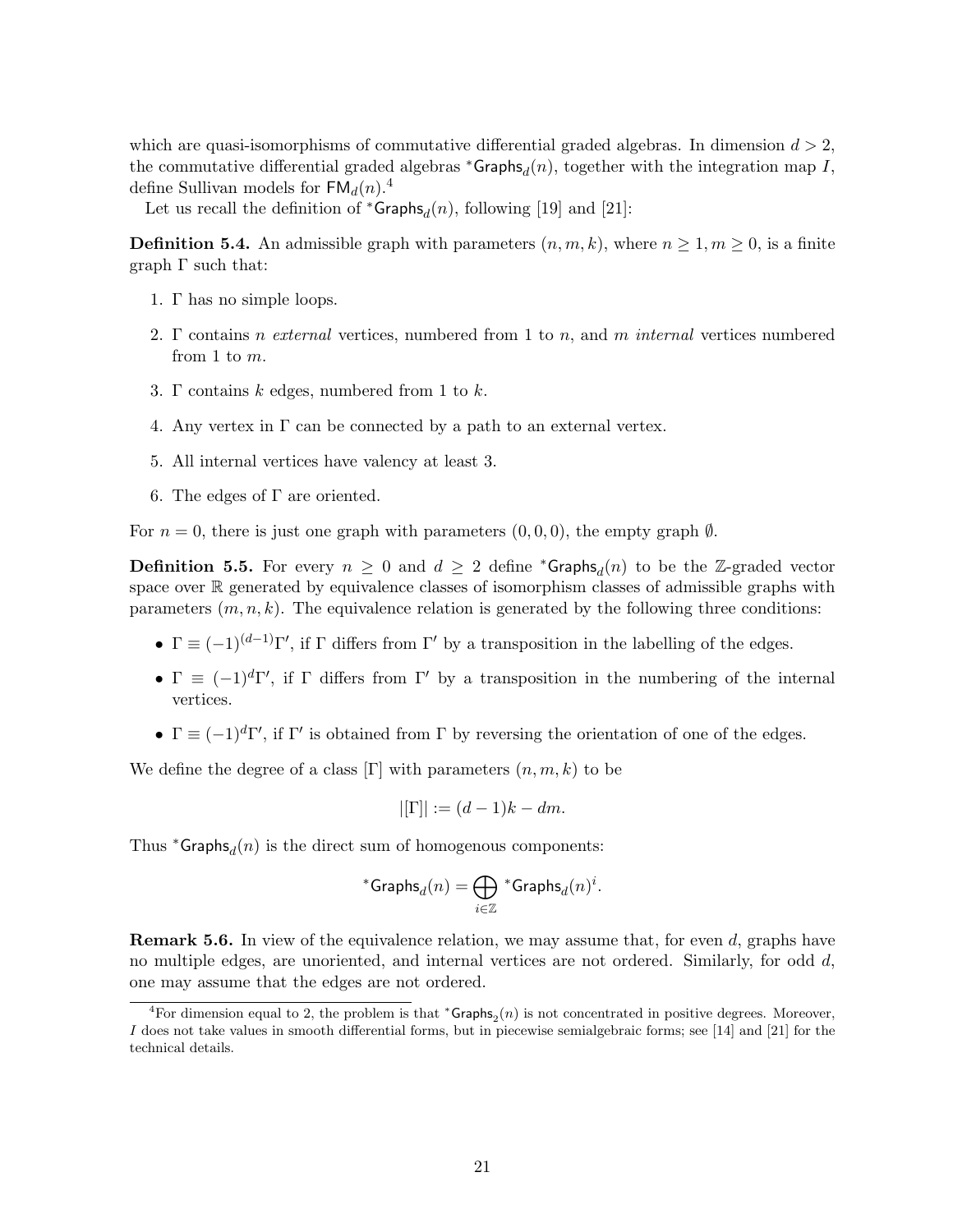**Definition 5.7.** The graded vector spaces  ${}^*$ Graphs<sub>d</sub> $(n)$  have a natural structure of commutative dg algebras. The product  $\Gamma_1 \bullet \Gamma_2$  of  $\Gamma_1$  and  $\Gamma_2$  is their disjoint union, with the corresponding external vertices identified. The order in the edges is such that the order of each of the graphs is preserved and  $e_1 < e_2$  if  $e_i$  belongs to  $\Gamma_i$ . Similarly, the numbering of the internal vertices is characterized by the fact that the order in each of the graphs is preserved and vertices in  $\Gamma_1$  have labels smaller than those in Γ<sub>2</sub>. The differential  $\partial$  is given by the sum over all graphs obtained by contracting one of the edges. For more precise details on the sings of the differential, please see [21].

**Proposition 5.8** ([19, 21]). The operations • and  $\partial$  give \*Graphs<sub>d</sub> $(n)$  the structure of a commutative differential graded algebra.

To a graph  $\Gamma$  in \*Graphs<sub>d</sub> $(n)$ , one can associate a differential form  $\omega_{\Gamma} \in \Omega(\mathsf{FM}_d(n))$  given by the formula

$$
\omega_{\Gamma} := \pi_* \Big( \bigwedge_{e \text{ edge of } \Gamma} (\pi_e)^* \mathsf{Vol}_{d-1} \Big), \qquad \text{where:}
$$

- The map  $\pi$ :  $FM_d(n+m) \rightarrow FM_d(n)$  is the natural projection that forgets the last m points on the configuration space.
- For each edge e of  $\Gamma$ ,  $\pi_e$ :  $\text{FM}_d(n+m) \to \text{FM}_d(2) = S^{d-1}$  is the map that sends a configuration of  $m + n$  points to the two points that are joined by e.
- $Vol_{d-1}$  is the rotation invariant volume form of the  $(d-1)$ -dimensional sphere, normalized so that its volume is 1.

**Theorem 5.9** ([19, 21]). The formula  $\Gamma \mapsto \omega_{\Gamma}$  defines a quasi-isomorphism of differential graded algebras:  $I: {}^*{\mathsf{Graphs}}_d(n) \to \Omega(\mathsf{FM}_d(n)).$ 

#### $5.2.2$  The Severa–Willwacher connections

We next introduce flat connection on the compactified configuration spaces  $FM<sub>d</sub>(n)$ . In the case  $d = 2$ , these connections where introduced by Severa and Willwacher [28].

**Definition 5.10.** We say that an admissible graph  $\Gamma$  is internally connected if it is non-empty and connected after all the external vertices are removed. We denote by  $CG<sub>d</sub>(n)$  the graded vector space spanned by equivalence classes of internally connected graphs with  $n$  external vertices, and introduce a grading by  $\overline{\Gamma} := 1 + dm - (d-1)k$ .

**Remark 5.11.** As explained in Subsection 5.1, Kontsevich's model \*Graphs $_d(n)$  of the compactified configuration space  $FM<sub>d</sub>(n)$  corresponds to a certain flat connection with values in an  $L_{\infty}$ -algebra. Since \*Graphs<sub>d</sub> $(n)$  is the free commutative algebra on the space of internally connected graphs, the graded vector space underlying this  $L_{\infty}$ -algebra is the space of internally connected graphs  $CG<sub>d</sub>(n)$ . The general machinery from Subsection 5.1 leads to following definition/result:

**Definition 5.12.** The Severa–Willwacher connection  $\mathsf{SW}_d(n)$  on  $\mathsf{FM}_d(n)$  with values in the  $L_{\infty}$ -algebra  $\mathsf{CG}_d(n)$  is given by

$$
\sum_{\Gamma} I(\Gamma) \otimes \Gamma \quad \in \quad \Omega(\mathsf{FM}_d(n)) \hat{\otimes} \mathsf{CG}_d(n),
$$

where the sum runs over a set of graphs whose equivalence classes form a basis of the graded vector space  $CG<sub>d</sub>(n)$ .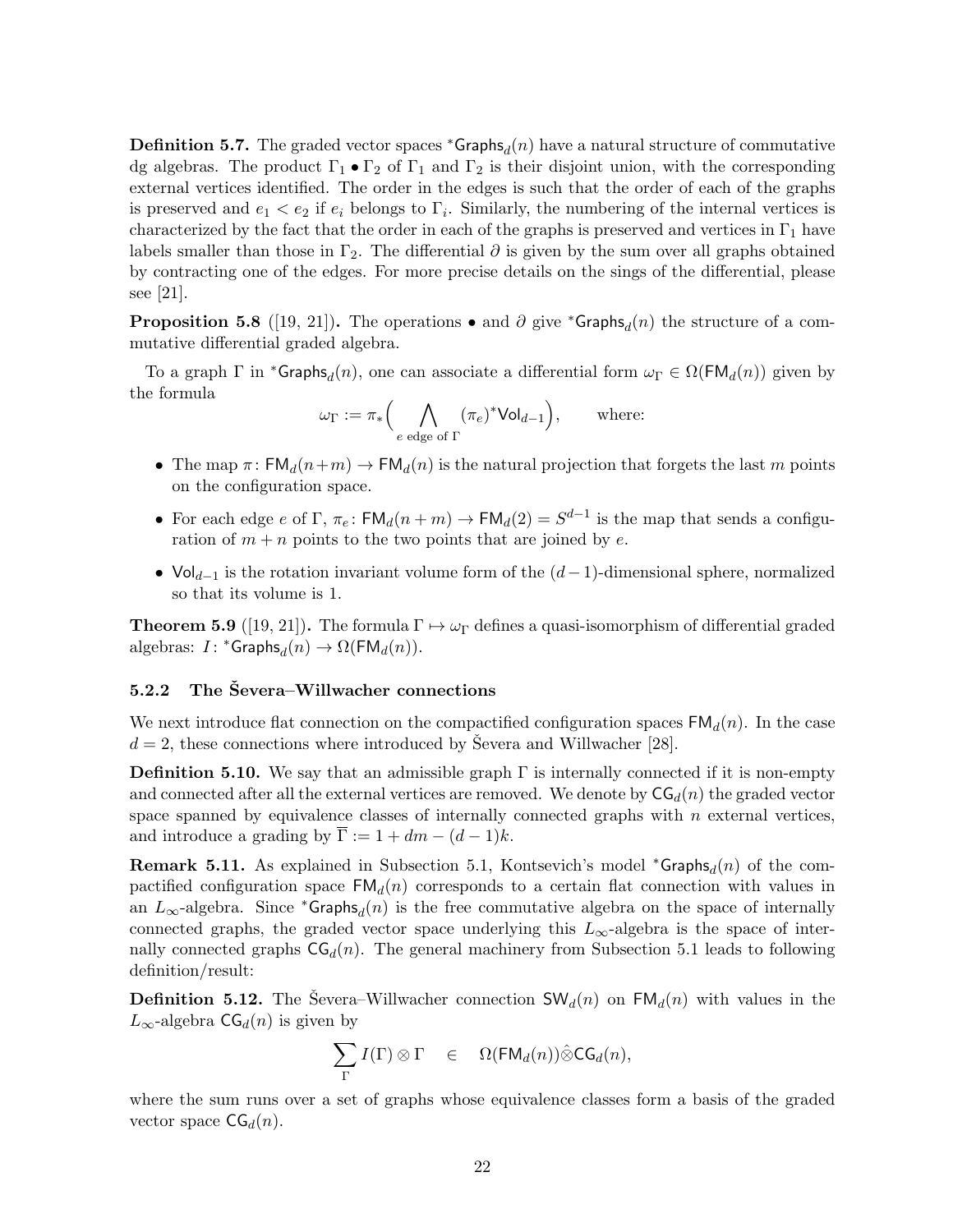**Proposition 5.13.** The Severa-Willwacher connections are flat.

**Remark 5.14.** We remark that Kontsevich's model \*Graphs $_d(n)$  for  $\mathsf{FM}_d(n)$  is concentrated in degrees > 1 and finite-dimensional in each degree if  $d > 3$ . However, the  $L_{\infty}$ -algebras  $CG_d(n)$ admit filtrations in the sense of Subsection 3.1 for all  $d$ , and hence our methods are applicable also in the cases  $d = 2$  and  $d = 3$ . We refer the reader to the forthcoming [4] for details.

**Remark 5.15.** Applying Theorem 4.11 to the flat connections  $\mathsf{SW}_d(n)$  yields holonomy maps

$$
\mathsf{hol}^{\infty}_{\mathsf{SW}_d(n)}:C_{\bullet}(\mathsf{FM}_d(n)) \rightarrow \hat{\mathsf{B}}\mathbb{U}_{\infty}(\mathsf{CG}_d(n)) \cong \hat{\mathsf{B}}\Omega \mathsf{CE}(\mathsf{CG}_d(n)).
$$

The composition of  $hol_{\mathsf{SW}_d(n)}^{\infty}$  with the projection to  $\mathsf{CE}(\mathsf{CG}_d(n))$  (which is a chain map but not a morphism of coalgebras) are Kontsevich's formality maps

$$
C_{\bullet}(\mathsf{FM}_d(n)) \to \mathsf{CE}(\mathsf{CG}_d(n))
$$

from [19]. Kontsevich proved that these maps are quasi-isomorphisms and that they assemble into a morphism of operads from  $(C_{\bullet}(FM_d(n)))_{n\geq 1}$  to  $(CE(CG_d(n)))_{n\geq 1}$ , respectively. It is not hard to verify that the latter operad of differential graded coalgebras is quasi-isomorphic to its cohomology, which can be identified with the homology operad of the compactified configuration spaces  $(FM_d(n))_{n\geq 1}$ . This way, Kontsevich established the formality of the chains on the little d-disks operad.

The holonomy maps

$$
\mathsf{hol}^\infty_{\mathsf{SW}_d(n)}:C_\bullet(\mathsf{FM}_d(n)) \to \hat{\mathsf{B}}\mathbb{U}_\infty(\mathsf{CG}_d(n)) \cong \hat{\mathsf{B}}\Omega\mathsf{CE}(\mathsf{CG}_d(n))
$$

that we constructed are extensions of Kontsevich's formality map to a collection of quasiisomorphisms of differential graded coalgebras. Therefore, it should be possible to use them to obtain a formality proof that is compatible with the comultiplication on chains. We hope to report on this in the forthcoming [4].

### 5.3 Drinfeld–Kohno construction in higher dimensions

If  $\mathfrak g$  is a complex semisimple Lie algebra and V a representation of  $\mathfrak g$ , then the braid group  $B_n$  acts on  $V^{\otimes n}$ . This action comes from the following construction due to Drinfeld and Kohno: For each  $n \geq 2$  there is a Lie algebra  $t_2(n)$ , called the Drinfeld–Kohno Lie algebra, and natural flat connections on the configuration spaces  $\text{Conf}_2(n)$  with values in  $t_2(n)$ , the Knizhnik–Zamolodchikov connections [17]. The Lie algebras  $t_d(n)$  have the property that for any quadratic Lie algebra **g** and any representation V of **g**, there is a morphism of Lie algebras:  $\varphi_n: t_d(n) \to \text{End}(V^{\otimes n})$ . Pushing the flat connections along the morphism  $\varphi_n$ , one obtains flat connections on the vector bundle  $V^{\otimes n}$ . The holonomy of the flat connection gives an action of the fundamental group of  $\text{Conf}_d(n)$ , which is the pure braid group  $P_n$ . Since the connection is compatible with the action of the symmetric group, these actions extend to an action of the braid group  $B_n$ . We now explain how this construction can be generalized to higher dimensions. Our aim is to show how the compactified configuration spaces  $FM<sub>d</sub>(n)$  act via higher holonomies on the category of representations of quadratic graded Lie algebras.

**Definition 5.16.** For each dimension  $d \geq 2$  and each  $n \geq 2$ , the Drinfeld–Kohno Lie algebra is the graded Lie algebra  $t_d(n)$  generated by the symbols  $t_{ij} = (-1)^d t_{ji}$  for  $1 \le i, j \le n, i \ne j$ , of degree  $2 - d$ , modulo the relations

$$
[t_{ij}, t_{kl}] = 0 \t\t \text{if} \t\t \# \{i, j, k, l\} = 4,[t_{ij}, t_{ik} + t_{jk}] = 0 \t\t \text{if} \t\t \# \{i, j, k\} = 3.
$$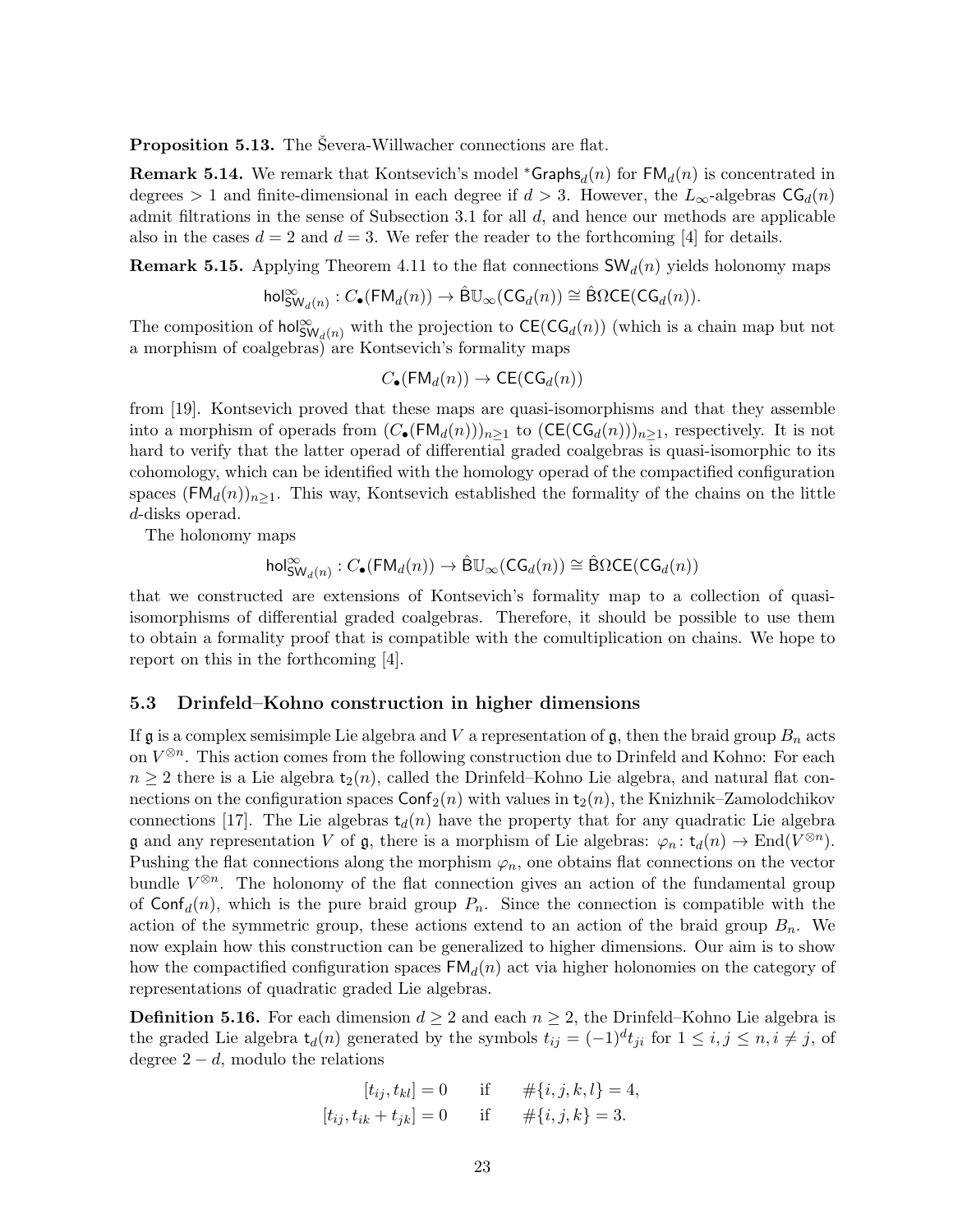These graded Lie algebras  $t_d(n)$  are closely related to the  $L_{\infty}$ -algebras of internally connected graphs  $\mathsf{CG}_d(n)$ , which were defined in the previous subsection. In fact,  $t_d(n)$  is just the cohomology of  $CG<sub>d</sub>(n)$ :

**Proposition 5.17** (Proposition 6 from [33]). The map  $\phi: t_d(n) \rightarrow H(CG_d(n)),$ defined by sending  $t_{ij}$  to the cohomology class of the graph that has only one edge going from the ith to the jth external vertices, is an isomorphism of graded Lie algebras.

The relation between  $t_d(n)$  and  $CG_d(n)$  is even stronger [4]:

**Proposition 5.18** ([4]). The  $L_{\infty}$ -algebras  $CG_d(n)$  are formal; i.e., there is an  $L_{\infty}$  quasiisomorphism between  $\mathsf{CG}_d(n)$  and its cohomology  $\mathsf{t}_d(n)$ .

**Remark 5.19.** Because the  $L_{\infty}$ -algebras  $CG<sub>d</sub>(n)$  are formal, one can use homological perturbation theory to push forward the Severa–Willwacher connections  $SW_d(n)$  to flat connection  $\mathsf{SW}_d(n)$  with values in the graded Lie algebras  $\mathsf{t}_d(n)$ . These induced connections are unique up to gauge equivalence. Severa and Willwacher showed in [28] that in two dimensions one recovers the Alsekseev–Torossian connections, which were introduced in [1].

We now show that the graded Lie algebras  $t_d(n)$  naturally act on representations of (a graded version of) quadratic Lie algebras.

**Definition 5.20.** A quadratic differential graded Lie algebra of degree  $D$  is a finite-dimensional differential graded Lie algebra g together with a non-degenerate graded symmetric bilinear form  $\kappa: \mathfrak{g} \otimes \mathfrak{g} \to \mathbb{R}[D],$  satisfying

$$
\kappa([\alpha,\beta],\gamma) = -(-1)^{|\alpha||\beta|} \kappa(\beta,[\alpha,\gamma]) \quad \text{and} \quad \kappa(d\alpha,\beta) = (-1)^{|\alpha|} \kappa(\alpha,d\beta).
$$

### Example 5.21.

- 1. A complex semisimple Lie algebra g endowed with the Killing form is a quadratic differential graded Lie algebra of degree 0.
- 2. Let  $\mathfrak g$  be a quadratic Lie algebra and M a closed oriented manifold of dimension D. Let  $H^-(M)$  denote the graded algebra  $H^-(M)^k := H^{-k}(M)$ , and consider the pairing

$$
\mu \colon H^{-}(M) \otimes H^{-}(M) \to \mathbb{R}[D],
$$

induced by the Poincare pairing in cohomology. Then the vector space  $\mathfrak{g} \otimes H^-(M)$  is a quadratic differential graded Lie algebra with bracket

$$
[\alpha \otimes \eta, \beta \otimes \omega] := (-1)^{|\eta||\beta|} [\alpha, \beta] \otimes \eta \omega
$$

and bilinear pairing  $\kappa(\alpha \otimes \eta, \beta \otimes \omega) := (-1)^{|\eta||\beta|} \kappa(\alpha, \beta) \mu(\eta, \omega)$ .

Let us now fix a quadratic differential graded Lie algebra g of degree D. We denote by  $\mathbb{U}(\mathfrak{g})$ the universal enveloping algebra of  $\mathfrak g$ . The bilinear form  $\kappa$  defines an isomorphism  $\kappa^{\sharp} \colon \mathfrak g \to \mathfrak g^*[D],$ which induces identifications  $\mathfrak{g} \otimes \mathfrak{g}[-D] \cong \mathfrak{g} \otimes \mathfrak{g}^* \cong \text{End}(\mathfrak{g})$ .

We will denote by  $\Omega$  the element of  $(\mathfrak{g} \otimes \mathfrak{g})^{-D} \subset \mathbb{U} \otimes \mathbb{U}$  that corresponds to  $id \in \text{End}(\mathfrak{g})$  under the identification above. Explicitly, one can choose a basis  $(I_\mu)$  for g, with the property that each of the basis elements is homogeneous and the basis of  $\mathfrak{g}^*[D]$  induced by the isomorphism  $\kappa^{\sharp}$ is dual to the basis  $(I_\mu)$ . Then  $\Omega$  can be written as  $\Omega = \sum_\mu I_\mu \otimes I_\mu$ , where  $\tilde{I}_\mu$  is the unique basis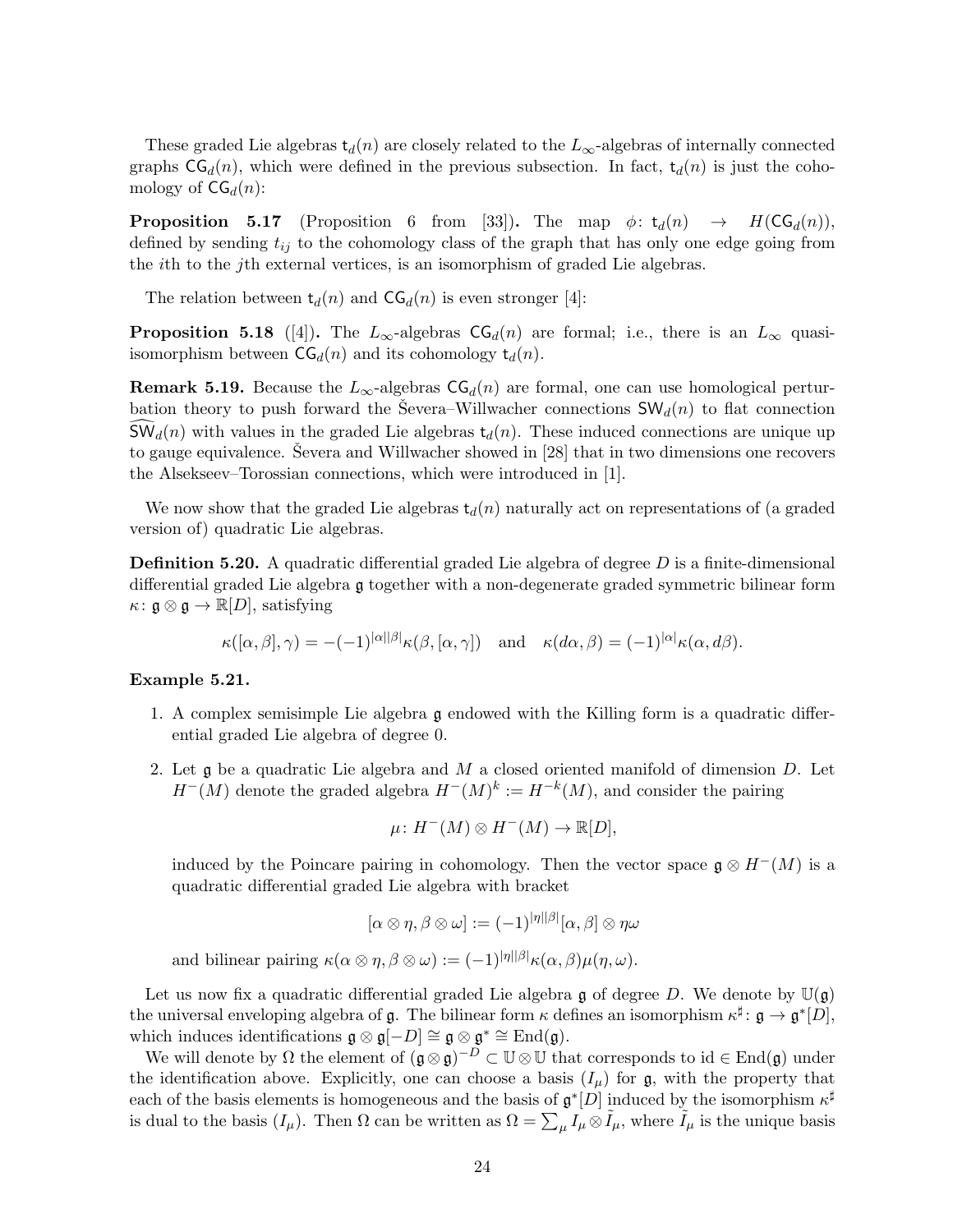element in  $\mathfrak{g}^{|I_{\mu}|-D}$  with the property that  $\kappa(I_{\mu},\tilde{I}_{\mu})=1$ . In case  $D=4l$ , there is a potential problem since the bilinear form restricted to  $g^{\frac{D}{2}}$  may not be positive definite. In this case, some of the elements  $\tilde{I}_{\mu}$  may not be basis elements but negative of basis elements instead.

The Casimir element of  $\mathfrak g$ , denoted by C, is the image of  $\Omega \in \mathfrak g \otimes \mathfrak g$  in the universal enveloping algebra. Since the bilinear form  $\kappa$  is ad invariant i.e.,

$$
\kappa(\text{ad}(x)(y), z) + (-1)^{|x||y|} \kappa(y, \text{ad}(x)(z)) = 0,
$$

the map  $\kappa^{\sharp} \colon \mathfrak{g} \to \mathfrak{g}^*[D]$  is a morphism of representations of  $\mathfrak{g}$ . Since  $id \in End(\mathfrak{g})$  is an invariant element for the action of  $\mathfrak{g}$ , so is  $\Omega$ . We conclude that C is a central element of  $\mathbb{U}(\mathfrak{g})$ . Also, the compatibility between the differential and the pairing in  $\mathfrak g$  implies that  $\kappa^{\sharp} \colon \mathfrak g \to \mathfrak g^*[D]$  is a morphism of chain complexes. Since id  $\in$  End( $\mathfrak{g}$ ) is closed, we conclude that  $d\Omega = 0$ .

Recall that  $\mathbb{U}(\mathfrak{g})$  admits a coproduct  $\Delta: \mathbb{U}(\mathfrak{g}) \to \mathbb{U}(\mathfrak{g}) \otimes \mathbb{U}(\mathfrak{g})$ , which is the unique algebra homomorphism with the property that  $\Delta(x) = 1 \otimes x + x \otimes 1$  for all  $x \in \mathfrak{g}$ .

The proof of the following lemma is immediate.

**Lemma 5.22.** We regard g as a subspace of  $\mathbb{U}(\mathfrak{g})$  via the obvious inclusion. Then

$$
\Omega = \frac{1}{2}(\Delta(C) - 1 \otimes C - C \otimes 1).
$$

Let  $\iota^{12}$ :  $\mathbb{U}(\mathfrak{g}) \otimes \mathbb{U}(\mathfrak{g}) \to \mathbb{U}(\mathfrak{g}) \otimes \mathbb{U}(\mathfrak{g}) \otimes \mathbb{U}(\mathfrak{g})$  be the map  $x \otimes y \mapsto x \otimes y \otimes 1$ , and define  $\iota^{23}, \iota^{13}$ analogously. Then, for  $1 \leq i < j \leq 3$ , we set  $\Omega^{ij} := \iota^{ij}(\Omega)$ .

Lemma 5.23. The following relation is satisfied:  $, \Omega^{23} + \Omega^{13}$ ] = 0.

*Proof.* First, we observe that since C is a central element in  $\mathbb{U}(\mathfrak{g})$ ,  $1 \otimes 1 \otimes C$ ,  $1 \otimes C \otimes 1$ ,  $C \otimes 1 \otimes 1$ are central elements in  $\mathbb{U}(\mathfrak{g}) \otimes \mathbb{U}(\mathfrak{g}) \otimes \mathbb{U}(\mathfrak{g})$ . In view of Lemma 5.22, we know that for each pair  $1 \leq i < j \leq 3$ :  $\Omega^{ij} = \frac{1}{2}$  $\frac{1}{2}i^{ij}(\Delta(C)) + X^{ij}$ , where  $X^{ij}$  is central. Therefore, it suffices to prove that

$$
[\iota^{12}(\Delta(C)), \iota^{23}(\Delta(C)) + \iota^{13}(\Delta(C))] = 0.
$$

In order to prove this, we compute

$$
\iota^{23}(\Delta(C)) = \iota^{23}(1 \otimes C + C \otimes 1 + 2 \sum_{\mu} I_{\mu} \otimes \tilde{I}_{\mu})
$$
  
=  $1 \otimes 1 \otimes C + 1 \otimes C \otimes 1 + 2 \sum_{\mu} 1 \otimes I_{\mu} \otimes \tilde{I}_{\mu},$ 

and similarly

$$
\iota^{13}(\Delta(C)) = 1 \otimes 1 \otimes C + C \otimes 1 \otimes 1 + 2 \sum_{\mu} I_{\mu} \otimes 1 \otimes \tilde{I}_{\mu}.
$$

Therefore, we obtain

$$
\iota^{13}(\Delta(C)) + \iota^{23}(\Delta(C)) = 2\sum_{\mu} \Delta(I_{\mu}) \otimes \tilde{I}_{\mu} + X,
$$

with  $X$  central. Finally, we compute

$$
\frac{1}{2} [\iota^{12}(\Delta(C)), \iota^{23}(\Delta(C)) + \iota^{13}(\Delta(C))] = [\Delta(C) \otimes 1, \sum_{\mu} \Delta(I_{\mu}) \otimes \tilde{I}_{\mu}]
$$

$$
= \sum_{\mu} [\Delta(C), \Delta(I_{\mu})] \otimes \tilde{I}_{\mu} = 0.
$$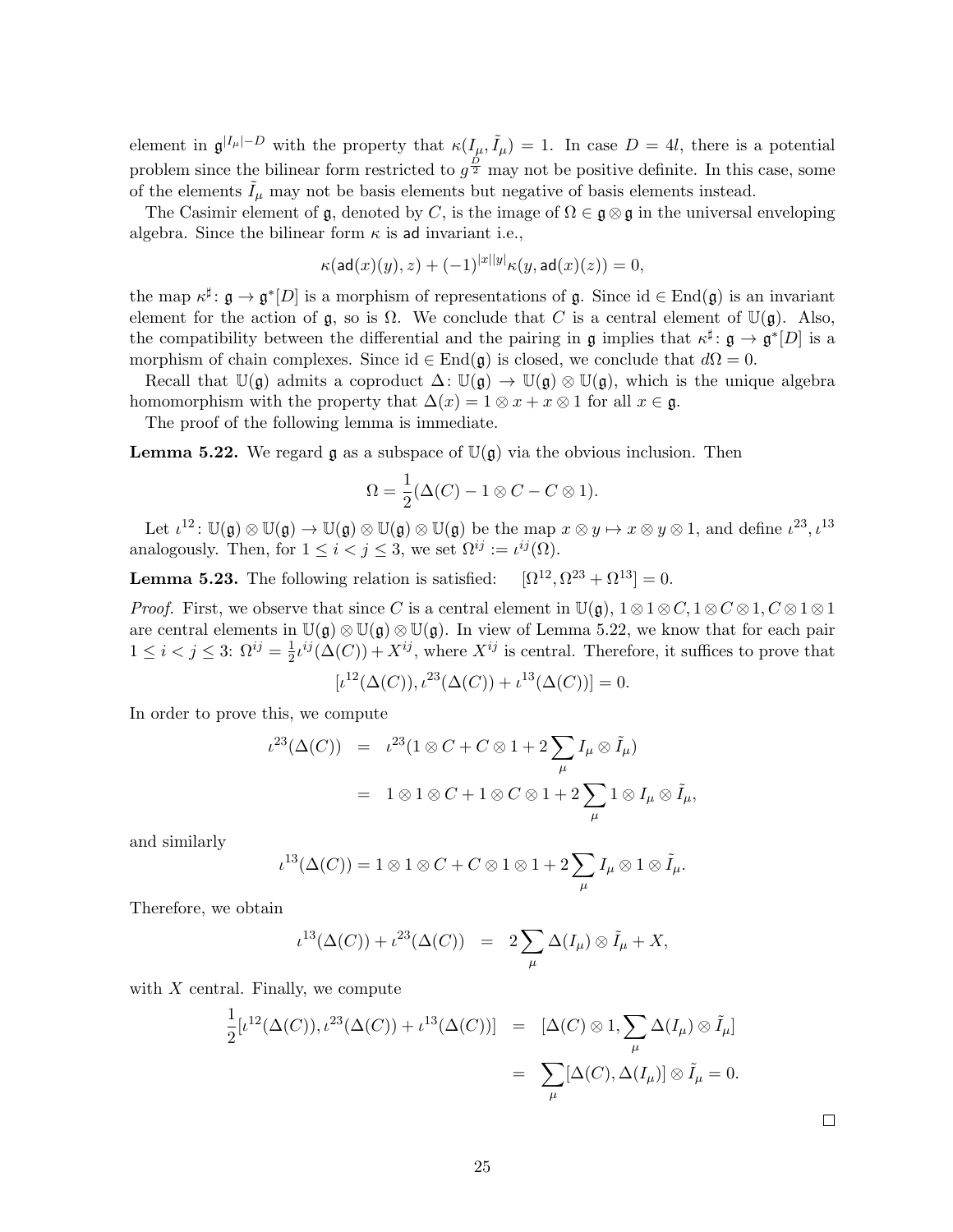**Lemma 5.24.** Let g be a quadratic differential graded Lie algebra of degree  $D = d - 2$ . For each  $n \geq 2$  there is a homomorphism of graded algebras

$$
\hat{\varphi}_n : \mathbb{U}(\mathsf{t}_d(n)) \to \mathbb{U}(\mathfrak{g})^{\otimes n},
$$

given by the formula  $t_{ij} \mapsto \lambda^{ij}(\Omega) \in \mathbb{U}(\mathfrak{g})^{\otimes n}$ , where  $\lambda^{ij} \colon \mathbb{U}(\mathfrak{g}) \otimes \mathbb{U}(\mathfrak{g}) \to \mathbb{U}^{\otimes n}(\mathfrak{g})$  is the morphism of algebras given by:

$$
x \otimes y \mapsto 1 \otimes \cdots \otimes 1 \otimes \underbrace{x}_{i} \otimes 1 \otimes \cdots \otimes 1 \otimes \underbrace{y}_{j} \otimes 1 \otimes \cdots \otimes 1.
$$

*Proof.* We need to prove that  $\hat{\varphi}_n(t_{ij})$  satisfy the defining relations of  $t_d(n)$ . It is clear from the definition that  $[\hat{\varphi}_n(t_{ij}), \hat{\varphi}_n(t_{kl})] = 0$  if  $\#\{i, j, k, l\} = 4$ . It remains to prove that  $[\hat{\varphi}_n(t_{ij}), \hat{\varphi}_n(t_{ik}) +$  $\hat{\varphi}_n(t_{ik})] = 0$  if  $\#\{i, j, k\} = 3$ . Clearly, it is enough to consider the case  $n = 3$ . Thus, it suffices to prove that  $[\Omega^{12}, \Omega^{23} + \Omega^{13}]$  vanishes, which is precisely the claim of Lemma 5.23. Since  $d\Omega = 0$ , we conclude that the map  $\hat{\varphi}$  is a chain map.  $\Box$ 

Corollary 5.25. Let g be a quadratic differential graded Lie algebra of degree  $D = d - 2$ and  $V_1, \ldots, V_n$  be representations of  $\mathfrak{g}$ . Then there is a natural homomorphism of graded Lie algebras:  $\varphi: t_d(n) \to \text{End}(V_1 \otimes \cdots \otimes V_n)$ .

Proof. Consider the composition

$$
\mathbb{U}(\mathsf{t}_d(n)) \to \mathbb{U}(\mathfrak{g})^{\otimes n} \to \mathrm{End}(V_1) \otimes \cdots \otimes \mathrm{End}(V_n) \cong \mathrm{End}(V_1 \otimes \cdots \otimes V_n),
$$

where the first map is  $\hat{\varphi}_n$  and the second map is the tensor product of the representations. This is an algebra map that, by the universal property of the enveloping algebra, corresponds to a morphism of Lie algebras  $\varphi: t_d(n) \to \text{End}(V_1 \otimes \cdots \otimes V_n)$ .  $\Box$ 

Let g be a quadratic differential graded Lie algebra of degree  $D = d - 2$  and  $V_1, \ldots, V_n$  be finite-dimensional representations of g. By Corollary 5.25, there is a morphism of Lie algebras:

$$
\varphi_n: \mathsf{t}_d(n) \to \mathrm{End}(V_1 \otimes \cdots \otimes V_n).
$$

Recall that pushing forward the Severa–Willwacher connection  $SW_d(n)$  to cohomology results in a flat connection  $\widehat{\mathsf{SW}}_d(n)$  on  $\mathsf{FM}_d(n)$  with values in  $\mathsf{t}_d(n)$ . Pushing forward further along the map  $\varphi_n$  then yields a flat connection  $\varphi_n(\widetilde{SW}_d(n))$  on the space  $\text{FM}_d(n)$  with values in End( $V_1 \otimes \cdots \otimes V_n$ ). Thus, in this way, one obtains flat connections on the trivial graded vector bundle with fiber  $V_1 \otimes \cdots \otimes V_n$ .

**Corollary 5.26.** The holonomies of the connections  $\varphi_n(\widehat{SW}_d(n))$  give an action of the  $\infty$ groupoid<sup>5</sup> of the space  $\mathsf{FM}_d(n)$  on the vector space  $V_1 \otimes \cdots \otimes V_n$ .

In the two-dimensional case, this action corresponds to the usual representations of braid groups on products of representations of quadratic Lie algebras. In future work, we plan to generalize this construction to cyclic  $L_{\infty}$ -algebras. In fact, it seems plausible that this can be achieved directly on the level of the Severa–Willwacher connections, which would allow one to bypass the use of homological perturbation theory. Moreover, we expect the resulting construction to be closely related to Kontsevich's characteristic classes of cyclic  $L_{\infty}$ -algebras from [18].

<sup>&</sup>lt;sup>5</sup>We adopt the convention that an  $\infty$ -groupoid is a Kan simplicial set. The  $\infty$ -groupoid of a space X is the Kan simplicial set of chains  $C_{\bullet}(X)$ .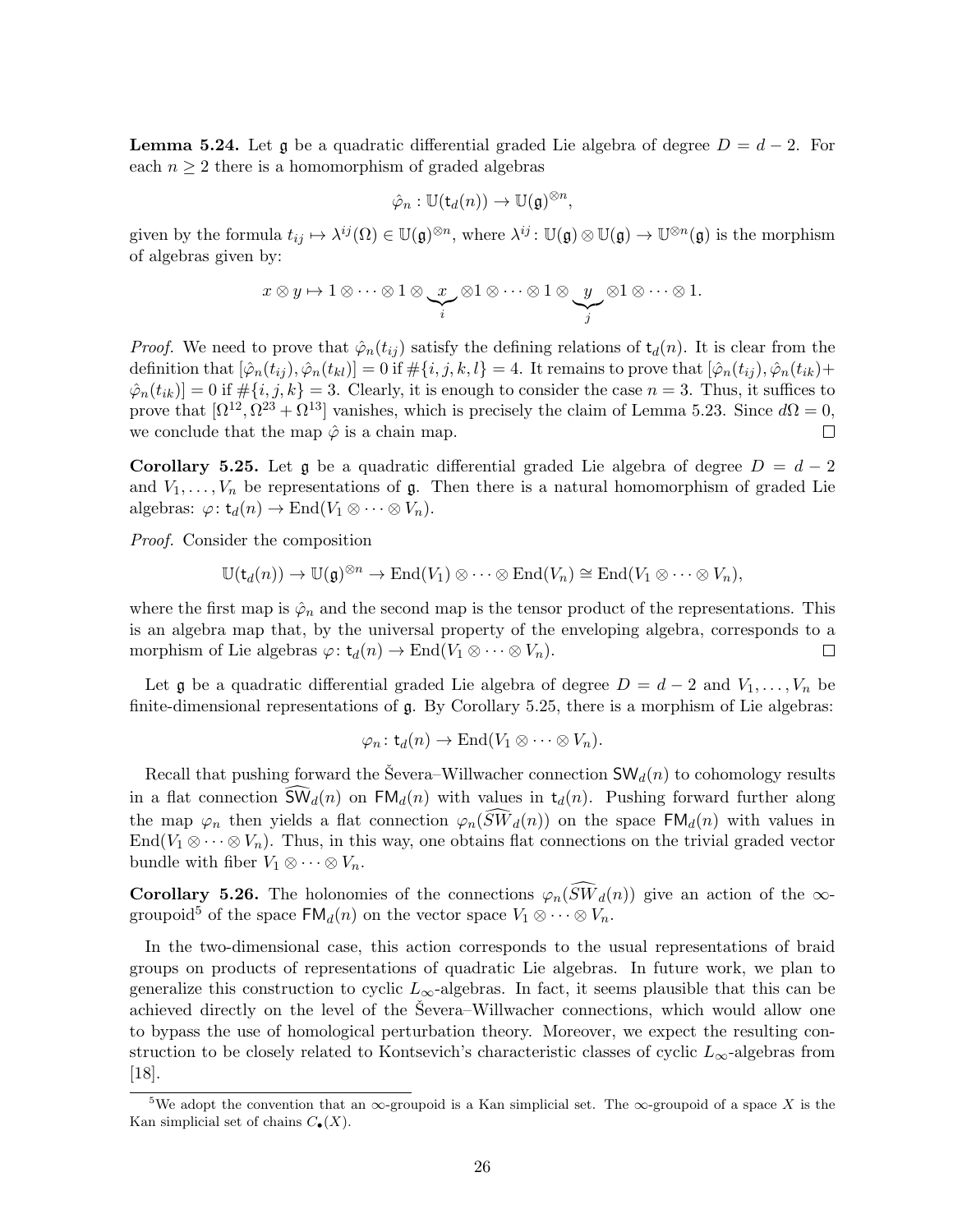# A The completed bar complex

**Remark A.1.** Let C be a differential graded coalgebra and A a differential graded algebra. Consider the space  $Hom(C, A)$  of graded linear maps from C to A. The differentials on C and A induce a differential on Hom( $C, A$ ). Let us denote the comultiplication on C by  $\Delta$  and the multiplication on  $A$  by  $m$ . The convolution product

$$
(f,g)\mapsto m\circ (f\otimes g)\circ \Delta
$$

makes  $Hom(C, A)$  into a differential graded algebra.

**Definition A.2.** For C and A as above, a Maurer–Cartan element<sup>6</sup> of the differential graded algebra  $\textsf{Hom}(C, A)$  is called a twisting cochain on C with values in A. We denote the set of twisting cochains on C with values in A by  $MC(Hom(C, A))$ .

**Remark A.3.** From now on, we assume that  $A$  is an augmented differential graded algebra. Under certain conditions, a twisting cochain  $f$  on  $C$  with values in the augmentation ideal A is equivalent to a morphism of differential graded coalgebras  $F : C \to BA$ . In fact, given a morphism F, one simply obtains a twisting cochain by composition with the projection  $BA \rightarrow A$ . On the other hand, if we start with a twisting cochain, the natural candidate  $\hat{f}$  for the morphism from C to BA is

$$
\hat{f}(c) = \epsilon(c) + f(c) + f^{\otimes 2}(\Delta c) + f^{\otimes 3}(\Delta^2 c) + \cdots
$$

Here  $\epsilon$  is the co-unit of C and  $\Delta^n$ :  $C \to C^{\otimes n+1}$  is defined iteratively by  $\Delta^1 = \Delta$  and  $\Delta^{n+1} =$  $(id^{\otimes n} \otimes \Delta) \circ \Delta^n$ . It is not hard to check that, up to convergence issues,  $\hat{f}$  is indeed a morphism of differential graded coalgebras (for instance, if  $\Delta^N v = 0$  for sufficiently large N). One can make this correspondence precise with the help of the completed bar complex.

**Definition A.4.** Let  $(C, d, \Delta, \epsilon)$  be a differential graded coalgebra. A filtration on C is a decreasing sequence of subspaces

$$
F_0(C) = C \supseteq F_1(C) = \ker(\epsilon) \supseteq F_2(C) \supseteq F_3(C) \supseteq \dots,
$$

such that:

- 1.  $\bigcap_k F_k(C) = 0.$
- 2. If  $c \in F_k(C)$ ,  $d(c)$  lies in  $F_{k-1}(C)$ , and  $\Delta(c)$  lies in the linear span of the subspaces  $F_i(C) \otimes F_{k-i}(C) \subset C \otimes C, i = 0, \ldots, k.$

A filtered differential graded coalgebra is an differential graded coalgebra with a filtration.

**Remark A.5.** Let C be a filtered differential graded coalgebra. We denote the completion of C by C. If we equip  $C \otimes C$  with the filtration  $F_k(C \otimes C)$  given by the linear span of the subspaces  $F_i(C) \otimes F_{k-i}(C)$  for  $i = 0, \ldots, k$ , then the comultiplication becomes continuous. Hence we obtain a map

$$
\hat{\Delta} : \hat{C} \to C \hat{\otimes} C.
$$

The differential d and the augmentation map  $\epsilon$  extend to  $\hat{C}$ . We denote these extensions by  $\hat{d}$ and  $\hat{\epsilon}$ .

 $\overline{6}$  For the definition of Maurer–Cartan elements of a differential graded algebra, see Remark 3.9.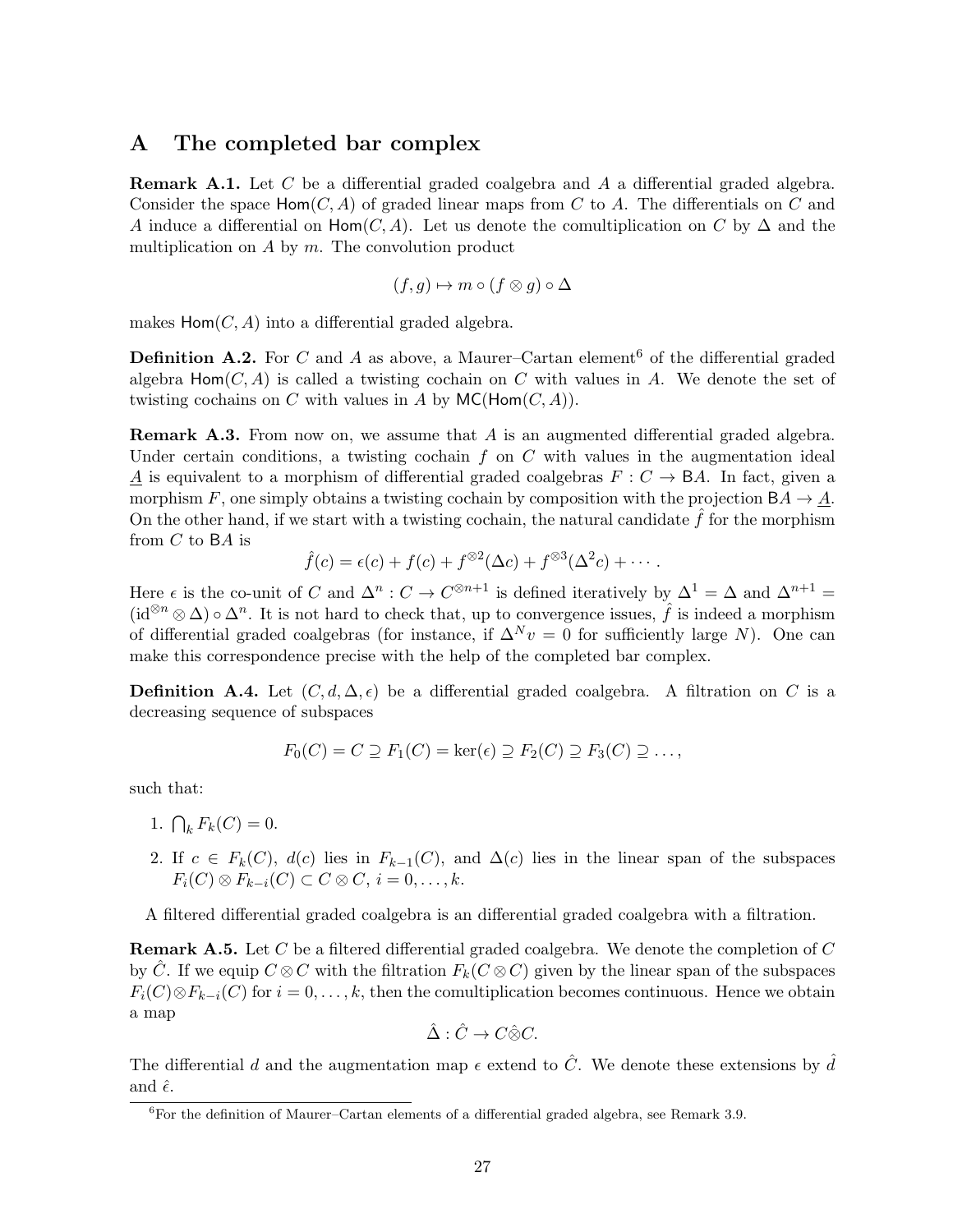**Definition A.6.** In the above situation, we refer to  $(\hat{C}, \hat{d}, \hat{\Delta}, \hat{\epsilon})$  as the completion of  $(C, d, \Delta, \epsilon)$ . **Remark A.7.** Although the completion  $(\hat{C}, \hat{d}, \hat{\Delta}, \hat{\epsilon})$  is not a differential graded coalgebra, since  $\hat{\Delta}$  maps into  $C \hat{\otimes} C$  instead of  $\hat{C} \otimes \hat{C}$ , we will accept the axioms that  $(\hat{C}, \hat{d}, \hat{\Delta}, \hat{\epsilon})$  satisfies to be the adequate replacement of what a differential graded coalgebra should be in the completed context.

**Definition A.8.** Let C and  $C'$  be two filtered differential graded coalgebras. A morphism of differential graded coalgebras from C to the completion  $\hat{C}'$  of  $\overline{C}'$  is a morphism of chain complexes  $\varphi: C \to \hat{C}'$  that maps  $F_kC$  into  $F_k\hat{C}'$  and makes the following two diagrams commute:



**Lemma A.9.** If A is an augmented differential graded algebra, then its bar complex  $BA$  is naturally a filtered differential graded coalgebra. The filtration on BA is defined by

$$
F_k(\mathsf{B} A) := \bigoplus_{l \geq k} \mathsf{T}^l(\mathsf{s}\underline{A}).
$$

Recall that  $\underline{A}$  denotes the kernel of the augmentation map.

**Definition A.10.** Let  $A$  be an augmented differential graded algebra. The completed bar complex of A is the completion of the filtered differential graded coalgebra BA. We denote it by  $BA.$ 

**Proposition A.11.** Let C be a differential graded coalgebra and A an augmented differential graded algebra. The following maps define a bijection between the set  $MC(Hom(C, \underline{A}))$  of twisting cochains on  $C$  with values in  $A$  and the set of morphisms from  $C$  to the completed bar complex  $\hat{B}A$  of  $A$ :

- 1. Given a morphism  $F: C \to \hat{B}A$ , the associated morphism  $\check{F}: C \to A$  is just the composition of F with the projection  $\hat{B}A \rightarrow \underline{A}$ .
- 2. Given  $f: C \to \underline{A}$  a twisting cochain on C with values in  $\underline{A}$ , we define  $\hat{f}: C \to \hat{B}A$  to be

$$
\hat{f}(c) := \epsilon(c) + f(c) + f^{\otimes 2}(\Delta c) + f^{\otimes 3}(\Delta^2 c) + \cdots
$$

*Proof.* Observe first that the map  $\hat{f}$  associated to  $f : C \to \underline{A}$  is well defined as a map from C to the completed bar complex of  $A$ . It is not hard to check that the given assignments map twisting cochains to coalgebra maps and vice versa and that the twisting cochain associated to the morphism  $\hat{f}$  is  $f$  itself.

It remains to check that the morphism associated to the twisting cochain  $\check{F}$  is F itself. This is a consequence of the following lemma:  $\Box$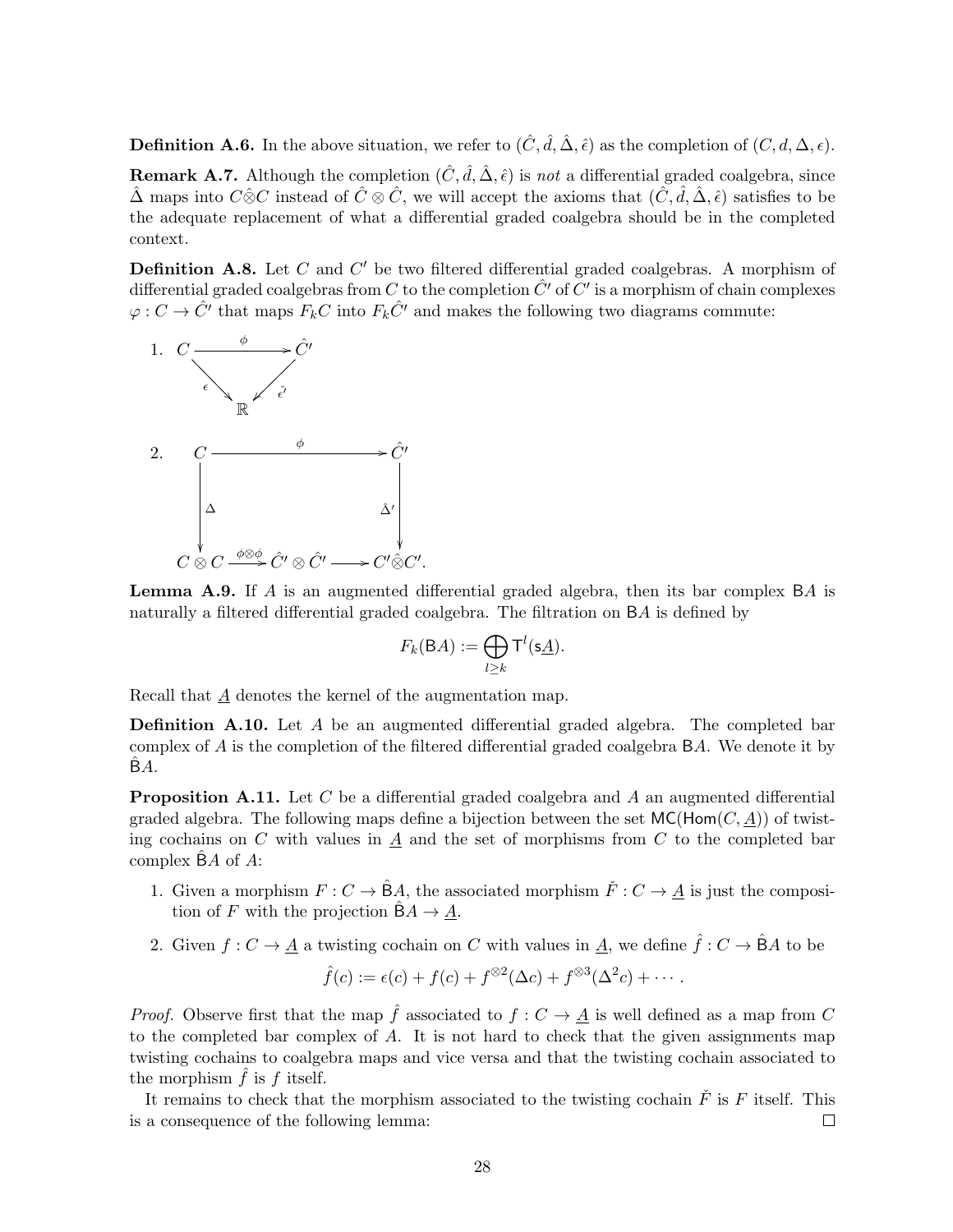**Lemma A.12.** Let  $F, G: C \to \hat{B}A$  be morphisms such that  $\check{F} = \check{G}$ . Then  $F = G$ .

*Proof.* We denote the projection of an element  $x \in \hat{B}A$  to  $\mathsf{T}^k \underline{A}$  by  $x^k$ . By definition, we have

 $F(c)^0 = \epsilon(c) = G(c)^0$  and  $F(c)^1 = \check{F}(c) = \check{G}(c) = G(c)^1$ .

Now one can proceed by induction: Let  $k \geq 1$  and suppose that  $F(c)^{l} = G(c)^{l}$  holds for all  $l \leq k$ . Since  $\Delta(F(c)) = (F \otimes F)(\Delta c)$  and since  $\overline{\Delta} : \overline{BA} \to \overline{BA} \otimes \overline{BA}$  is injective, we know that  $F(c)^{k+1}$  is determined by  $F(c)^{l}$  for  $l \leq k$ . Details can be found in [25, Appendix B].  $\Box$ 

# References

- [1] A. Alekseev and C. Torossian, Kontsevich deformation quantization and flat connections, Comm. Math. Phys. 300 (2010), no. 1, 47–64.
- [2] J. Alm and C. Rossi, The universal enveloping algebra of an  $L_{\infty}$ -algebra via deformation quantization, in preparation.
- [3] C. Arias Abad and F. Schätz, The  $A_{\infty}$  de Rham theorem and the integration of representations up to homotopy, Int. Math. Res. Not.  $16$  (2013), 3790–3855.
- [4] C. Arias Abad and F. Schätz, *Holonomies of the Ševera-Willwacher connection*, in preparation.
- [5] V.I. Arnold, The cohomology ring of the group of dyed braids, Mat. Zametki 5 (1969), 227–231.
- [6] V. Baranovsky, A universal enveloping for  $L_{\infty}$ -algebras, Math. Res. Lett. 15 (2008).
- [7] H.J. Baues, and J.M. Lemaire, *Minimal models in homotopy theory*, Math. Ann. 225 (1977), 219–242.
- [8] J. Block and A. Smith, *The higher Riemann-Hilbert correspondence*, Adv. Math. 252 (2014), 382–405.
- [9] K.T. Chen, Iterated path integrals, Bull. Amer. Math. Soc. 83 (1977), 831–879.
- [10] F. Cohen, The homology of  $C_{n+1}$ -spaces,  $n \geq 0$ , The homology of iterated loop spaces, Springer-Verlag, Berlin (1976), Lect. Notes in Math. 533, 207–351.
- [11] Y. Félix, S. Halperin and J-C. Thomas, Rational homotopy theory, Graduate Texts in Mathematics 205, Springer-Verlag, New York, 2001.
- [12] E. Getzler, Lie theory for nilpotent  $L_{\infty}$ -algebras, Ann. of Math. (2) 170 (2009), 271–301.
- [13] V.K.A.M. Gugenheim, On Chen's iterated integrals, Illinois J. Math. 21 (1977), no. 3, 703– 715.
- [14] R. Hardt, P. Lambrechts, V. Turchin and I. Volić, Real homotopy theory of semi-algebraic sets, Algebr. Geom. Topol. 11 (2011), 2477–2545.
- [15] V. Hinich, DG coalgebras as formal stacks, J. Pure Appl. Algebra 162 (2001), 209–250.